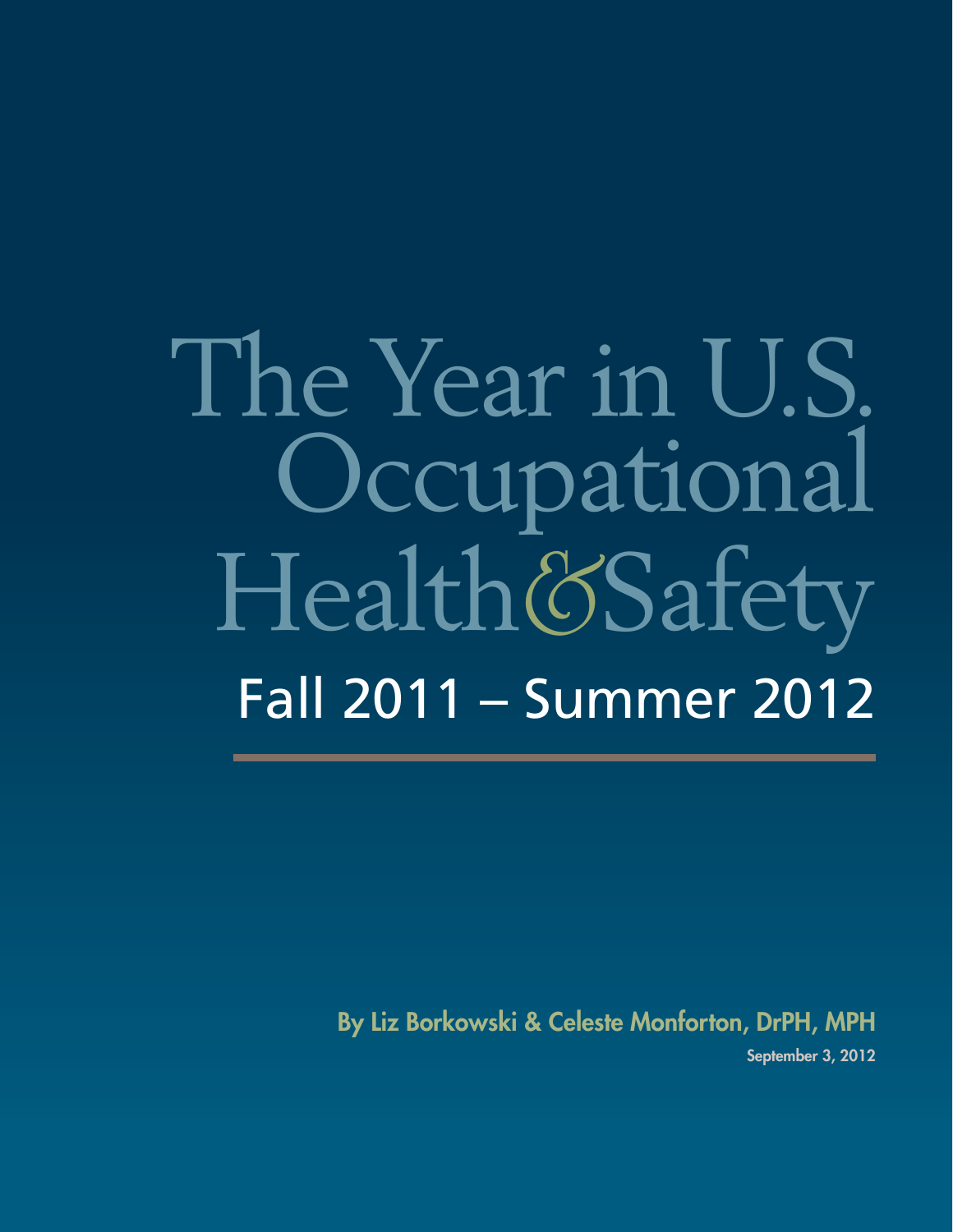**Liz Borkowski** is a Research Associate at the George Washington University School of Public Health &

**Celeste Monforton, DrPH, MPH** is a Professorial Lecturer at the George Washington University School of Public Health & Health Services

The authors thank Anthony Robbins, MD, MPA for editorial assistance.

Public Welfare Foundation, but the views expressed in it are those of the authors alone.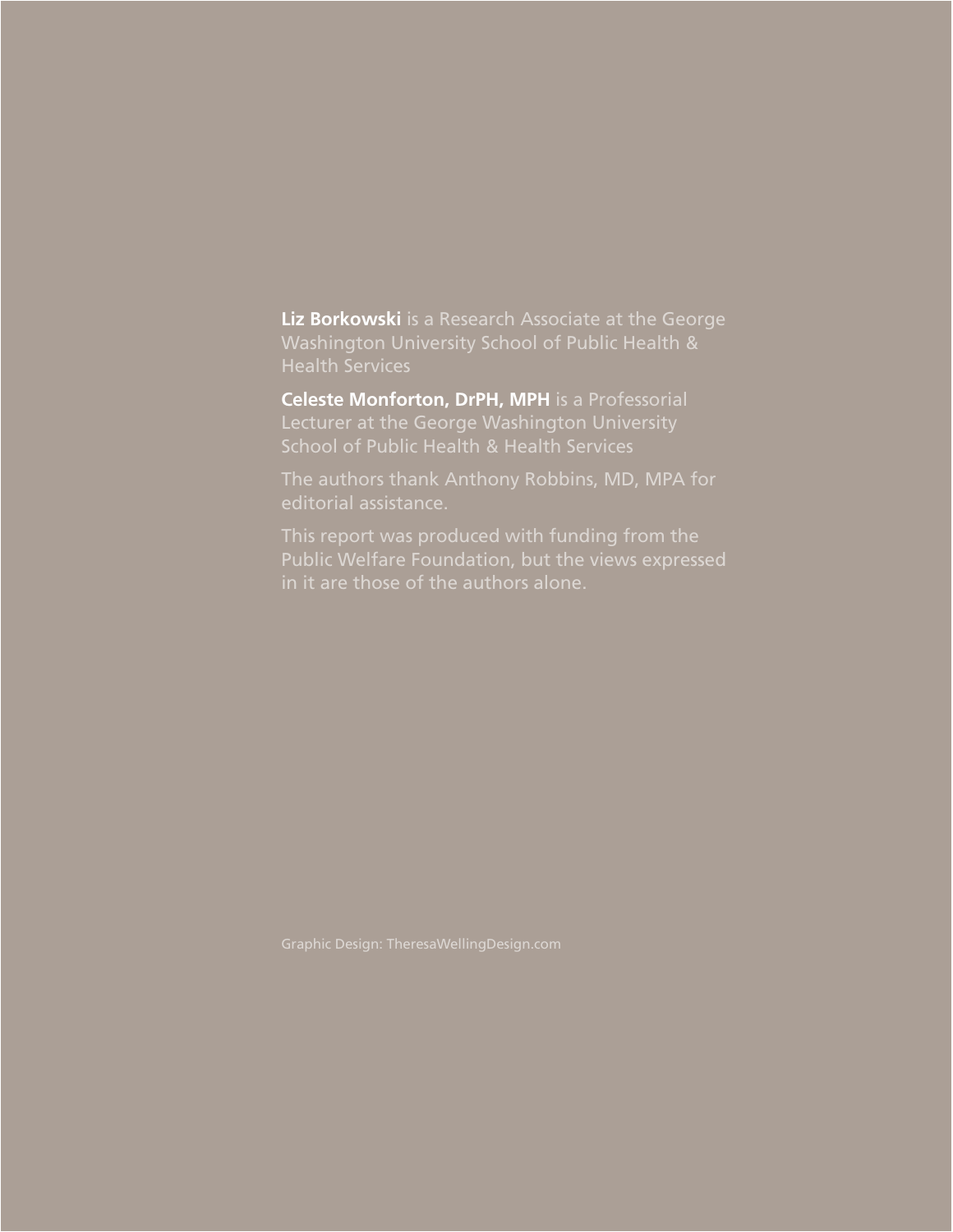# **Table of Contents**

| <b>INTRODUCTION &amp; OVERVIEW</b>                                                 | $\mathbf{1}$   |
|------------------------------------------------------------------------------------|----------------|
| <b>I. NEW RESEARCH ON WORKER HEALTH &amp; SAFETY</b>                               | 3              |
| Peer-Reviewed Literature on Costs of Unsafe Workplaces and Savings from Prevention | 3              |
| Peer-Reviewed Research on Latino Poultry Workers                                   | 5              |
| <b>Additional Peer-Reviewed Studies</b>                                            | $\overline{7}$ |
| <b>Reports from Nonprofit Organizations</b>                                        | 9              |
| Legal Perspectives on Occupational Health & Safety                                 | 10             |
| II. THE FEDERAL GOVERNMENT AND OCCUPATIONAL HEALTH & SAFETY                        | 13             |
| Children in Agriculture: Still Vulnerable                                          | 13             |
| <b>Black Lung in Young Miners</b>                                                  | 14             |
| A Poultry Rule That's Dangerous for Workers                                        | 14             |
| Anti-regulatory Fervor in Congress                                                 | 15             |
| Obama Administration Holds up Regulations                                          | 16             |
| Department of Labor's Achievements and Setbacks                                    | 18             |
| U.S. Chemical Safety and Hazard Investigation Board                                | 22             |
| <b>The National Academies</b>                                                      | 22             |
| III. ADDRESSING OCCUPATIONAL HEALTH & SAFETY                                       |                |
| AT THE STATE AND LOCAL LEVELS                                                      | 25             |
| New State and Municipal Laws                                                       | 25             |
| Reports Relevant for State and Local Governments                                   | 28             |
| Local reporters draw attention to workplace health and safety problems             | 29             |
| The Year Ahead                                                                     | 33             |
| APPENDIX: PEER-REVIEWED RESEARCH ON OCCUPATIONAL                                   |                |
| HEALTH & SAFETY TOPICS (SUMMER 2011 THROUGH AUGUST 2012)                           | 35             |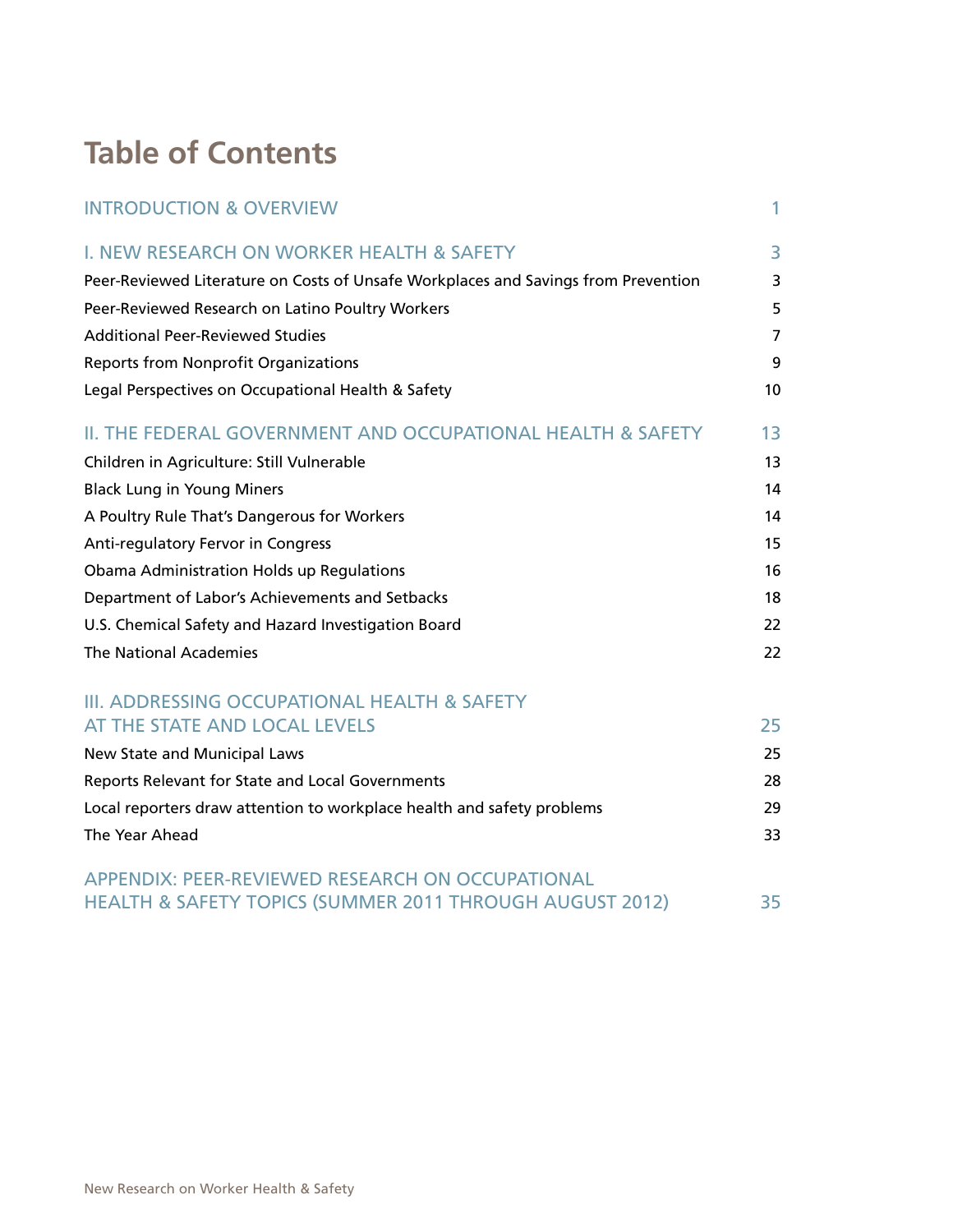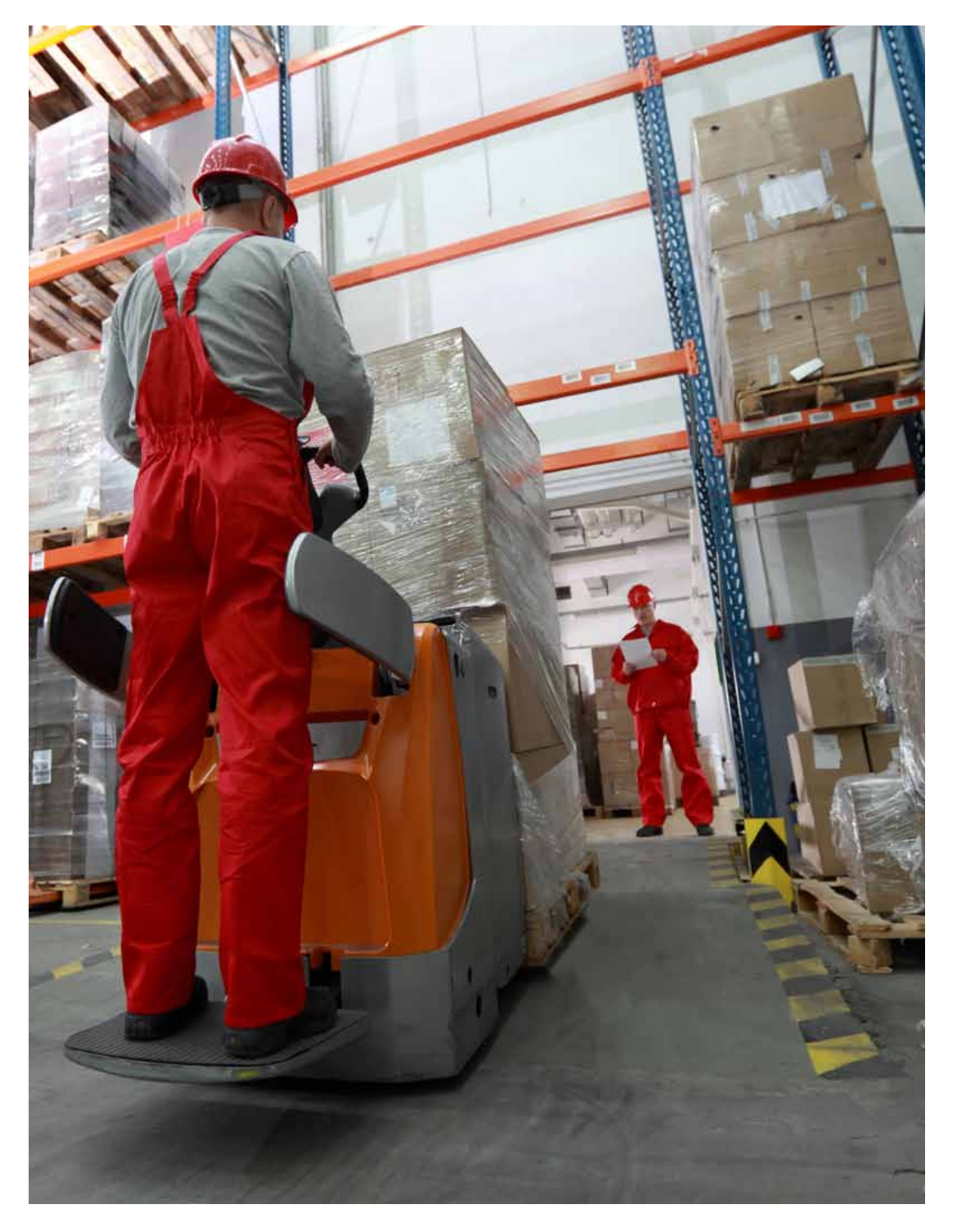#### The Year in U.S. Occupational Health & Safety: 2012 Report

# Introduction & Overview

I n this report we capture some noteworthy happenings in occupational health and safety during the past year (mid-August 2011 through mid-August 2012) in the United States. We want it to be a resource for activists, regulators, researchers, and anyone else who values safe and healthy workplaces. Much as the AFL-CIO's annual *Death on the Job* report focuses attention on workplace injury and illness statistics each April, this report documents successes, challenges, and areas ripe for improvement in occupational health and safety.

Our report is not exhaustive. To keep it to a manageable length, we made some tough decisions about which activities and projects to include or omit. Blog posts published on the public health blog The Pump Handle (http:// scienceblogs.com/thepumphandle/) during the week of Labor Day 2012 will invite readers to add their own stories about important worker health and safety happenings from the past year. Our report covers the following areas:

**New Research on Worker Health and Safety:** Several studies have added to a growing body of evidence demonstrating that unsafe workplaces impose enormous costs (financial and otherwise) on society, and that enforcement efforts can improve workplace safety without causing job loss. A series of research studies on Latino poultry workers documents hazards and risk factors in a vulnerable population. Nonprofit organizations and legal scholars have mounted a spirited defense of regulation – currently under attack by politicians on both sides of the aisle – and presented compelling visions for reform.

**The Federal Government:** The year just ending has been difficult for those who hoped the Obama Administration would bring substantial nationwide improvements to worker health and safety. Perhaps yielding to anti-regulatory rhetoric from Congress, the White House has been reluctant to advance workplace health and safety regulation. Progress by the Occupational Safety and Health Administration (OSHA) has come mainly in the form of memos, letters, and news releases about enforcement cases – all worthwhile accomplishments, but not the kind of lasting victories many advocates envisioned. The Administration's decision to withdraw a proposal to limit children's work in the most dangerous agricultural jobs left many feeling betrayed.

**State and Local Activities:** In contrast to their federal counterparts, state and local lawmakers and regulators have been active, passing laws and writing regulations to address on-the-job hazards. For instance, during the past year:

- Massachusetts passed legislation to end some of the worst abuses of temporary workers by staffing agencies;
- Durham, North Carolina strengthened its bidding process for city-funded projects to require that contractors provide information on their injury rates and safety and health programs;
- • Wyoming adopted new rules to protect oil and gas workers;
- The state of Washington adopted a new regulation to protect healthcare workers from exposures to hazardous medications like anti-cancer drugs;
- • California joined the list of states with safe patient handling regulations to limit musculoskeletal disorders in healthcare workers; and
- • Seattle, Washington passed a law requiring paid sick leave for full-time employees.

Campaigns for such laws and regulations are often spurred by reports from local news organizations or nonprofit groups about the human and financial costs of unsafe workplaces.

As the 2012 election approaches, political battles threaten to overshadow the important work of individuals, organizations, and institutions. As this report documents, a vibrant movement of workers is demanding and progressing toward a safer and healthier future for workers nationwide.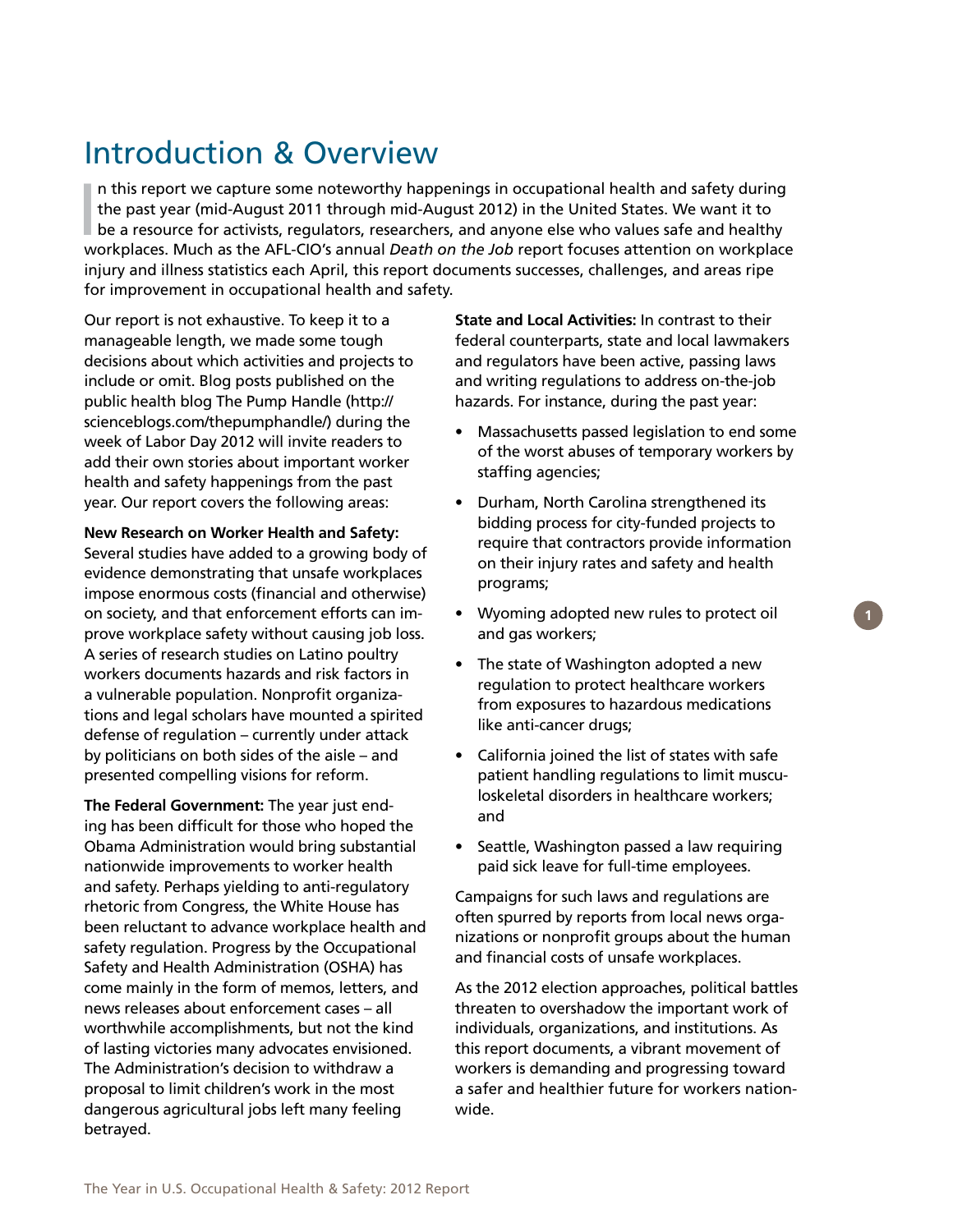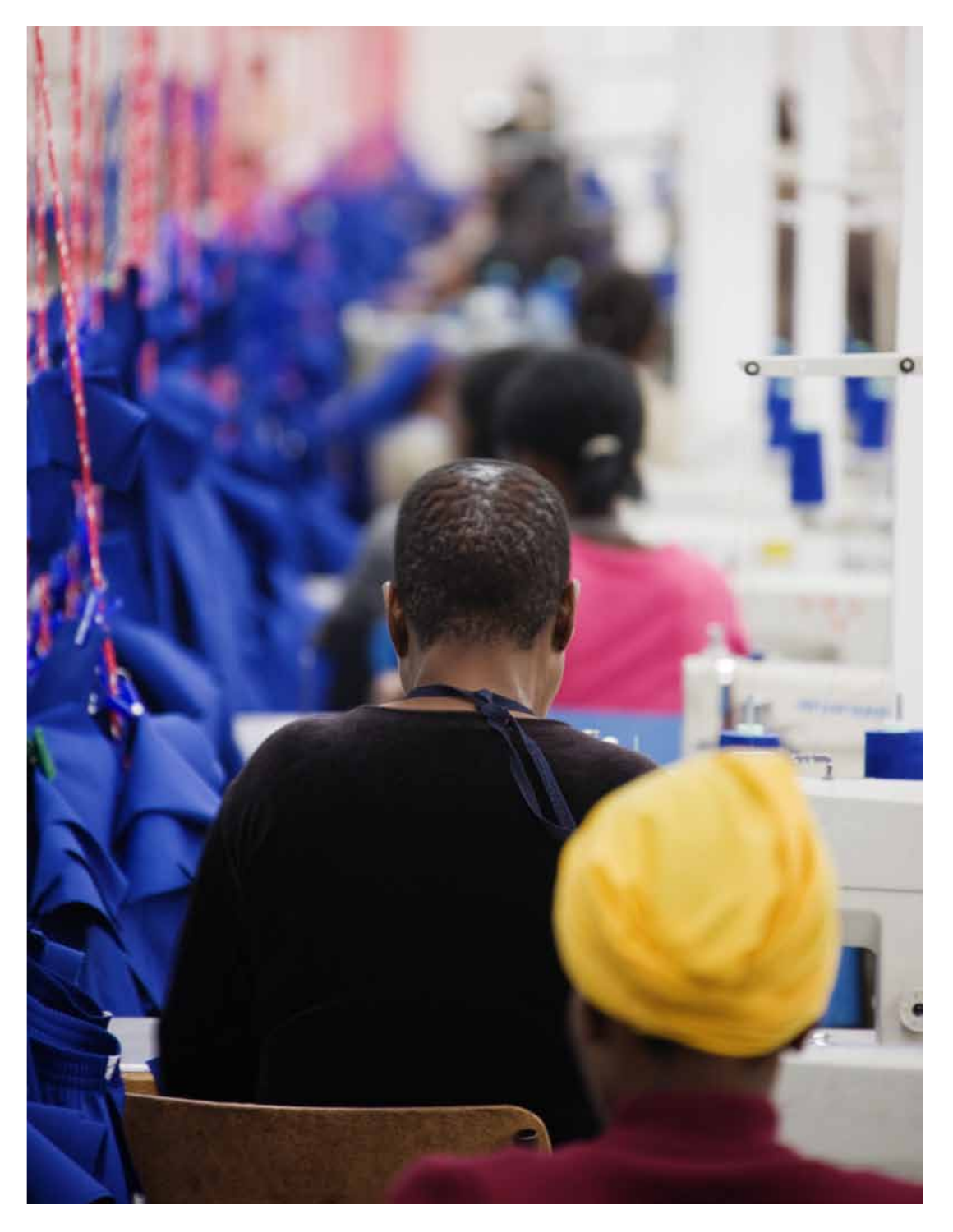# I. New Research on Worker Health & Safety

The past year has been a fruitful one for occupational health and safety researchers. New studies on a range of topics have provided further insight into circumstances surrounding workplace injuries and illnesses and highl studies on a range of topics have provided further insight into circumstances surrounding larly relevant to regulatory debates, including the influence of regulatory agencies on national employment and economic conditions as well as the working conditions of poultry workers.

## Peer-Reviewed Literature on Costs of Unsafe Workplaces and Savings from Prevention

Lawmakers and public officials can benefit from having high-quality research to guide decisions about occupational health and safety rules and enforcement. Several studies have added to a growing body of evidence demonstrating that unsafe workplaces impose enormous costs (financial and otherwise) on society, and that enforcement efforts can improve workplace safety without causing job loss.

#### The economic burden of U.S. occupational injury and illness

J. Paul Leigh of the University of California Davis used data from more than a dozen sources to estimate the annual burden and economic cost of U.S. occupational injuries and illnesses. He began with U.S. Bureau of Labor Statistics data on fatalities, injuries, and illnesses, and then adjusted for underreporting. His cost estimates included spending on healthcare services, plus lost earnings, fringe benefits, and home or non-workplace production (e.g., home repairs, cooking, and childrearing tasks workers can no longer perform).

Leigh calculated that in the U.S. in 2007, the burden and costs of occupational injuries and illnesses totaled approximately:

- • 5,600 fatal injuries, costing \$6 billion;
- • 8,559,000 nonfatal injuries, costing \$186 billion;
- • 53,000 fatal illnesses, costing \$46 billion; and

• 427,000 nonfatal illnesses, costing \$12 billion.

Once the fatal illnesses are added to the far lower fatal-injury figure, the sum is an appalling total of 58,600 people killed by unsafe workplaces in 2007. The total dollar cost estimate was \$250 billion, up from an inflationadjusted cost of \$217 billion for 1992 (a widely cited estimate published by Leigh and colleagues in 1997). Leigh notes that employerpurchased workers' compensation insurance covers less than one-fourth of these costs, so "all members of society share the burden" of occupational injuries and illnesses.

**Study citation: Economic burden of occupational injury and illness in the United States.** Leigh JP. Milbank Q. 2011 Dec;89(4):728-72. **http://www.ncbi.nlm.nih.gov/pubmed/22188353**

**3**

#### Who's paying the costs of occupational injury and illness?

In a related study, J. Paul Leigh and James P. Marcin examined the costs of occupational injuries and illnesses to estimate how the economic burden is divided among workers and their families, workers' compensation insurers, non-workers' compensation insurers, and government programs. They started with Leigh's figure of \$250 billion in 2007 occupational injury and illness costs (described above). In that year, workers' compensation benefits, estimated at \$52 billion, paid just 21% of the total costs. Not covered by workers' compensation were \$37 billion in medical expenditures and \$161 billion in indirect costs.

Leigh and Marcin calculated that costs not covered by workers' compensation insurers fall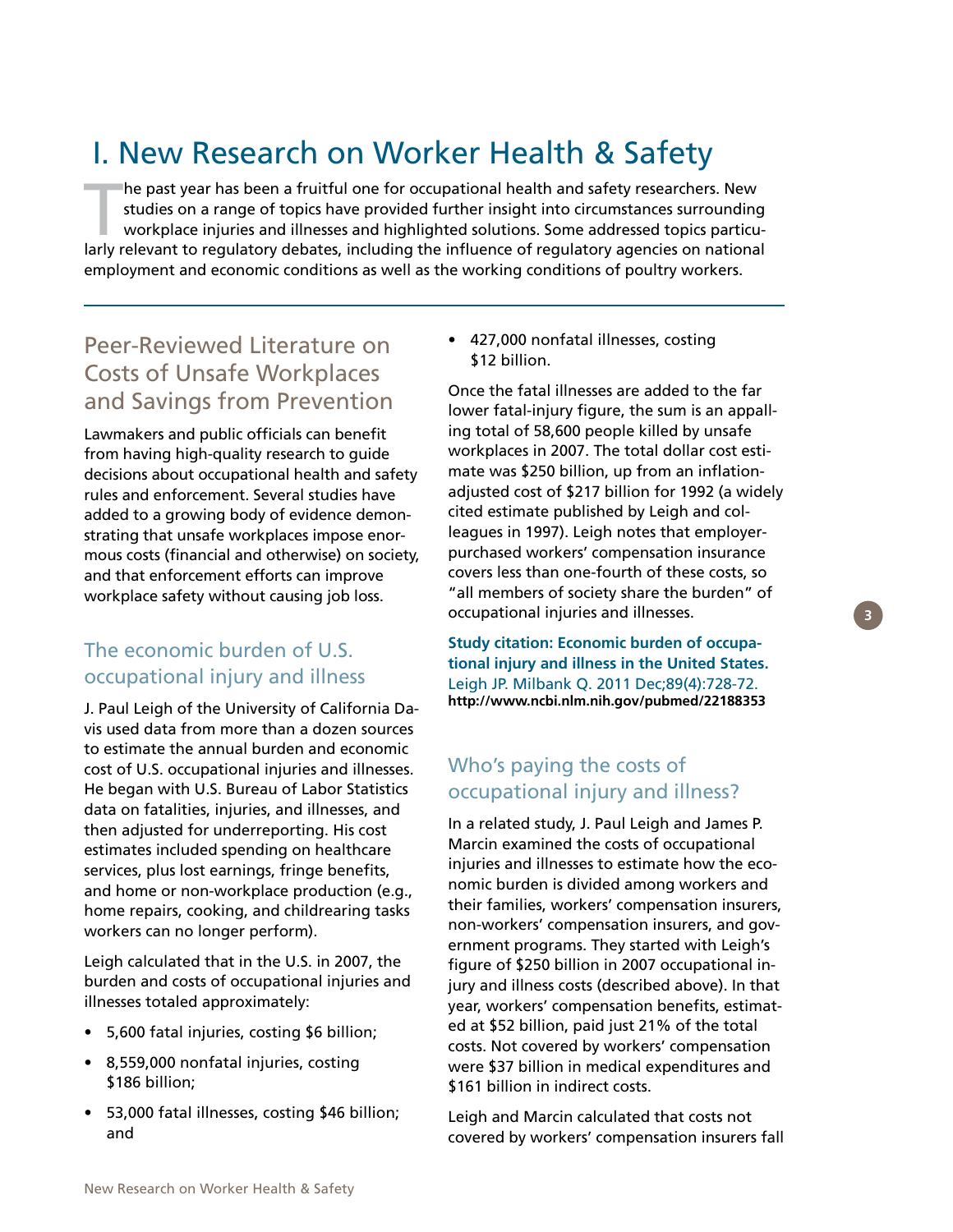on the following entities. (We have rounded their numbers and as a result they may not sum; see the study text for exact figures):

- • **Private funds (e.g., private health and disability insurance):** \$20 billion in medical expenditures + 138 billion in indirect costs = \$158 billion total
- • **Out of pocket:** \$6 billion in medical expen $ditures + 119 billion in indirect costs = $125$ billion total
- • **Private health insurance:** \$14 billion in medical expenditures + \$19 billion in indirect costs = \$33 billion total
- **Public:** \$17 billion in medical expenditures + \$23 billion in indirect costs = \$40 billion total
- **Federal:** \$13 billion in medical expenditures  $+$  14 billion in indirect costs = \$27 billion total
- • **State and local:** \$5 billion in medical expenditures  $+$  \$9 billion in indirect costs = \$13 billion total

The authors noted, "Victims and their families absorb most of the cost shifting," and taxpayers and non-workers-compensation insurers also shoulder a substantial share.

**Study citation: Workers' compensation benefits and shifting costs for occupational injury and illness.** Leigh JP, Marcin JP. J Occup Environ Med. 2012 Apr;54(4):445-50. **http://www.ncbi.nlm.nih.gov/pubmed/22446573**

#### Regulatory activity and workers' compensation claims in the state of **Washington**

Michael Foley and colleagues from the Washington Department of Labor and Industries investigated the effects of workplace inspections and voluntary consultation visits on subsequent occupational injuries by analyzing workers' compensation claims incidence rates and enforcement histories for Washington state employers during the years 1999 - 2008.

The 86,000 employers included in the study each had at least 10 full-time employees and a single business location. Compensation claims were classified as musculoskeletal disorder (MSD) or non-musculoskeletal, because inspections are more likely to focus on finding hazards for which the state has specific occupational health and safety regulations, and those hazards are generally related to nonmusculoskeletal injuries.

The researchers found that inspections were associated with a 4% decline in the rate of compensable claims compared to uninspected workplaces. This effect strengthened when only non-MSD claims were considered. The analysis also found inspections that included citations to be more effective for reducing claims rates than inspections that did not include citations. The authors' results "suggest that while enforcement activity has significant impact in all industries, it is slightly greater in fixed-site workplaces," and consultation visits may have the most impact at non-fixed site workplaces. Both enforcement and consultation activity are associated with substantial decreases in the number and size of workers' compensation claims.

**Study citation: The impact of regulatory enforcement and consultation visits on workers' compensation claims incidence rates and costs, 1999-2008.** Foley M, Fan ZJ, Rauser E, Silverstein B. Am J Ind Med. 2012 Jun 19. doi: 10.1002/ajim.22084.

**http://www.ncbi.nlm.nih.gov/pubmed/22715086**

#### Inspections' economic impact on California companies

Noting that the Occupational Safety and Health Administration (OSHA) "is one of the most controversial regulatory agencies in the United States," researchers David I. Levine, Michael W. Toffel, and Matthew S. Johnson designed a study to test the oft-repeated claim that "workplace regulations damage firms' competitiveness and destroy jobs."

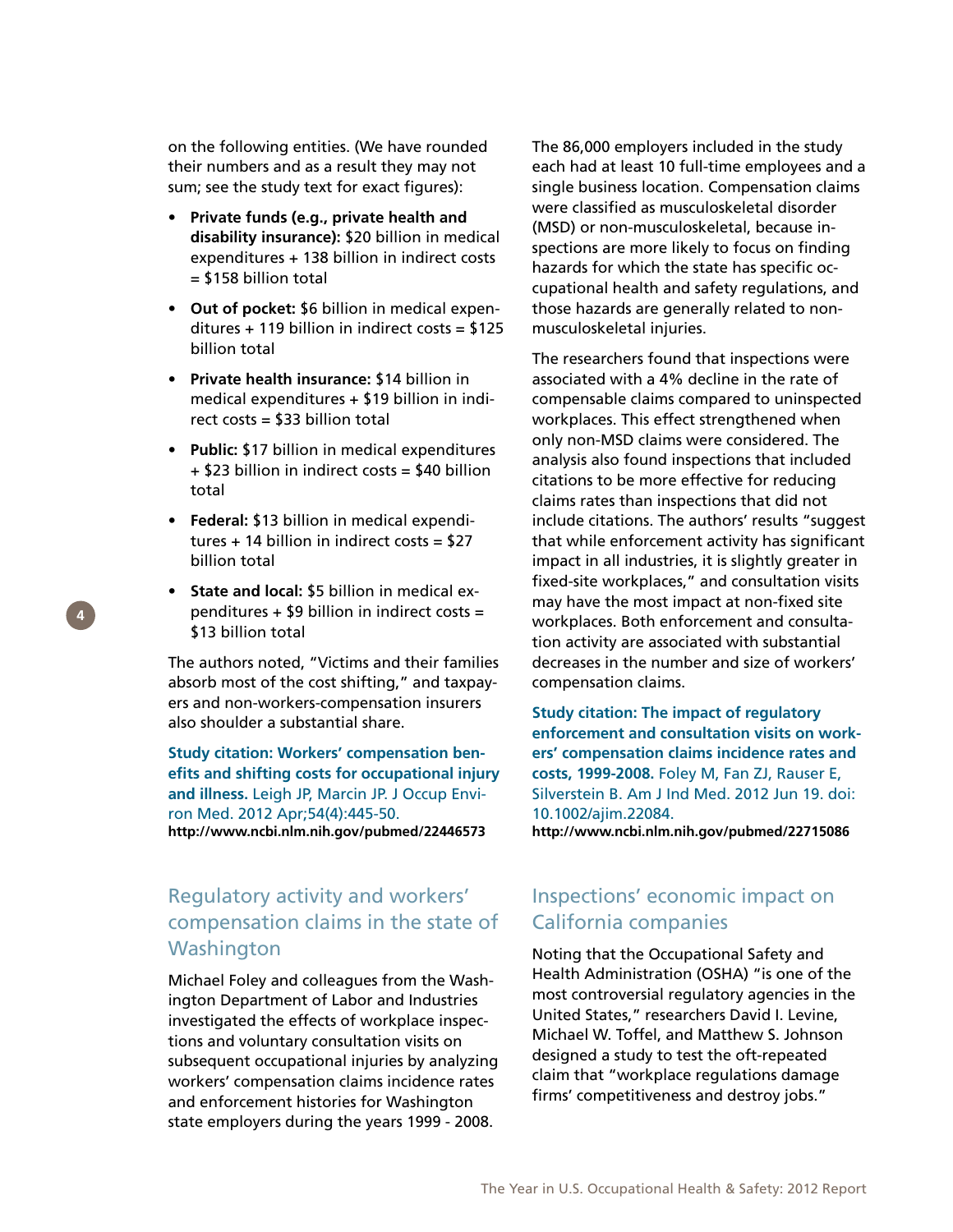The researchers identified 409 workplaces that California's OSHA agency (Cal/OSHA) had inspected under its program of random inspections for workplaces in high-hazard industries and 409 comparison workplaces that were eligible, but not chosen, for inspection matched to the inspected workplaces for size, industry, and other characteristics. All workplaces were single-site companies, and the researchers gathered data on the companies' payroll, sales, credit ratings, and workers' compensation claims for the 1996-2006 study period.

In comparing the uninspected and inspected workplaces (adjusting for pre-inspection characteristics), the researchers found no statistically significant effects from inspections on creditworthiness, sales, or total employment – differences they would expect to see if the inspections were harming businesses as some claim. They did find that inspections reduced injuries by a statistically significant amount, and the effect endured three and four years after the inspections. Fewer injuries translates to lower workers-compensation costs for employers, and the researchers estimate that injury reductions in the five years following an inspection translated into a savings of \$355,000 in medical expenditures and lost earnings per workplace.

The authors suggest that their study be replicated in other settings and with other study designs to test their results' generalizability, but they conclude that their findings do not support claims that occupational safety and health regulatory agencies are bad for business.

**Study citation: Randomized government safety inspections reduce worker injuries with no detectable job loss.** Levine DI, Toffel MW, Johnson MS. Science. 2012 May 18;336(6083):907-11. **http://www.ncbi.nlm.nih.gov/pubmed/22605775**

### Peer-Reviewed Research on Latino Poultry Workers

A group of researchers from Wake Forest School of Medicine and the University of North Carolina Greensboro conducted several studies of Latino poultry workers that shed light on the kinds of health outcomes experienced disproportionately by this population. Their research was especially timely because in early 2012, the U.S. Department of Agriculture proposed to allow the line speed in poultry slaughter facilities to increase significantly (see p. 14). And, as researcher Michael Cartwright and colleagues explain in the study described below, poultry workers' job tasks already put them at high risk for musculoskeletal injuries:

Poultry processing involves strenuous and repetitive work, with workers at risk for overuse injuries. Live birds are received and then passed through a production line that requires workers to hang, kill, pluck, clean, eviscerate, cut, package, and box poultry parts at a rapid pace, and workers also clean and repair equipment, assemble boxes, and move pallets of packaged poultry. Potential risk for overuse injuries such as [carpal tunnel syndrome] exists with each of these occupational duties.

**5**

The initial study population of Latino workers was recruited, via community-based sampling



**Researchers with Wake Forest School of Medicine who have spent a decade studying working conditions for poultry processing workers. Back row: Thomas Arcury, PhD, Sara Quandt, PhD, Dana Mora, MPH; front row: Lourdes Carrillo (HOLA of Wilkes County), Antonio Marín, MA.**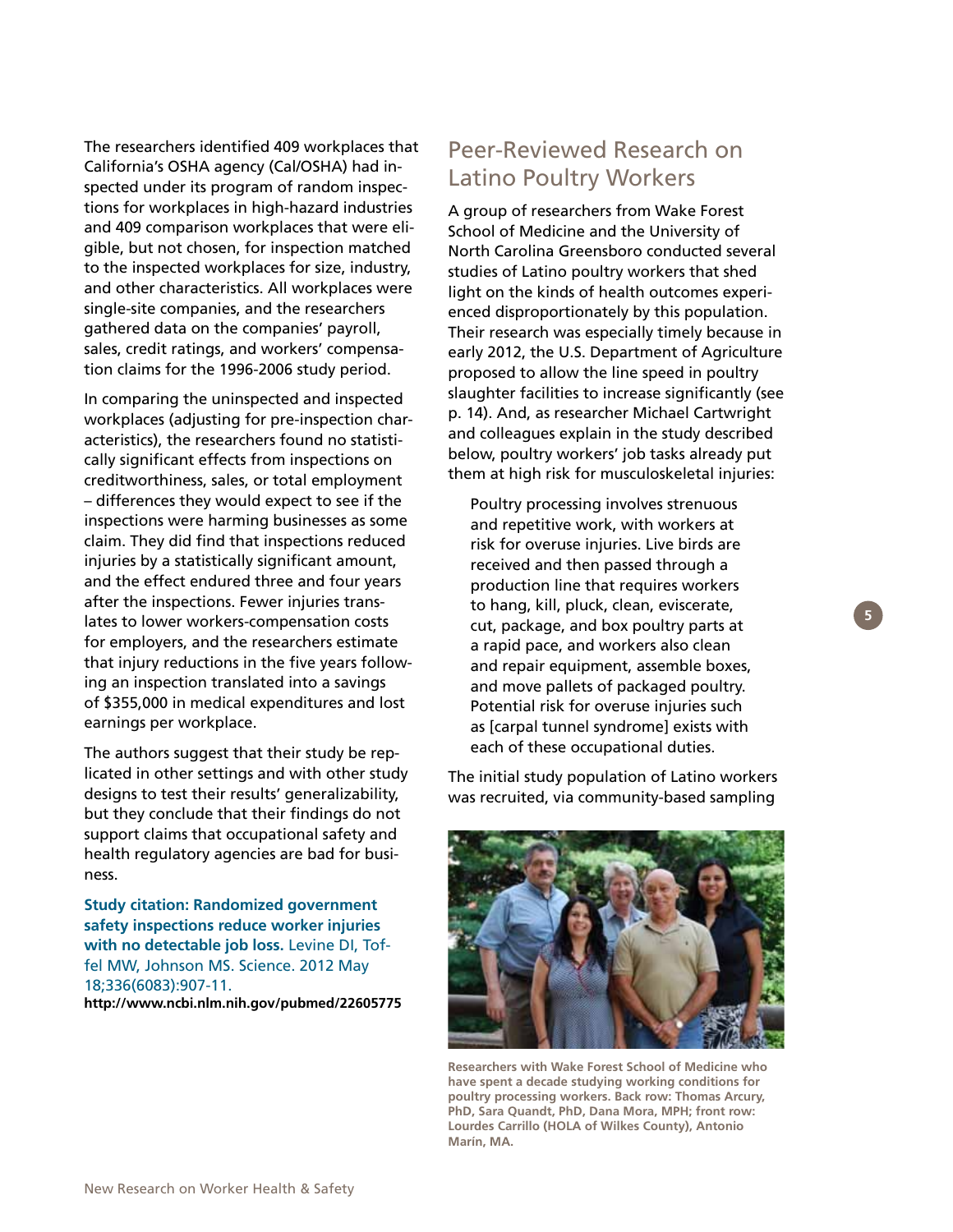of dwelling units, in four western North Carolina counties in 2009 and 2010. Those enrolled as subjects self-identified as Latino or Hispanic, were aged 18 years or older, and worked 35 hours or more per week in manual labor jobs. Of 957 eligible individuals, 742 completed face-to-face, interviewer-administered questionnaires in Spanish. Smaller subsets of this group completed one or more additional examinations, including nerve conduction studies, spirometry to assess respiratory health, etc. Findings from studies include the following:

**Respiratory health:** To evaluate associations between poultry-processing work and respiratory health, Maria C. Mirabelli and colleagues analyzed questionnaire responses and spirometry testing results (an assessment of lung function) from 279 Latino poultry processing workers and 222 Latino manual workers in other industries, and stratified them by sex. The reported prevalence of respiratory symptoms among poultry workers was lower than that of the comparison group. Adjusted mean scores on two tests (forced expiratory volume in one second and forced vital capacity) were lower in the poultry group, especially among men reporting sanitation job tasks, but the differences in lung-function measurements did not reach statistical significance. The authors suggest that the results be interpreted with caution, but that poultry processing may affect lung function; they state that the findings "justify efforts to evaluate and monitor the health of new employees and to reduce exposures to inhalation hazards in poultry processing."

**Study citation: Poultry processing work and respiratory health of Latino men and women in North Carolina.** Mirabelli MC, Chatterjee AB, Arcury TA, et al. J Occup Environ Med. 2012 Feb;54(2):177-83. **http://www.ncbi.nlm.nih.gov/pubmed/22237034**

**Carpal tunnel syndrome:** To assess carpal tunnel syndrome among poultry and non-poultry workers, Michael S. Cartwright and colleagues compared results from nerve conduction studies and self-reported hand/wrist pain from 513 subjects, 287 of them poultry workers and

226 workers at other manual jobs. They found that among poultry processing workers, the odds of having carpal tunnel syndrome were 2.5 times greater than among non-poultry workers.

**Study citation: The prevalence of carpal tunnel syndrome in Latino poultry-processing workers and other Latino manual workers.**  Cartwright MS, Walker FO, Blocker JN, et al. J Occup Environ Med. 2012 Feb;54(2):198-201. **http://www.ncbi.nlm.nih.gov/pubmed/22258161**

**Chicken catching hazards:** To learn more about a "3-D" – dirty, dangerous, and demanding – job, Sara A. Quandt and colleagues analyzed interviews with 21 Latino immigrant chicken catchers about their work and its hazards. Chicken catchers gather and cage chickens so they can be transported from confined animal feeding operations (CAFOs) to slaughtering facilities. Workers described a "highly contaminated and hazardous work environment" in which the work is fast-paced and they have little control over work intensity. These and other factors result in a high potential for occupational injuries and illnesses, including trauma and electrical shock as well as musculoskeletal injuries and respiratory disorders.

**Study citation: 3-D jobs and health disparities: The health implications of Latino chicken catchers' working conditions.** Quandt SA, Arcury-Quandt AE, Lawlor EJ, et al. Am J Ind Med. 2012 May 22. doi: 10.1002/ajim.22072. **http://www.ncbi.nlm.nih.gov/pubmed/22618638**

**Musculoskeletal health:** To study musculoskeletal health and its relationship to work organization factors, Joseph G. Grzywacz and colleagues used questionnaire data and physical examination findings on 552 workers (poultry and non-poultry). In the questionnaires, poultry workers reported being less able to exert control on their jobs and facing more psychological demands, more awkward postures, and more repetitive movements than their non-poultry-worker counterparts. Also, a greater proportion of poultry workers reported a poor safety climate. In this cross-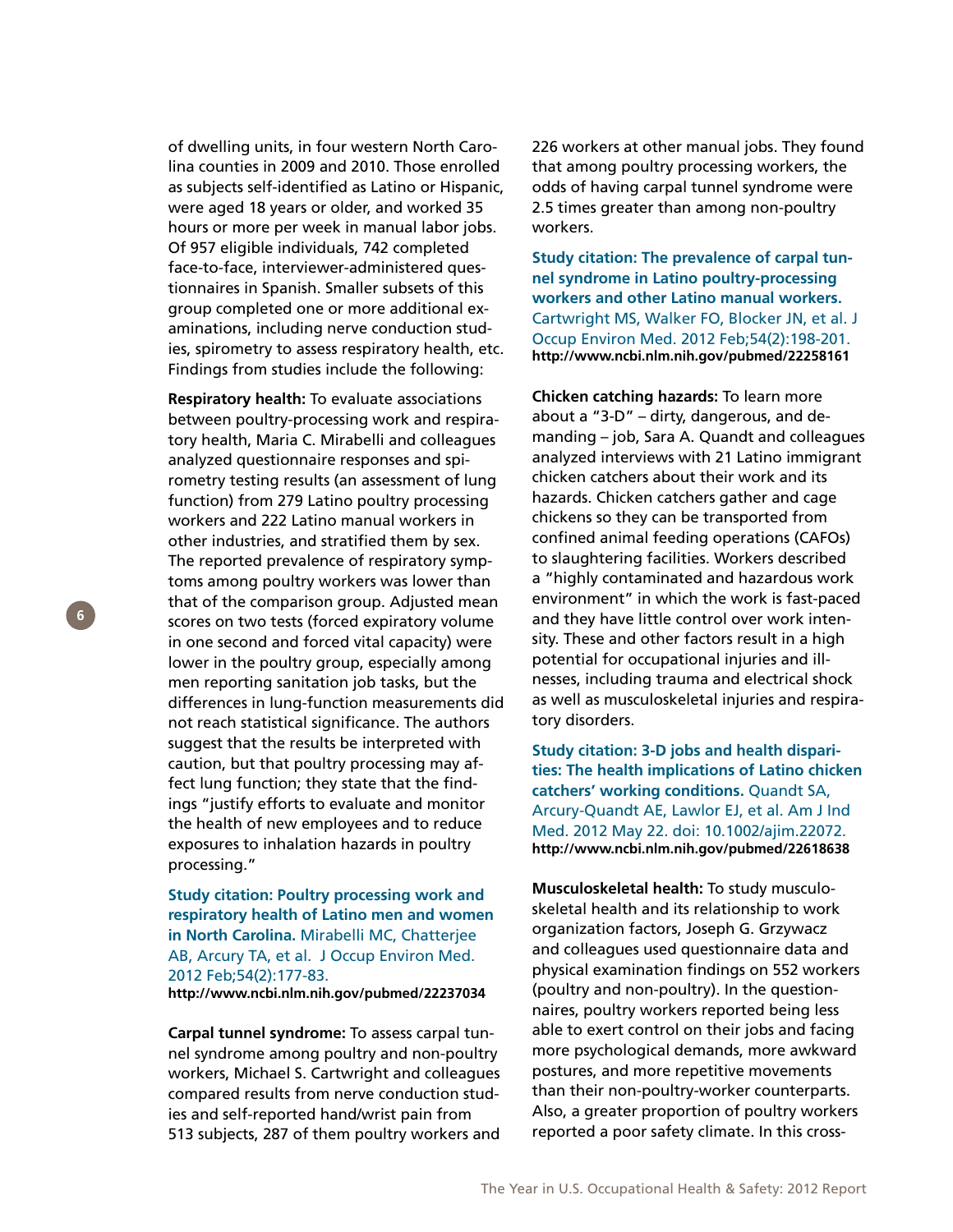sectional study, researchers found that the odds of clinical identification of epicondylitis (tennis elbow), rotator cuff syndrome, and low back problems increased as reported awkward postures and repetitive motion increased, and workers reporting poor safety commitment by supervisors were more likely to have rotator cuff syndrome and low back problems. Odds of rotator cuff problems and low back pain increased as reported psychological demands increased. The odds of epicondylitis and rotator cuff problems decreased as job control increased.

**Study citation: Work organization and musculoskeletal health: Clinical findings from immigrant Latino poultry processing and other manual workers.** Grzywacz JG, Arcury TA, Mora D, et al. J Occup Environ Med. 2012 Jul 19.

**http://www.ncbi.nlm.nih.gov/pubmed/22821071**

#### **Musculoskeletal symptoms and language:**

Mark R. Schulz and colleagues analyzed selfreported upper-body musculoskeletal symptoms and languages spoken at home during childhood for 403 Latino poultry processing workers and 339 Latino manual workers in other industries. They found that "the strongest predictors of the number of symptoms reported were hours worked per week and the childhood language." Workers reporting work of more than 40 hours per week and workers who reported an indigenous language being spoken in their childhood households had greater odds of reporting symptoms at four to six upper-body sites than counterparts working fewer hours or where the language in their childhood home was not an indigenous one. The authors note that many workers from Guatemala and southern Mexico grew up in communities where an indigenous language (e.g., Aguacateco or Quiche) was the primary language.

**Study citation: Upper body musculoskeletal symptoms of Latino poultry processing workers and a comparison group of Latino manual workers.** Schulz MR, Grzywacz JG, Chen H, et al. Am J Ind Med. 2012 Jul 27. **http://www.ncbi.nlm.nih.gov/pubmed/22847516**

**Work safety climate and personal protective equipment:** In an examination of the work safety climate for Latino poultry-processing workers, Thomas A. Arcury and colleagues analyzed 403 poultry workers' responses on the 10-item Perceived Safety Climate Scale and to questions about 10 types of personal protective equipment (PPE). They found that work safety climate differed by employer, and that PPE use varied by type. While 85% of respondents reported receiving protective clothing at no cost, only 57% received hand protection and 27% received eye protection at no cost.

**Study citation: Employer, use of personal protective equipment, and work safety climate: Latino poultry processing workers.** Arcury TA, Grzywacz JG, Anderson AM, et al. Am J Ind Med. 2012 Jul 27. doi: 10.1002/ajim.22101. **http://www.ncbi.nlm.nih.gov/pubmed/22847579**

#### Additional Peer-Reviewed **Studies**

Other studies of interest from the past year include the following:

**7**

**• Job strain, job insecurity, and incident cardiovascular disease in the Women's Health Study: Results from a 10-year prospective study.** Slopen N, Glynn RJ, Buring JE, et al. PLoS One. 2012;7(7):e40512. Epub 2012 Jul 18.

Researchers at Harvard University used data from the Women's Health Study to examine the relationship between work-related stressors and cardiovascular disease (CVD). After adjusting for other risk factors, women with high-demand, low-control jobs were 38% more likely to experience a CVD event than women in low-demand, high-control jobs. Women in high-demand, high-control jobs were also 38% more likely to experience a CVD event relative to women who reported low job strain.

**http://www.ncbi.nlm.nih.gov/pubmed/22815754**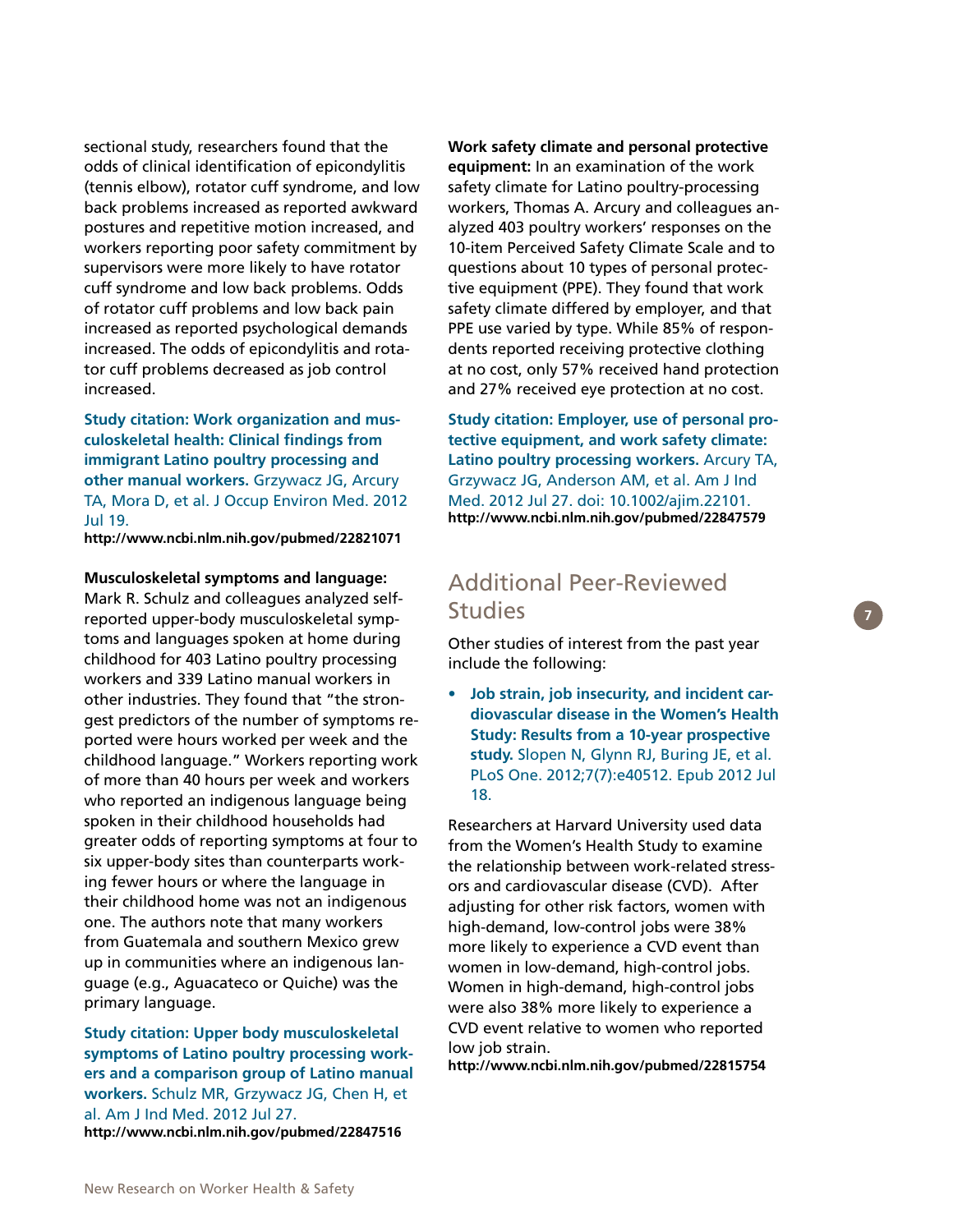**• Paid sick leave and nonfatal occupational injuries.** Asfaw A, Pana-Cryan R, Rosa R. Am J Public Health. 2012 Jun; 102 (9): e59-e64.

Researchers at the National Institute for Occupational Safety and Health (NIOSH) used National Health Interview Survey data on 38,000 working adults to examine the relationship between paid sick leave and incidence of work-related injury. With all other variables held constant, they found that workers with access to paid sick leave were 28% less likely to be injured on the job than workers without paid sick leave.

**http://www.ncbi.nlm.nih.gov/pubmed/22720767**

**• The diesel exhaust in miners study: a cohort mortality study with emphasis on lung cancer.** Attfield MD, Schleiff PL, et al. J Natl Cancer Inst. 2012 Jun 6;104(11): 869-83.

Researchers at the National Cancer Institute and NIOSH reported the results of their cohort mortality study of 12,315 U.S. workers exposed to diesel exhaust in underground mining operations. Lung and esophageal cancer death rates were higher among the exposed miners when compared to state cancer mortality rates. Differences in cancer mortality risk were also observed when the cohort was stratified by work location and cumulative exposure. **http://www.ncbi.nlm.nih.gov/pubmed/22393207**

#### **• Fatal falls among older construction workers.** Dong XS, Wang X, Daw C. Hum Factors. 2012 Jun;54(3):303-15.

Researchers at the Center for Construction Research and Training used data from the Bureau of Labor Statistics' Census of Fatal Occupational Injuries to examine differences in fatal falls between construction workers age 55 and older, and those younger than 55 years. After controlling for other factors, in 11 of 14 different construction occupations, older workers had statistically significantly higher rates of falls than the younger workers. This analysis suggests that age itself is a risk factor for fatal falls among construction workers. **http://www.ncbi.nlm.nih.gov/pubmed/22768635**

**• Lung cancer and elemental carbon exposure in trucking industry workers.** Garshick E, Laden F, Hart JE, et al. Environ Health Perspect. 2012 May 31.

A collaborative team of Boston-based researchers complemented their previous research on lung cancer risk for trucking industry workers exposed to diesel exhaust. Their cohort included 31,135 Teamsters, in which estimates of personal historical exposure to elemental carbon (EC) were calculated as a surrogate for diesel engine exhaust. The authors observed a strong healthy worker survivor effect, and reported an association between cumulative EC exposure and lung cancer mortality.

**http://www.ncbi.nlm.nih.gov/pubmed/22739103**

**• Multisource surveillance system for workrelated burns.** Kica J, Rosenman KD. J Occup Environ Med. 2012 May; 54(5):642-7.

Researchers at Michigan State University's Division of Occupational and Environmental Medicine used data from the state's 134 acute-care hospitals, the state workers' compensation agency, and the state's poison control center to identify all cases of work-related burns occurring in 2009. The total of 1,461 cases they identified was substantially higher than the total of 450 cases reported in the U.S. Labor Department's annual survey. The authors reiterate the call for federal agencies to develop a multi-source occupational injury and illness surveillance system.

**http://www.ncbi.nlm.nih.gov/pubmed/22513658**

**• Fatal exposure to methylene chloride among bathtub refinishers - United States, 2000-2011.** MMWR Morb Mortal Wkly Rep. 2012 Feb 24;61(7):119-22.

Michigan State University researchers collaborated with NIOSH and OSHA to identify ten fatal incidents involving workers using methylene chloride-based paint stripping products in refinishing bathtubs. The authors warn that the widespread availability of these products for small contractors and do-it-yourselfers puts lives at risk.

**http://www.ncbi.nlm.nih.gov/pubmed/22357403**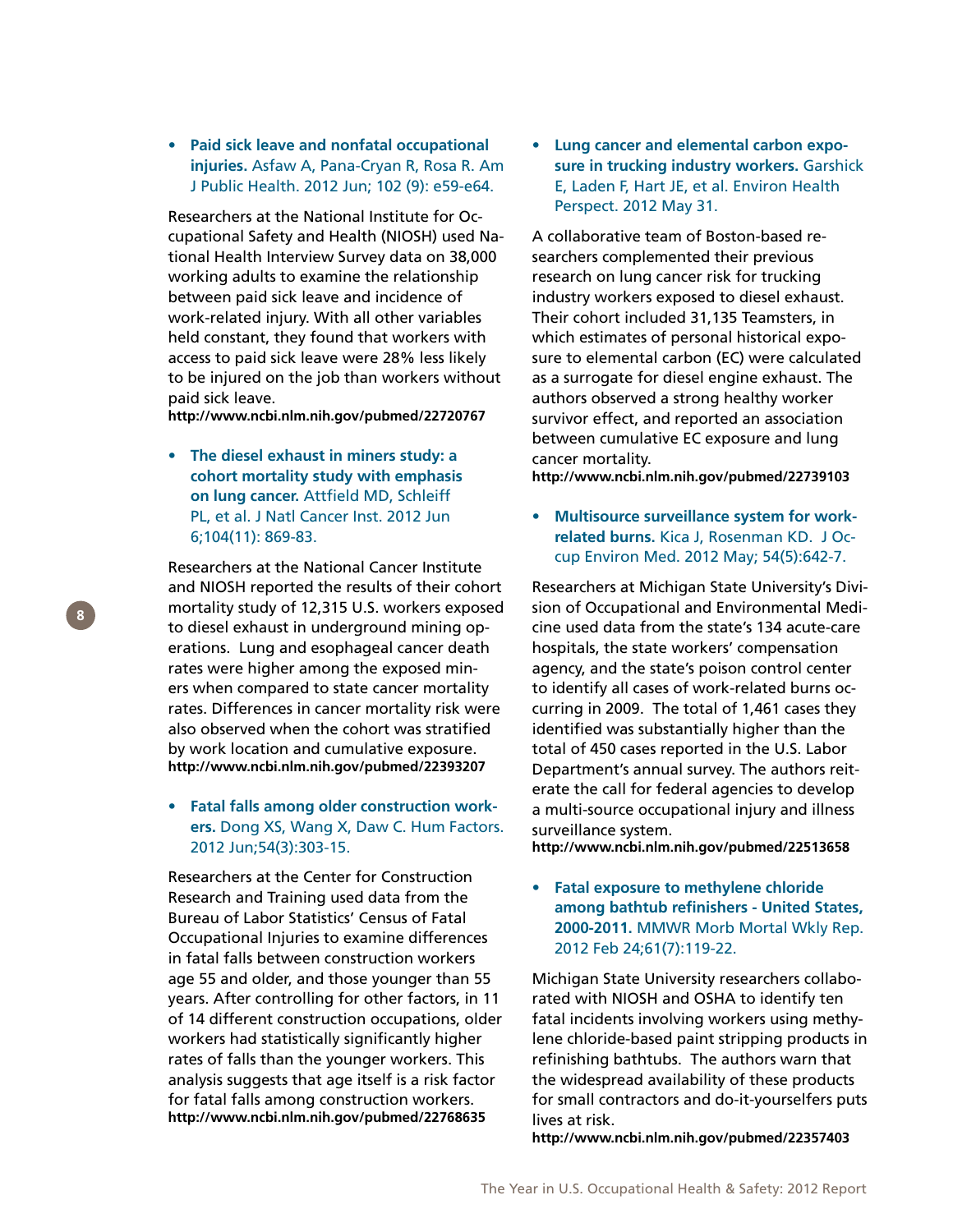**• Occupational injury and work organization among immigrant Latino residential construction workers.** Grzywacz JG, Quandt SA, Marín A, et al. Am J Ind Med. 2012 Aug;55(8):698-706. doi: 10.1002/ajim.22014. Epub 2012 Jan 20.

Researchers at Wake Forest used a communitybased sample of Latino residential construction workers to explore the relationship between work-related injuries and factors such as supervisory practices, power, safety climate, and job design. The authors observed systematic work organization differences across construction trades. Roofers, in contrast to general laborers or framers, reported the lowest skill variety, level of control, and safety climate, but were not typically subjected to long work hours or unfavorable supervisor practices.

**http://www.ncbi.nlm.nih.gov/pubmed/22266800**

**• Association between poor sleep, fatigue, and safety outcomes in emergency medical services providers.** Patterson PD, Weaver MD, Frank RC, et al. Prehosp Emerg Care. 2012 Jan;16(1):86-97.

Researchers at the Department of Emergency Medicine at the University of Pittsburgh used validated questionnaires to survey 547 emergency medical service (EMS) professionals to assess the relationship between sleep quality, fatigue, and safety. Fatigued respondents were nearly two times as likely to experience a work-related injury, more than two times more likely to make a medical error, and 3.6 times more likely to engage in a safety-compromising behavior.

**http://www.ncbi.nlm.nih.gov/pubmed/22023164**

This report's Appendix includes citations for a much longer list of occupational health and safety studies published over the past year.

## Reports from Nonprofit **Organizations**

Several nonprofit advocacy organizations released reports in the past year. These address national issues of regulation (especially of occupational health and safety) and conditions for specific groups of workers – from Latino poultry workers to those working in Walmart's massive upstream distribution system.

**"Saving Lives, Preserving the Environment, Growing the Economy: The Truth About Regulation,"** Center for Progressive Reform, August 2011.

Government regulations have made food and drugs for U.S. consumers safer, the air we breathe cleaner, and workplaces and roadways less deadly. The authors argue that despite these successes, an assault on regulations continues, using a tactic fueled by the untrue claim that high regulatory costs are responsible for our nation's slow economic recovery and job growth.

**9**

**[http://www.progressivereform.org/articles/Reg-](http://www.progressivereform.org/articles/RegBenefits_1109.pdf)Benefits\_1109.pdf**

**"OSHA Inaction: Onerous Requirements Imposed on OSHA Prevent the Agency from Issuing Lifesaving Rules,"** Public Citizen, October 2011.

Despite evidence that OSHA standards are cost-effective at preventing fatalities, disabling injuries, and occupational illnesses, the agency faces legal and political obstacles that make new worker safety regulations a rarity. The authors examine the lengthy chronology of efforts to address several workplace hazards, such as silica and beryllium. **[http://www.citizen.org/documents/osha-inaction.](http://www.citizen.org/documents/osha-inaction.pdf) pdf**

#### **"Latinos in the Poultry Industry,"** National Council of La Raza, May 2012.

Latino workers comprise at least 34% of the U.S. poultry processing industry. Despite consumers' growing demand for poultry products – about eight billion chickens per year – workers' hourly salaries keep them at the federal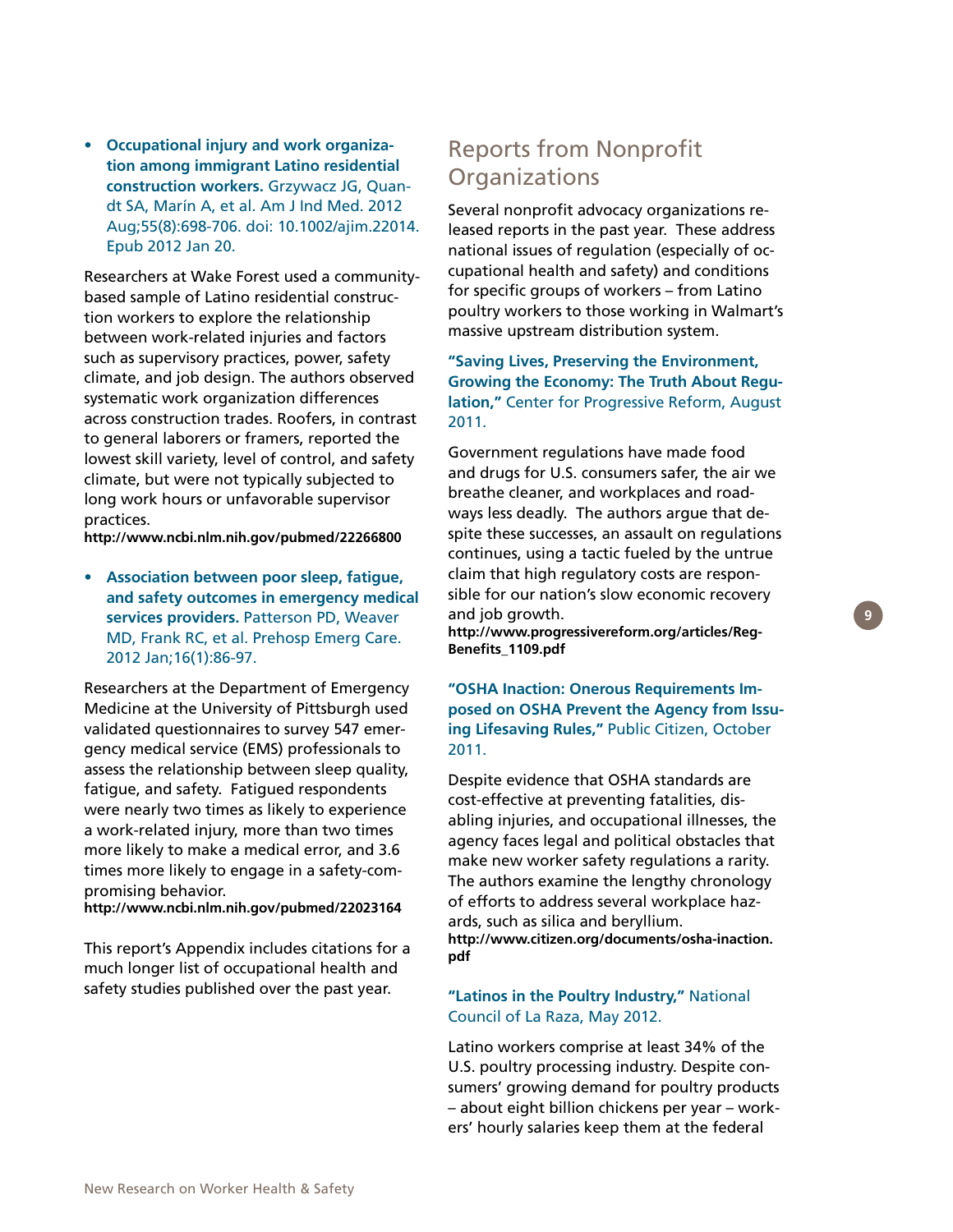poverty level. They also suffer well documented chronic and disabling injuries to their hands, wrists, shoulders, and backs because of the fast pace of the "disassembly" lines. The National Council of La Raza examines how a proposed USDA food safety regulation would adversely affect this vulnerable worker population. (Also see the organization's May 2011 report "We Needed the Work: Latino Voices in the New Economy.")

**[http://www.nclr.org/index.php/publications/lati](http://www.nclr.org/index.php/publications/latinos_in_the_poultry_industry/)nos\_in\_the\_poultry\_industry/**

**"Chain of Greed: How Walmart's Domestic Outsourcing Produces Everyday Low Wages and Poor Working Conditions for Warehouse Workers,"** National Employment Law Project, June 2012.

Walmart's "everyday low prices" depend on a business model that outsources warehousing, transportation, and delivery systems to large firms that further subcontract the work, often to "temporary" workers supplied by staffing agencies. The report describes working conditions for the warehouse workers hired to load and unload shipping containers, and their struggles with wage theft and safety violations.

**[http://www.nelp.org/page/-/Justice/2012/ChainOf](http://www.nelp.org/page/-/Justice/2012/ChainOfGreed.pdf?nocdn=1)-Greed.pdf?nocdn=1**

#### **"The Next OSHA: Progressive Reforms to Empower Workers,"** Center for Progressive Reform, July 2012.

The authors identify improvements that could be made to the Occupational Safety and Health Act of 1970 to empower workers and strengthen their role in the occupational health and safety system. Ideas include citizen suits to compel employers to provide safe working conditions, mandatory paid safety training, and safety committees. **[http://www.progressivereform.org/articles/Next\\_](http://www.progressivereform.org/articles/Next_Generation_OSHA_1207.pdf) Generation\_OSHA\_1207.pdf**

## Legal Perspectives on Occupational Health & Safety

Legal scholars have addressed several aspects of occupational health and safety, from the relationship between unionization and coalmine safety to how injured workers fare under the workers' compensation system. Below we describe some articles of interest that appeared in law review journals in the last year.

**"Lessons from the North Sea: Should "safety cases" come to America?"** Steinzor, R. Boston College Environmental Affairs Law Review, 2011 (38 B.C. Envtl. Aff. L. Rev. 417).

Professor Steinzor describes the "safety case" approach to assessing risk of harm to workers and the environment, a system used in some industries in the United Kingdom and elsewhere. She argues that confidentiality allowances for firms, the acceptable risk tolerances, and oversight obstacles for agencies make the "safety case" approach inappropriate for the U.S.

**"The future of regulation: the truth about regulations in America."** Steinzor, R. Harvard Law & Policy Review, Summer, 2011 (5 Harv. L. & Pol'y Rev. 323).

Professor Steinzor makes a compelling argument that stringent environmental, worker safety, and public health regulations enabled the U.S. to reach an outstanding level of industrialization without leaving a wake of destruction. Four decades of success have lulled the public into complacency, allowing regulated industries and their supporters in Congress to strip agencies of their funds and authority. Steinzor works to dissect the contradiction: the public despises "big government" while insisting that laws be enforced to protect the air we breathe and water we drink.

**"Injured undocumented workers and their workplace rights: Advocating for a retaliation per se rule."** Mondragon, R. Columbia Journal of Law and Social Problems, Summer, 2011 (44 Colum. J.L. & Soc. Probs. 447).

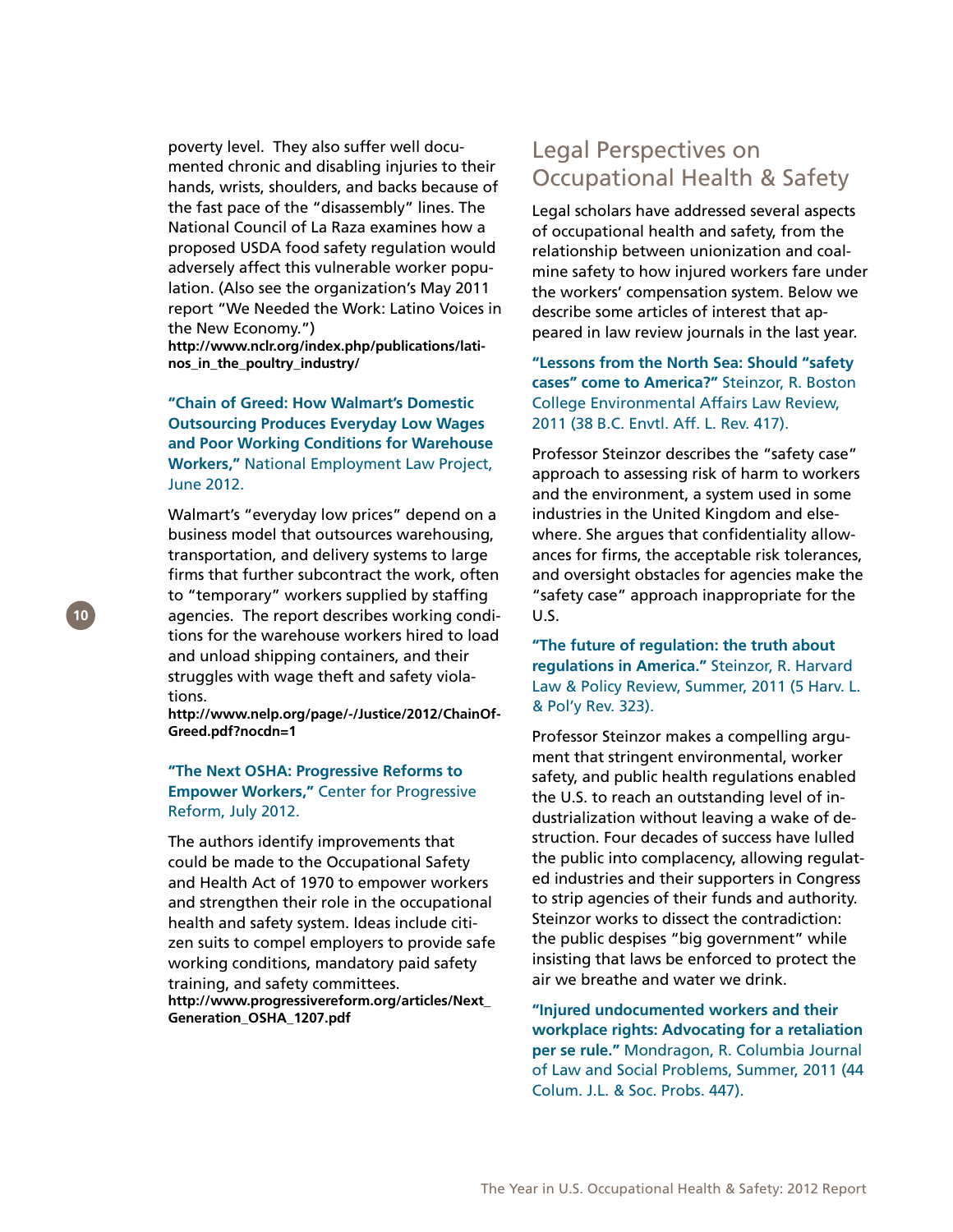Ms. Mondragon describes how the Supreme Court's 2002 decision in *Hoffman Plastic Compounds, Inc. v. NLRB* makes injured undocumented workers even less willing and able to exercise their rights, and more vulnerable to employer retaliation. She argues that any inquiry into a worker's immigration status after a work-related injury should be a per-se violation of federal anti-discrimination protections.

**"Employees should be treated fairly: a plea to change the workers' compensation retaliation statute."** Kukreja, M. Capital University Law Review, Fall, 2011, (39 Cap. U.L. Rev. 961).

Ms. Kukreja explains how an injured worker's decision to report a work-related injury and enter the workers' compensation system creates a situation ripe for employer retaliation. She argues that current State law overlooks workplace realities where experiencing a work-related injury becomes part of an individual's employment record.

**"'We'd love to match them, but...': How temporary employment agencies understand and use race and ethnicity."** Sweeney, MM. Connecticut Public Interest Law Journal, Fall/ Winter 2011 (11 Conn. Pub. Int. L.J. 51).

Ms. Sweeney reports the results of seven interviews she conducted with staff of temporary employment agencies. Although federal and state laws explicitly prohibit hiring decisions based on race and class, some staffing agencies make recommendations to employers based on racial stereotypes.

**"Does unionization strengthen regulatory enforcement? An empirical study of the Mine Safety and Health Administration."** Morantz, A. New York University Journal of Legislation and Public Policy, 2011 (14 N.Y.U. J. Legis. & Pub. Pol'y 697).

Professor Morantz of Stanford Law School analyzed inspection data from the Mine Safety and Health Administration for the period 1995 to 2009 and determined that the frequency, duration, or intensity of federal safety inspections was significantly greater at union mines compared to non-union mines. This paper complements her earlier analysis that showed that union coal mines have lower fatality and traumatic injury rates than non-union mines. ("Coal mine safety: do unions make a difference" (Stanford Law Sch. Law & Econ, Online Paper Series, Paper No. 413, 2011))

**"Administrative law as blood sport: policy erosion in a highly partisan age."** McGarity, TO. Duke Law Journal, May, 2012 (61 Duke L.J. 1671).

Professor McGarity has written extensively about health, safety, and environmental rulemaking and the now-ingrained practices that go beyond the formalities of the Administrative Procedure Act. He suggests in this paper that regulated parties have taken their strategies to influence and derail rulemaking to a new level, and engaged new political actors to exert pressure on agencies.

**11**

#### Read more at The Pump Handle

Much of the occupational health research and activity described in this report is covered in more detail at the public health blog The Pump Handle, http://scienceblogs.com/thepump handle/. In particular, twice-monthly "Occupational Health News Roundups" highlight local, national, and international news stories on worker health and safety. All past Roundups are avail[able at http://scienceblogs.com/thepump](http://scienceblogs.com/thepumphandle/category/occup-health-news-roundup/) handle/category/occup-health-newsroundup/.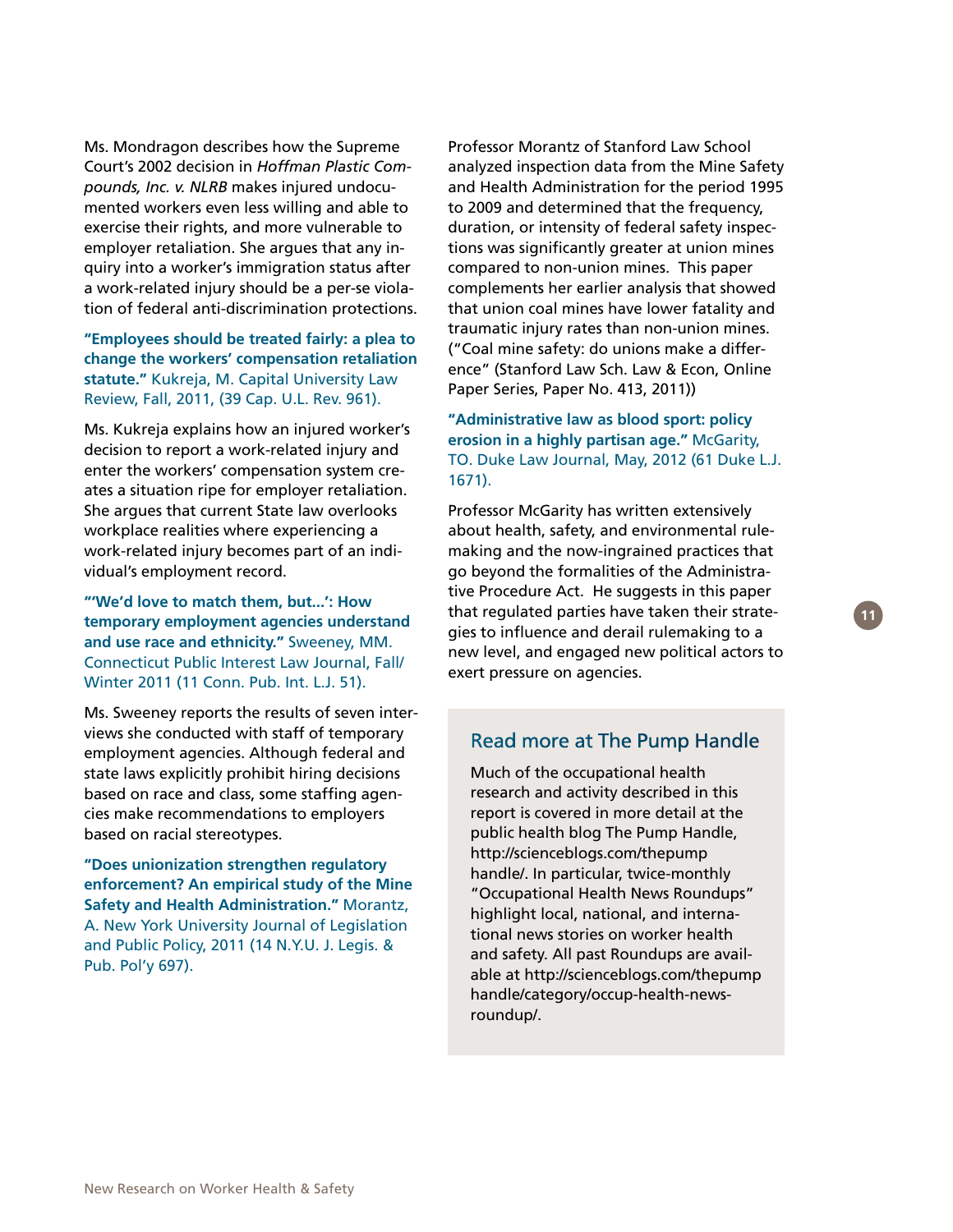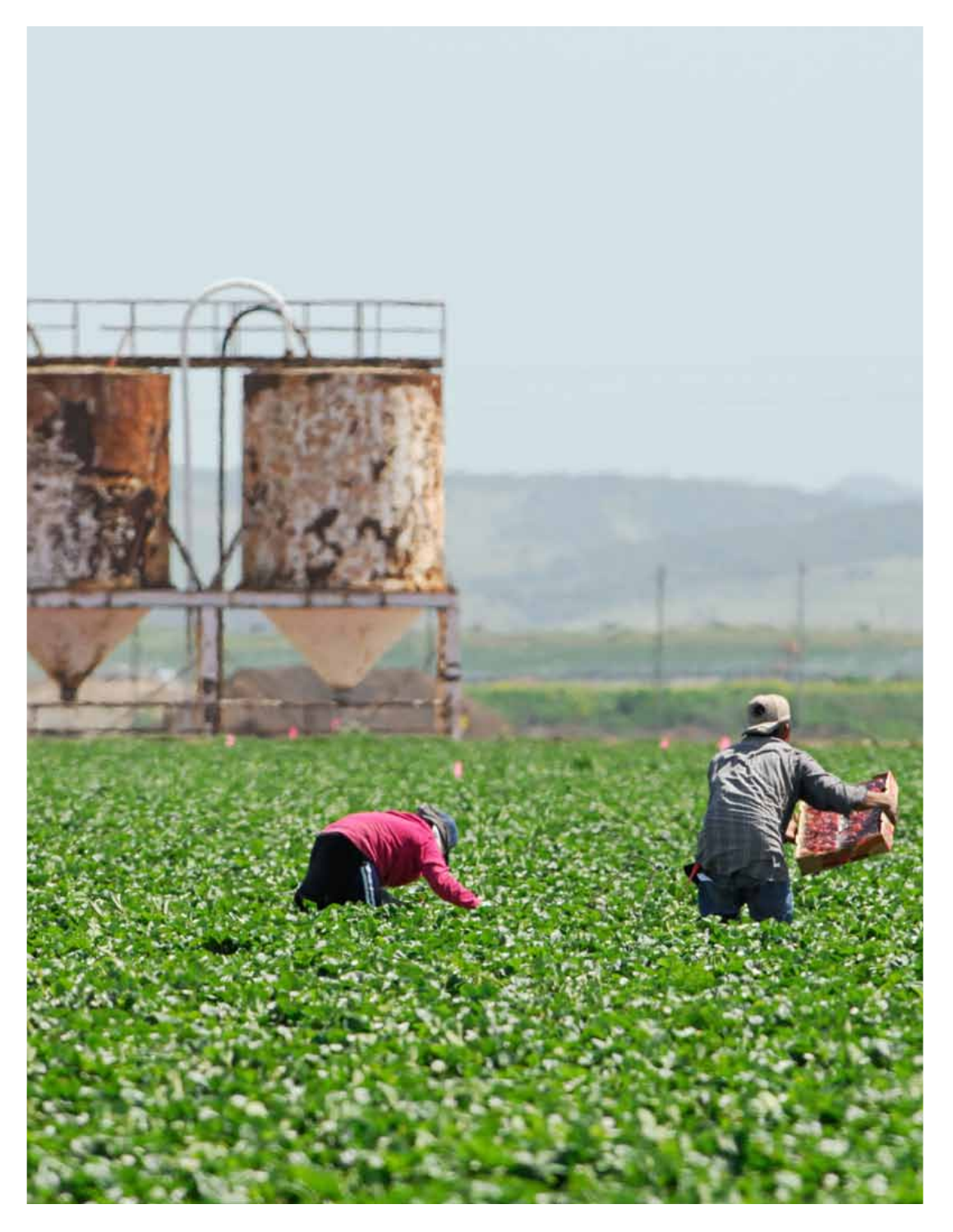# II. The Federal Government and Occupational Health and Safety

t the federal level, the past year has been a bad one for occupational health and safety. We learned that 4,690 workers were killed on the job in 2010 and that even young miners develop black lung disease despite legislation designed to prevent it. Rather than strengthening the regulatory system to address these and other problems, however, the U.S. House of Representatives passed multiple pieces of legislation that would make it far harder to protect workers.

The Obama administration abetted anti-regulatory zealots, issuing an executive order requiring that agencies conduct a "regulatory lookback," keeping proposed regulations stalled for months at a time, and abruptly withdrawing a proposed regulation that would have prohibited some forms of child labor in agriculture. Progress by the Occupational Safety and Health Administration (OSHA) came mainly in the form of memos, letters, and news releases about enforcement actions. Reports by the Government Accountability Office and the nonprofit Center for Public Integrity drew attention to how slowly the agency's standard-setting process moves.

The following section highlights some of the occupational safety and health issues on which noteworthy activity occurred during the past year, and describes specific actions by various federal entities.

## Children in Agriculture: Still Vulnerable

In September 2011, the Department of Labor proposed revisions to the Fair Labor Standards Act (FLSA) that would bring limitations on child labor in agriculture closer to those that have existed for decades in other industries. Among other changes, the revisions would have required seatbelts and proper rollover protection in tractors operated by 14- and 15-year-olds; revised the training requirements for 14- and 15-year-olds using specific farm implements; and prohibited children under 18 from working in grain elevators, grain bins, stockyards, and other hazardous sites. Several existing aspects of the FLSA would have remained untouched, including that children, under certain conditions, can be employed to perform non-hazardous farm jobs outside of school hours (with parental permission required for children under 12), and that children of any age can perform any task on their parents' farms outside of school hours.

In a news release about the proposed revisions, Secretary of Labor Hilda L. Solis stated,

"Children employed in agriculture are some of the most vulnerable workers in America." Ten percent of all fatal injuries among young workers occur in the agriculture industry, as injuries from tractor rollovers, grain bin entrapments, electrocution, and other hazards can be severe. Weeks before the proposed rule was released, an incident in Oklahoma offered a stark reminder of the dangers of farm work with heavy machinery: Bryce Gannon and Tyler Zander, both 17, were trapped in a grain auger, and each lost a leg and spent weeks in the hospital enduring multiple surgeries. The boys' employer, Zaloudek Grain Co., had allowed its workers' compensation coverage to lapse. The youngsters' parents, the insurer, and Zaloudek Grain are now battling in court to determine who will pay for the expensive medical care and long-term rehabilitation costs.

**13**

Worker health and safety advocates praised the administration's proposed regulation, but the American Farm Bureau and Members of Congress from both parties were among those who attacked it. In April 2012, the Department of Labor shocked worker advocates by abruptly withdrawing the rule and announc-

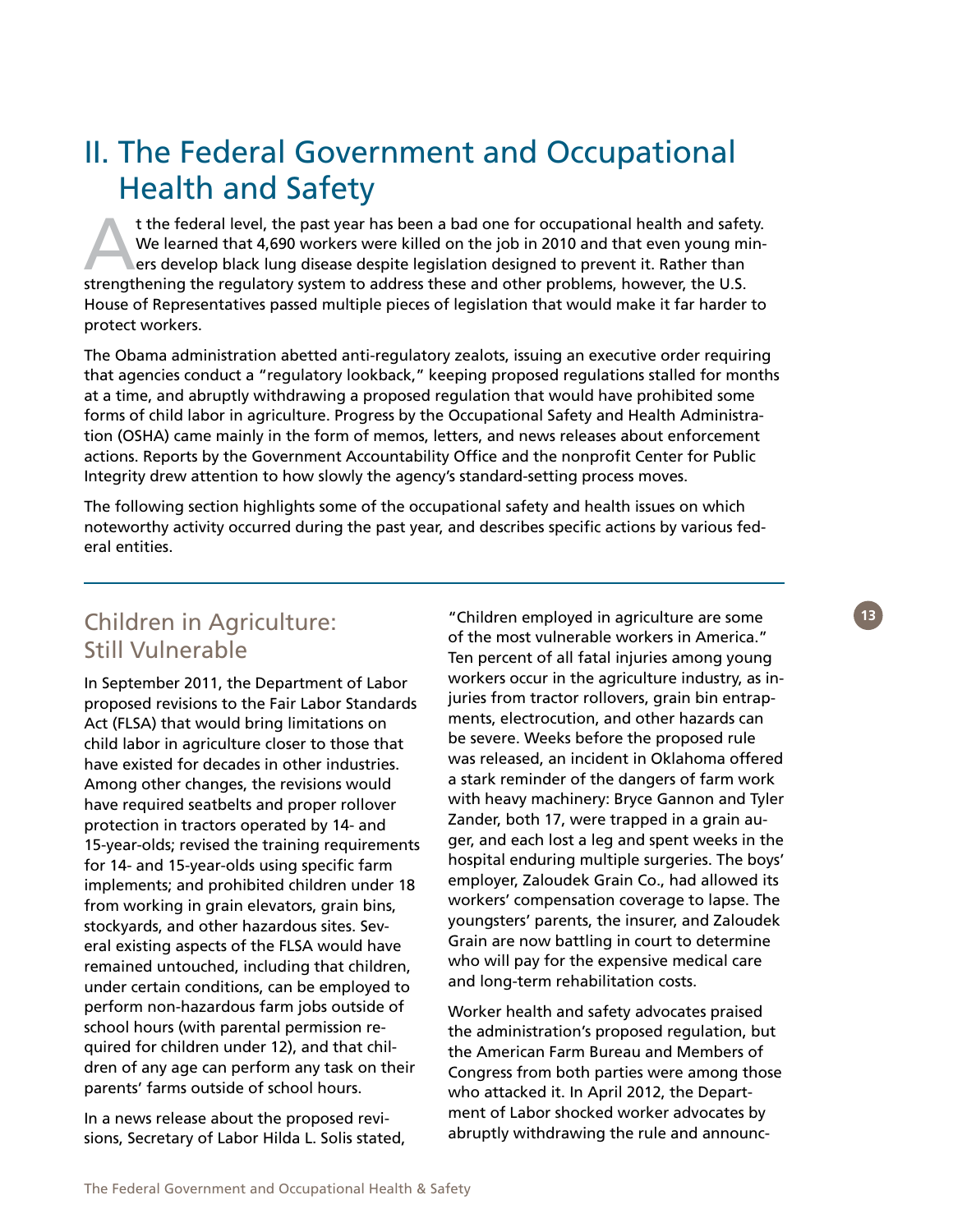ing that the proposal "will not be pursued for the duration of the Obama administration." In a strange twist, the Department of Labor not only withdrew the proposed rule, but erased all related documents from its website. The same URLs that days earlier held the proposed rule, fact sheets, and a side-by-side analysis of the current and proposed regulation suddenly said only "Page Not Found."

## Black Lung in Young Miners

In July 2012, a group of news organizations published a series of stories on the alarming emergence of black lung disease among coal miners who had started working after the enactment of legislation designed to eliminate this disease (which is technically known as coal workers' pneumoconiosis, or CWP). The reports were no surprise to those who had heard of one (among many) alarming finding from the independent team appointed by then-West Virginia Governor Joe Manchin to investigate the 2010 Upper Big Branch mine explosion, which killed 29 miners: Of the 24 bodies with lung tissue for autopsy, 17 showed signs of black lung disease. A series of news reports by Chris Hamby of the Center for Public Integrity, Howard Berkes of NPR, and Ken Ward Jr. of the *Charleston (WV) Gazette* gave readers and listeners a detailed picture of the lives of miners now suffering from CWP, and the reasons why this disease is now affecting relatively young miners. In previous decades, the disease tended to afflict miners approaching retirement age, but today even miners in their thirties are being diagnosed with black lung.

Some members of Congress responded to the series of news reports by issuing statements calling for swift action on black lung. House Republicans not only failed to address the problem, but added language to a fiscal year 2013 appropriations bill specifically prohibiting the Mine Safety and Health Administration from using any of its appropriated funds to finalize an in-progress regulation to protect coal miners from developing black lung disease.

## A Poultry Rule That's Dangerous for Workers

One regulation on which the Obama administration still has a chance to do the right thing is a proposed U.S. Department of Agriculture (USDA) rule on poultry processing. In January 2012, the USDA proposed a rule change it claimed would "modernize" the poultry inspection process by changing how chicken and turkey carcasses are inspected. The important occupational health and safety element is the provision to allow poultry processors to double the speed of the assembly line in slaughter establishments, from approximately 90 birds per minute to 175. Occupational health researchers have found a higher prevalence of musculoskeletal disorders among poultry workers compared to similar workers in other industries, and have concluded that 90 birds per minute is already too fast. Allowing further line-speed increases would mean even more health problems for a workforce that is largely Hispanic and vulnerable to exploitation by employers.

The *Federal Register* notice on the proposed rule explained that it was being revised in response to President Obama's Executive Order 13563, "Improving Regulation and Regulatory Review." The order asked federal agencies to review existing rules and to modify or repeal those that were excessively burdensome or otherwise problematic. USDA claimed that its proposal would improve food safety, "remove



**Poultry processing workers dissembling chicken legs and thighs for packaging.**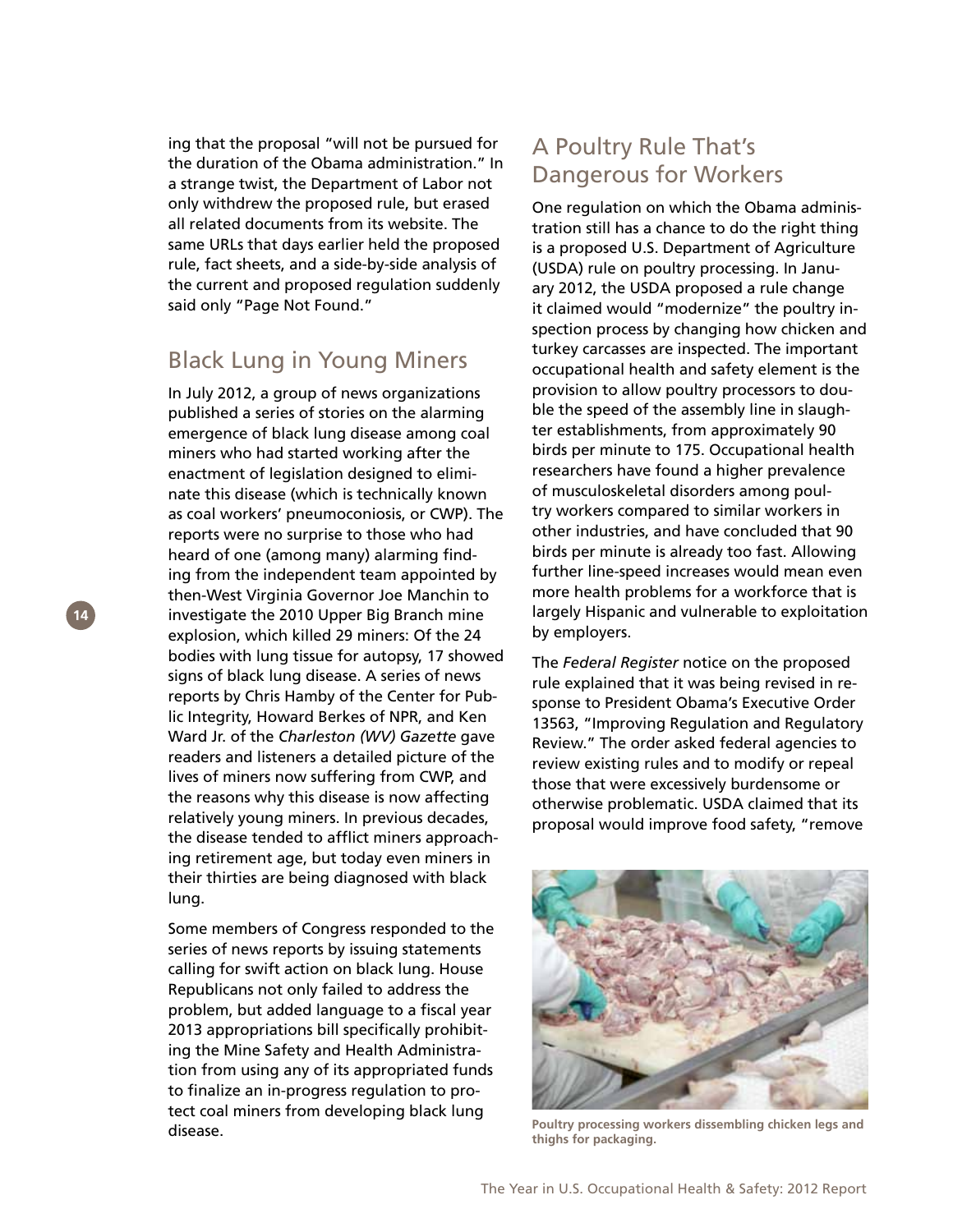unnecessary regulatory obstacles to innovation," and save USDA money. But occupational health expert Ellen Silbergeld, PhD, noted in her comments to the agency, "the economic rationale for these proposals is unacceptable in that it considers mainly the savings of reducing inspections and increasing line speeds … without examining costs of workplace injury and illness as well as foodborne illness among consumers."

The Obama administration did not withdraw the rule as worker advocates had asked, but the comment period was extended. Comments have poured in from members of the American Public Health Association, National Council of La Raza, Southern Poverty Law Center, and other organizations. Whether the administration acknowledges the rule's dangerous implications for poultry workers and modifies or withdraws the proposal remains to be seen.

## Anti-regulatory Fervor in **Congress**

Far too many members of Congress operate under the mistaken notion that regulation is bad for business. They use the weak economy as a rationale for an anti-regulatory agenda. So far in the 112th Congress, the Republicancontrolled House of Representatives (but not the Senate) has passed three bills that would make it harder for OSHA and other regulatory agencies to fulfill their statutory missions to protect the public health:

• **The "Red Tape Reduction and Small Business Job Creation Act"** (HR 4978) would prohibit agencies from taking any significant regulatory action until the unemployment rate is at or below 6%. The Coalition on Sensible Safeguards (see http://www.sensiblesafeguards.org/ fact-sheets) explains that the bill would prevent OSHA from issuing worker safety standards; continue to prevent EPA from implementing standards under the Clean Air Act to define power plants', industrial boilers', and cement plants' compliance; block rulemaking required under the Food Safety Modernization Act; delay updates of energy efficiency standards for many products; and block rules that would help veterans take family and medical leave and receive retroactive stop-loss pay compensation. The House passed this bill on July 26, 2012.

• **The "Regulations from the Executive in Need of Scrutiny (REINS) Act"** (HR 10) would, in a radical departure from historical precedent, require that any major rule from a regulatory agency be approved by both houses of Congress within 70 days before it can take effect. Under this bill, regulatory decisions now made by subjectmatter experts at OSHA, EPA, and other agencies, where there is some insulation from political pressures, would be subject to action by members of Congress who often receive campaign contributions from regulated entities. Given today's Congressional gridlock, even noncontroversial regulations that do not upset campaign donors might die from Congressional neglect during the 70-day window. The House passed this bill on December 7, 2011.

**15**

• **The "Regulatory Accountability Act"** (HR 3010) would override the requirements of the Occupational Safety and Health Act, the Clean Air Act, and other landmark public-health legislation and create rulemaking requirements so extensive and open to industry influence that rulemaking would effectively grind to a halt. Agencies would be forced to adopt the least-costly rule (which is often not the best rule for public health) unless they could meet a new and higher threshold of proof than the one in place today. Regulated industries that already have ample opportunity to weigh in on proposed rules would be given even more influence over the formal rulemaking process, and could more easily challenge rules in court. The House passed this bill on December 2, 2011.

Bills similar to these three have been introduced in the Senate (S. 1438, S. 299, and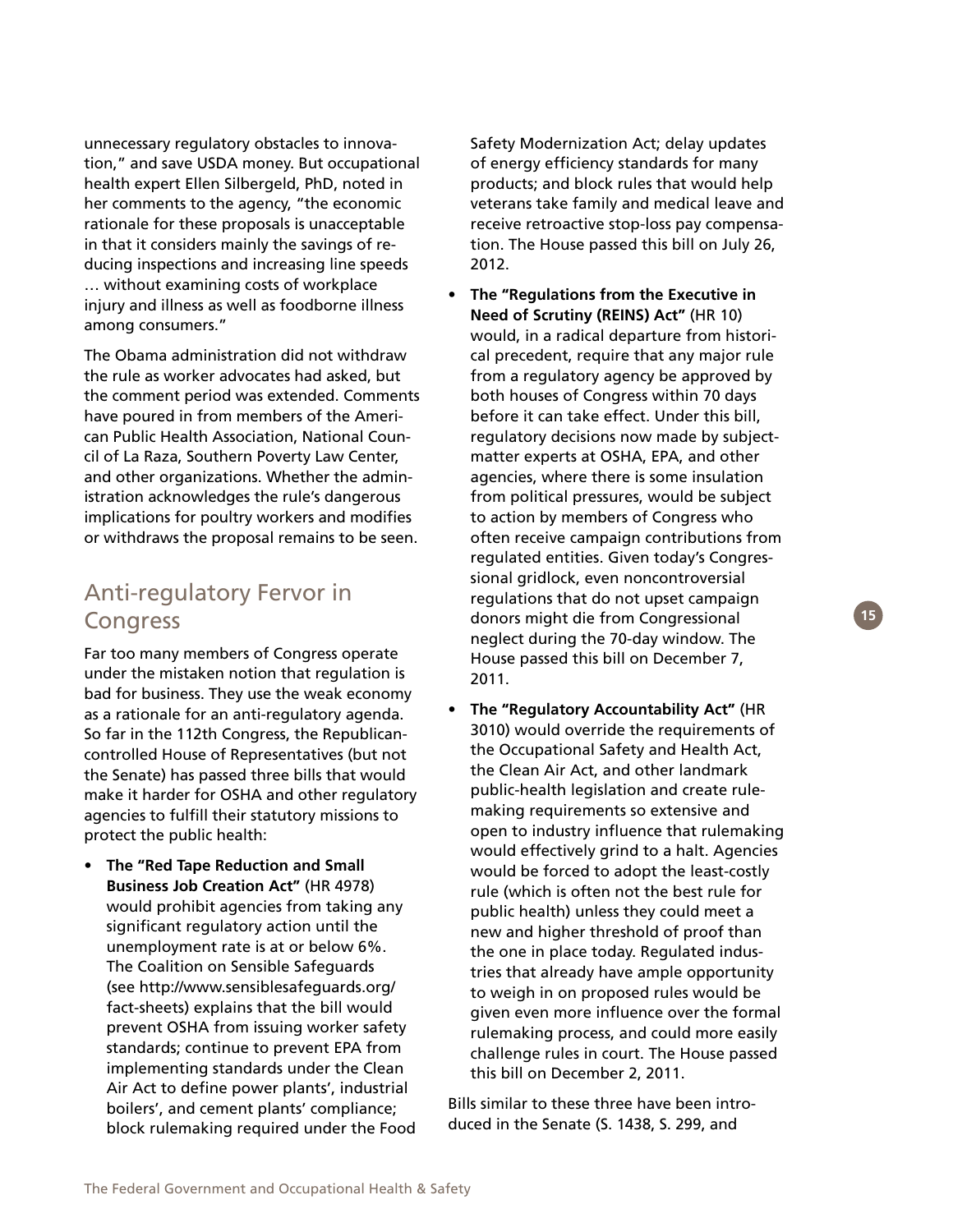S. 1606), but as of the August recess none had made it out of committee. If the 2012 election puts both houses of Congress in Republican hands, the chances of bills such as these making their way to the President's desk will increase.

## Obama Administration Holds up Regulations

House Republicans may have little need to legislate new barriers for regulatory agencies as the White House is already erecting them. The White House Office of Management and Budget (OMB) reviews significant regulations before they are finalized, and has long been a bottleneck in the rulemaking process. President Obama selected legal scholar Cass Sunstein to head OMB's Office of Information and Regulatory Affairs (OIRA), and under Sunstein the office has quashed altogether or delayed several rules that would protect lives and health. During the past year, one of the delays that most frustrated health and safety advocates was that of OSHA's rule on respirable crystalline silica.

Respirable crystalline silica has been known to be an occupational hazard for several centuries. It can cause irreversible fibrotic lung disease, and an estimated 1.7 million U.S. workers are exposed to it. On February 14, 2011, OSHA sent OIRA a proposed rule to limit occupational crystalline silica exposure. The executive order that gives OIRA the authority to review such rules limits the office's review time to four months, but as of this writing, the proposed silica rule had been stuck at OIRA for a year and a half.

Such delays are problematic not only because they slow the adoption of rules that can save lives, but because in practice they seem to serve the interests of regulated industries. During the first year of OIRA's review of the proposed silica standard, OMB staff hosted at least nine private meetings on the proposal, most of them with individuals who represented companies with a direct financial interest in silica regulation. "These closed door meetings



**Alan White, a 47-year-old foundry worker from Buffalo, N.Y., suffers from silicosis, a debilitating lung disease caused by exposure to silica dust.** 

with special interests are wholly inconsistent with your promise of openness and public participation," noted a January 2012 letter to President Obama from more than 300 scientists, physicians, and public health experts. They urged the President to direct OMB to complete its review of the proposed standard.

While making it difficult for agencies to finalize new regulations, the Obama administration has also required agencies to engage in a regulatory "look-back." A January 2011 executive order instructed each regulatory agency to submit to OIRA within 120 days a preliminary plan for reviewing significant existing regulations "to determine whether any such regulations should be modified, streamlined, expanded, or repealed so as to make the agency's regulatory program more effective or less burdensome in achieving the regulatory objectives." This is no doubt a worthwhile exercise, but creating new agency processes can draw resources away from more urgent needs. The USDA's hazardous-to-workers poultry rule is a product of this executive order, and suggests that agencies eager to comply with the President's instructions may overlook publichealth impacts of rule revisions.

In a May 2012 *In These Times* article "A Tale of Two Rules: Washington Bureaucracy and the Politics of Workplace Safety," Mike Elk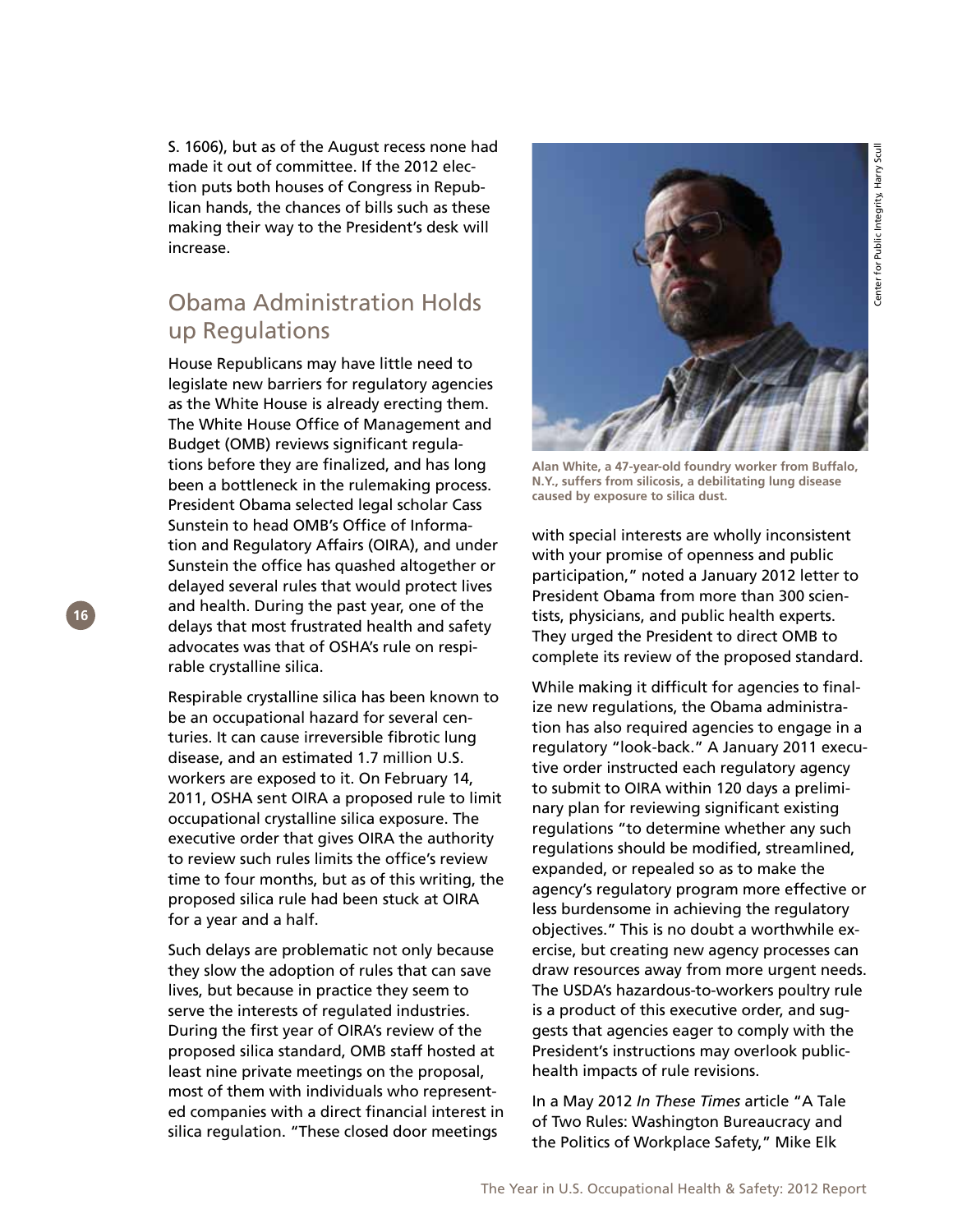#### Family Members Make Visible the Toll of Unsafe Workplaces

The faces and stories of workers who've been killed on the job, and the responses of their grieving families, can motivate lawmakers and regulators to address workplace hazards. In several cases, on-the-job deaths of loved ones have turned surviving family members into powerful advocates. An April 2012 visit by several of these family members to Washington, DC is one example of family members' activities.

At a hearing on the slow pace of OSHA rulemaking held by the Senate Health, Education, Labor & Pensions Committee, Tom Ward Jr., a Michigan bricklayer, testified about his father's sandblasting work and his death from silicosis at age 39, when Tom Jr. was only 13. Today Ward, a member of the International Union of Bricklayers and Allied Craftworkers, provides safety training to apprentices and journeyworkers – but, he told the committee, it is hard to believe that since his father's death in 1982, OSHA silica exposure limits have remained unchanged. Behind him in the audience sat other family members who had lost loved ones to occupational injuries and illnesses, holding poster-sized photos of victims.

Ward and five other family members met with OSHA's assistant secretary David Michaels and with the director of the White House's Office of Information and Regulatory Affairs (OIRA). They spoke about their families' losses, why OSHA is important, and how employers should be held accountable for preventable work-related deaths. To our knowledge, this was the first time in OIRA history that a group of citizens suffering consequences from unsafe workplaces had met with the OIRA director.

Finally, the family members and other supporters brought stories and photos of victims to a demonstration outside the Chamber of Commerce. They delivered a formal request to the Chamber that it drop its opposition to new workplace health and safety regulations, and shared their stories of loss with lunchtime passers-by. Briefly, their stories are:

**17**

- Nicole Boone's and Danielle Dole's father, Sherman Lynn Holmes, 55, was killed on the job in February 2011 in Evert, Michigan.
- • Albert DeLeon's son, Emilio, 19, was killed on the job in August 2010 in Grande Island, Nebraska.
- • Tonya Ford's uncle, Robert Fitch, 51, was killed on the job in January 2009 in Lincoln, Nebraska.
- Tammy Miser's brother, Shawn D. Boone, 33, was killed on the job in October 2003 in Huntington, Indiana.
- • Wendy Shurelds' mother, Yvonne Shurelds, 58, was killed on the job in August 2008 in Bluffton, Ohio.
- Tom Ward of Woodhaven, Michigan was 13 years old when his father, a bricklayer, died of silicosis at age 39.
- Alan White, 47, of Buffalo, New York is a foundry worker who suffers from silicosis.

The organization United Support and Memorial for Workplace Fatalities (USMWF) serves as a support network for many who have lost loved ones to on-the-job injuries and illnesses. It has helped many of its members become better informed about the U.S. regulatory system. Several USMWF members have become powerful advocates for improved workplace safety, speaking and testifying about the issues to local media and to state and federal lawmakers. Their work helps put a hard-to-ignore human face on the toll of unsafe workplaces.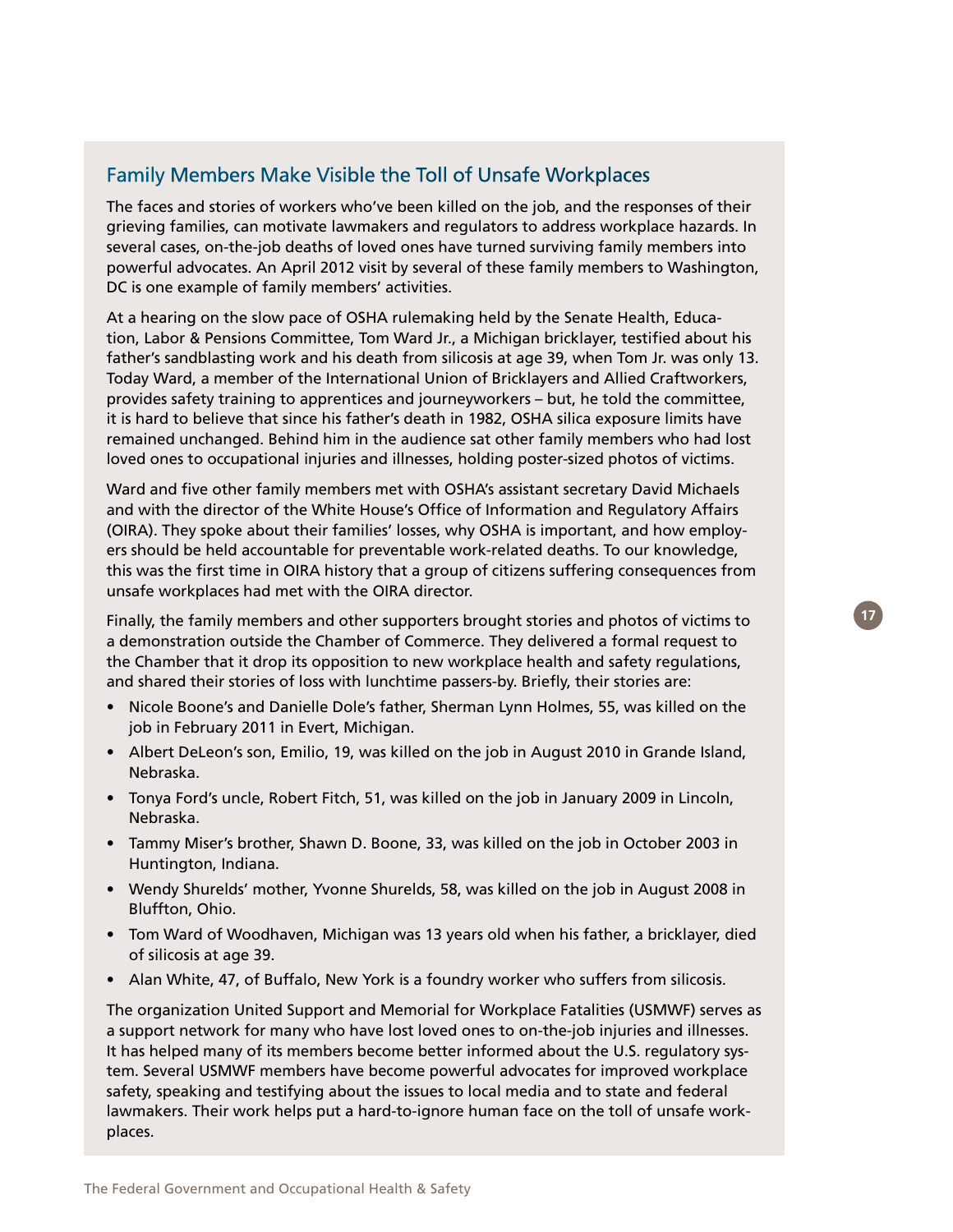contrasted the fate of OSHA's silica rule, which OMB has refused to release for public comment, to that of USDA's poultry rule, which OMB rushed to publish without even consulting OSHA officials about its likely impact on workers.

**http://www.inthesetimes.com/working/entry/13114/obama\_administration\_approves\_deregulatory\_workplace\_safety\_rule\_at\_lightni/**

In August 2012, Sunstein resigned his position as OIRA Director to return to his position at Harvard Law School.

## Department of Labor's Achievements and Setbacks

The Department of Labor's abrupt withdrawal of its proposed rule on children in agriculture was one of its most significant – and distressing – actions of the past year. It could still make an important improvement to the Fair Labor Standards Act (FLSA) if it follows through with a rule proposed in December 2011 to extend minimum-wage and overtime pay protections to home care workers who assist elderly and disabled patients with their daily needs. Currently, "companions for the elderly" are among the categories of workers exempted from FLSA, and the predictable result is that in most states, average hourly wages for Personal Care Aides – who help clients with bathing, dressing, eating, wound care, and other essential activities – are below 200% of the federal poverty level wage for full-time workers in one-person households. The main rationale for this rule change is that Congress's intent in exempting "companions for the elderly" from FLSA protections was to make it easy for neighbors and friends to help out the elderly in their communities — not to keep two million home care workers from earning fair wages. DOL calculates that under the proposed rule change, FLSA restrictions on overtime would reduce overtime hours worked, which would benefit the health of workers and their patients alike. The agency still lists the proposal on its regulatory agenda, but has not given an anticipated completion date.

OSHA and the Mine Safety and Health Administration (MSHA) are the Department of Labor agencies that address worker health and safety most directly. Both had noteworthy achievements over the past year, particularly more effective targeting of inspections of problematic worksites. But on the whole, worker health advocates are disappointed by results from what they thought was an administration committed to significantly improving workers' lives.

#### **OSHA**

OSHA finalized one important new standard over the past year: revisions to the Hazard Communication (HazCom) standard to incorporate provisions of the Globally Harmonized System of Classifications and Labeling of Chemicals. The aim is to improve chemical safety by harmonizing hazard communication information across the world. The revised OSHA HazCom standard will provide a common approach to classifying chemicals and improve the quality, consistency, and accessibility of chemical labels and material safety data sheets that inform workers about appropriate handling and safe use of hazardous chemicals. The new rule takes full effect in June 2016.

"Everyone working around hazardous chemicals and other toxic substances has a right to know of possible dangers and how to protect themselves," explained David Michaels, Assistant Secretary of Labor for Occupational Safety and Health, in the March 2012 announcement. "But the right to have labels or Material Safety Data Sheets did not always mean that it was easy for workers to *understand* that information. Today, with the new, globally harmonized standard, workers are now getting the right to understand."

OSHA estimates that its HazCom revisions will affect 42 million workers, prevent more than 500 occupational illnesses and injuries and 43 fatalities each year, and save U.S. businesses around \$1 billion annually. The American

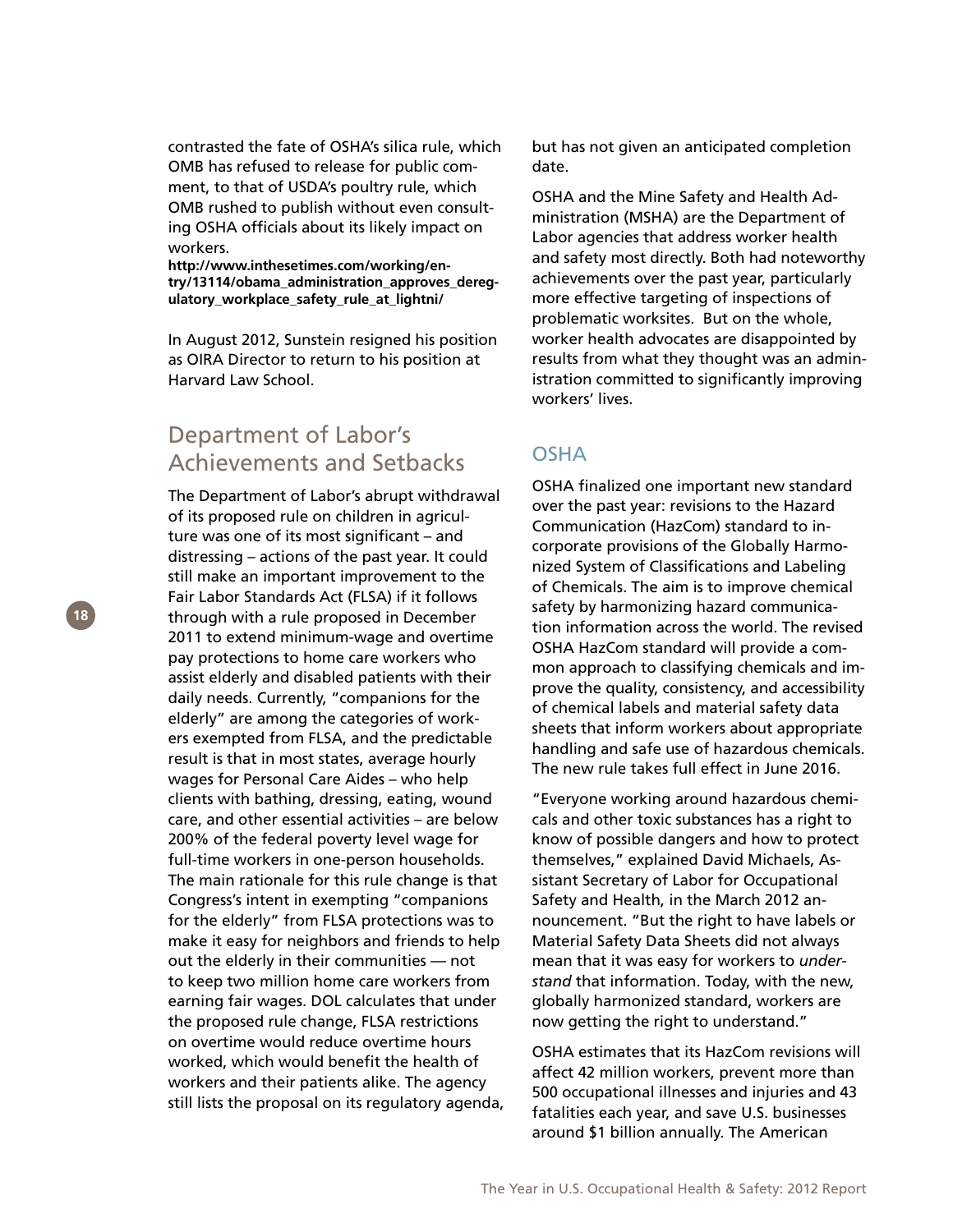Chemistry Council, the National Grain and Feed Association, the American Tort Reform Association, and other industry trade groups challenged the rule in the U.S. Court of Appeals, DC Circuit. They will reveal the specifics of their complaints in future filings with the Court.

The HazCom revision was finalized nearly six years after OSHA began the process with an advance notice of proposed rulemaking in September 2006. It turns out that this six-year process is relatively fast for OSHA. In April 2012, the Government Accountability Office (GAO) issued a report on OSHA standard setting. They found that during the 1981 - 2010 time period, it took OSHA an average of 93 months (nearly eight years) to develop and issue safety and health standards. GAO blamed shifting agency priorities, mounting procedural requirements, and inefficient datagathering processes (among other factors) for the slow pace of OSHA standards.

The Center for Public Integrity's Jim Morris highlighted the dragged-out process for OSHA standards on silica (the rule that has been stuck at OMB for 18 months now) and beryllium (an update of a woefully outdated exposure limit first calculated in 1949) in an in-depth article. Both silicosis and chronic beryllium disease leave workers struggling to breathe. Morris concludes that new regulations of these and other hazards would necessitate additional expenditures by employers – but he estimates that the price of inaction is 50,000 deaths from occupational diseases every year, and annual costs of \$58 billion for both fatal and non-fatal workplace illnesses.

Most of OSHA's accomplishments over the past year were not in rulemaking but in enforcement and educational efforts. They include:

• **Railroad whistleblowers:** In response to a growing number of whistleblower complaints in the railroad industry, most involving retaliation after a worker reported an on-the-job injury, OSHA signed a memorandum of agreement with the Federal Railroad Administration to cooperate on enforcement of the Federal Railroad

Safety Act's whistleblower provision, which protects workers from retaliation when they report safety violations or occupational injuries or illnesses. (OSHA is responsible for enforcing the whistleblower provisions of 22 statutes protecting workers in a wide range of industries.) Days after the agreement was announced (on July 16, 2012), OSHA ordered two railroad companies to pay a total of more than \$650,000 in back wages and damages to three workers who the agency found had experienced retaliation after reporting workplace injuries and safety concerns.

• **Hazard alert on silica at frack sites:** With the National Institute for Occupational Safety and Health (NIOSH), OSHA issued a June 2012 hazard alert on airborne exposure to silica among workers in hydraulic fracturing (fracking) operations. Sand is a key ingredient in these operations and a major source of occupational silica exposure. Recent NIOSH studies found dangerously high levels of airborne silica at several fracking sites. The hazard alert recommends air monitoring, engineering controls, and work practices to control dust exposure, plus respiratory protection when necessary.

- • **Emphasis on nursing home hazards:** A National Emphasis Program (NEP) established in April 2012 targets and conducts programmed inspections of nursing and residential care facilities. OSHA compliance officers specifically address "ergonomic stressors in patient lifting, blood-borne pathogens, tuberculosis, workplace violence, and slips, trips, and falls."
- • **Communicating with victims' families:** After the groups United Support and Memorial for Workplace Fatalities (USMWF) and Families in Grief Hold Together (FIGHT) made recommendations to OSHA regarding the way agency officials communicate with those who have lost family members to fatal on-the-job injuries, OSHA issued an April 2012 directive on OSHA staff's communication with victims'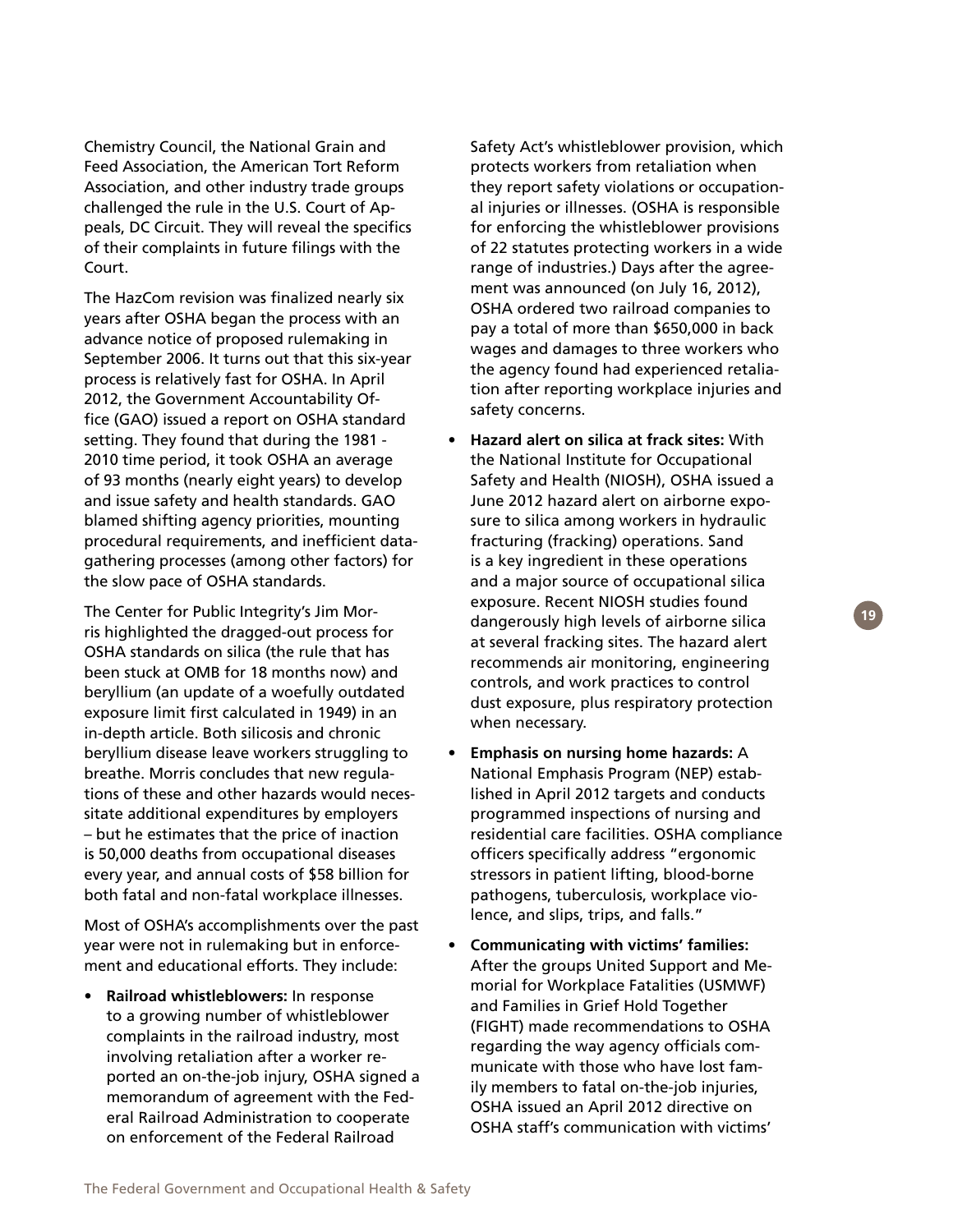

**The Upper Big Branch Miners Memorial in Whitesville, West Virginia was unveiled July 27, 2012.** 

families. Staff are instructed to explain the investigation process and timeline to family members; provide updates during the investigation; explain investigation findings to them and address any questions; and provide to the families copies of key documents, such as citations, settlement agreements, and OSH Review Commission decisions.

- • **Ergonomic risks for hotel housekeepers:** Following injury complaints filed by workers at Hyatt Hotels (represented by UniteHere), OSHA wrote in April 2012 to the hotel chain detailing "the presence of ergonomic risk factors associated with the housekeeping tasks." The letter mentioned bending, twisting, and repeated heavy lifting and carrying. OSHA recommended using certain equipment such as longhandled mops, lighter-weight and betterdesigned vacuums, and kneepads for tasks involving kneeling.
- **Health and safety problems at workplaces hiring foreign students:** Following a complaint by the National Guestworker Alliance about treatment of foreign students working for the summer under the U.S. Department of State's J-1 visa program, OSHA in February 2012 cited Excel Inc. for nine safety and health violations (six of them willful) at a Hershey-owned facility

operated by Excel in Palmyra, Pennsylvania. OSHA proposed penalties totaling \$283,000 for the nine violations, which included failing to record injuries and illnesses on the OSHA 300 log for four years.

**Hazard alert on hair-smoothing treatments:** Following health complaints from salon workers, federal and state officials investigated hair-smoothing treatments like Brazilian Blowout and found that they release formaldehyde during use. OSHA issued an initial hazard alert on formaldehyde-releasing hair smoothing products in April 2011 and updated it in September 2011. During investigations, the agency also cited manufacturers and distributors of hair smoothing products for failing to list formaldehyde on product labels and material safety data sheets.

#### **MSHA**

Repercussions from the April 2010 Upper Big Branch (UBB) disaster – the worst coal mine disaster in 40 years – continued to focus MSHA's attention on improving the effectiveness of its inspections. As Assistant Secretary of Labor for Mine Safety and Health Joe Main said, the death of the 29 men "shook the very foundation of mine safety and caused us all to take a deeper look at the weaknesses in the safety net expected to protect the nation's miners." The agency continues its "impact inspection" program, in which teams of inspectors blitz high-risk mines; its defense of mine workers who have been retaliated against for complaining about safety concerns; and its publicizing of mine operators who fail to pay assessed penalties, even calling some of them "scofflaws" in news releases.

#### Massey Energy/Alpha Natural Resources' agreement with Justice **Department**

In December 2011, MSHA closed one chapter in the Massey Energy Upper Big Branch catastrophe by issuing its investigation report.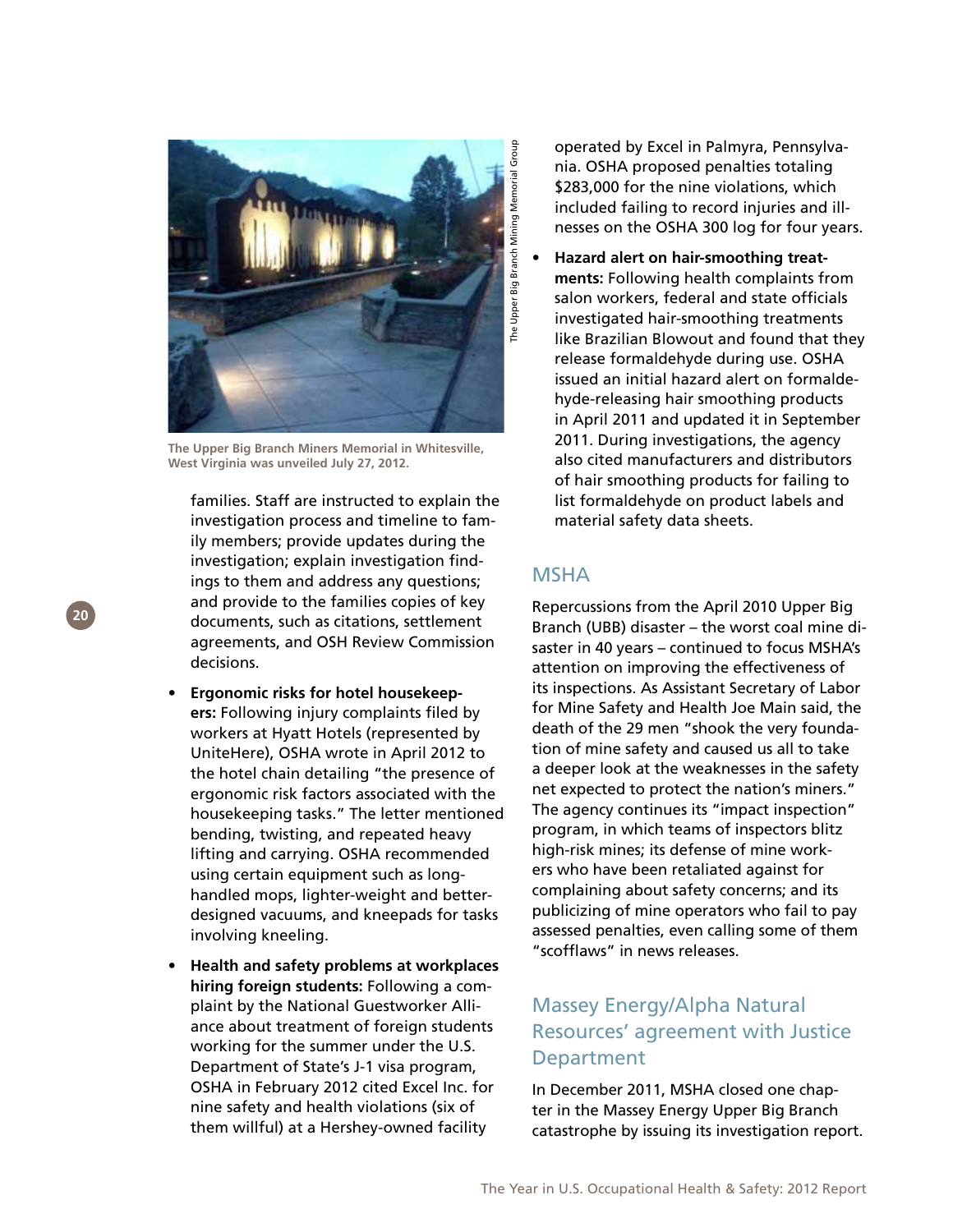Alpha Natural Resources (ANR), the current owner of the mine, was assessed a \$10.8 million civil penalty for hundreds of safety violations identified after the disaster. The full penalty amount was paid by ANR as part of a non-prosecution agreement signed with the U.S. Department of Justice (DOJ). The firm agreed to spend at least \$209 million to fund safety improvements at its operations as well as academic research on mine safety, and to pay off Massey Energy's \$34.8 million in delinquent penalties and restitution to victims' families and two survivors. For two years, ANR will make progress reports at least every six months to the Justice Department. Part of the \$209 million is a \$48 million research fund that will be administered by Keith A. Heasley, PhD, MS of West Virginia University; Michael E. Karmis, PhD of Virginia Tech; and David H. Wegman, MD, MPH of the University of Massachusetts Lowell.

#### Reviews of MSHA's performance at Upper Big Branch

In March 2012, two other groups issued investigation reports on UBB. An internal review team comprised of MSHA staff found that inspectors had failed to inspect key parts of the mine prior to the disaster and that enforcement activities were compromised because both inspectors and their supervisors failed to follow established policies and procedures. The internal review team concluded, however, that missteps by MSHA staff did not cause the explosion. In contrast, a team convened by NIOSH at the request of Labor Secretary Hilda Solis opined that had the agency engaged in timely enforcement of its regulations, "it would have lessened the chance of – and possibly could have prevented – the UBB explosion."

#### Federal prosecution of Massey Energy officials

Massey Energy's security director, Hughie Elbert Stover, 60, was sentenced in February 2012 for two felonies: lying to federal investigators and trying to destroy documents. U.S.

District Judge Irene Berger imposed a penalty of 36 months in jail, two years of probation, and a \$20,000 fine, but rejected the U.S. Attorney's assertion that Stover was culpable in the disaster. Later in the month, mine superintendent Gary May, 43, was charged with conspiracy to "hamper, hinder, impede, and obstruct the lawful government functions of the Department of Labor and MSHA in the administration and enforcement of mine health and safety laws at UBB." The U.S. Attorney said his office had reached an agreement with Mr. May on future charges in exchange for his cooperation with DOJ's ongoing investigation of more senior Massey Energy officials.

#### One new regulation to better protect underground coal miners

The Upper Big Branch disaster created an opportunity for MSHA to propose and finalize improvements to its existing requirements for pre-shift, on-shift, and weekly examinations in underground coal mines. The new rule, which was issued in April 2012, requires mine examiners to identify and record hazardous conditions, as well as health and safety violations, and to post a notice in the area visible to anyone entering or passing by it. The rule took effect in August 2012.

**21**

#### Coal miners still waiting for new regulation to prevent black lung disease

When MSHA proposed in 2010 regulatory changes to help eliminate black lung disease, even Vice President Biden got in on the action. "In America in the 21st century," the Vice President said, "workers should not have to risk illness or death in order to provide for their families … This rule will provide today's miners with long-overdue protections against needless threats to their health." The public comment period and hearings on the proposed rule ended in June 2011. MSHA has yet to submit a final rule to the White House's Office of Management and Budget for review.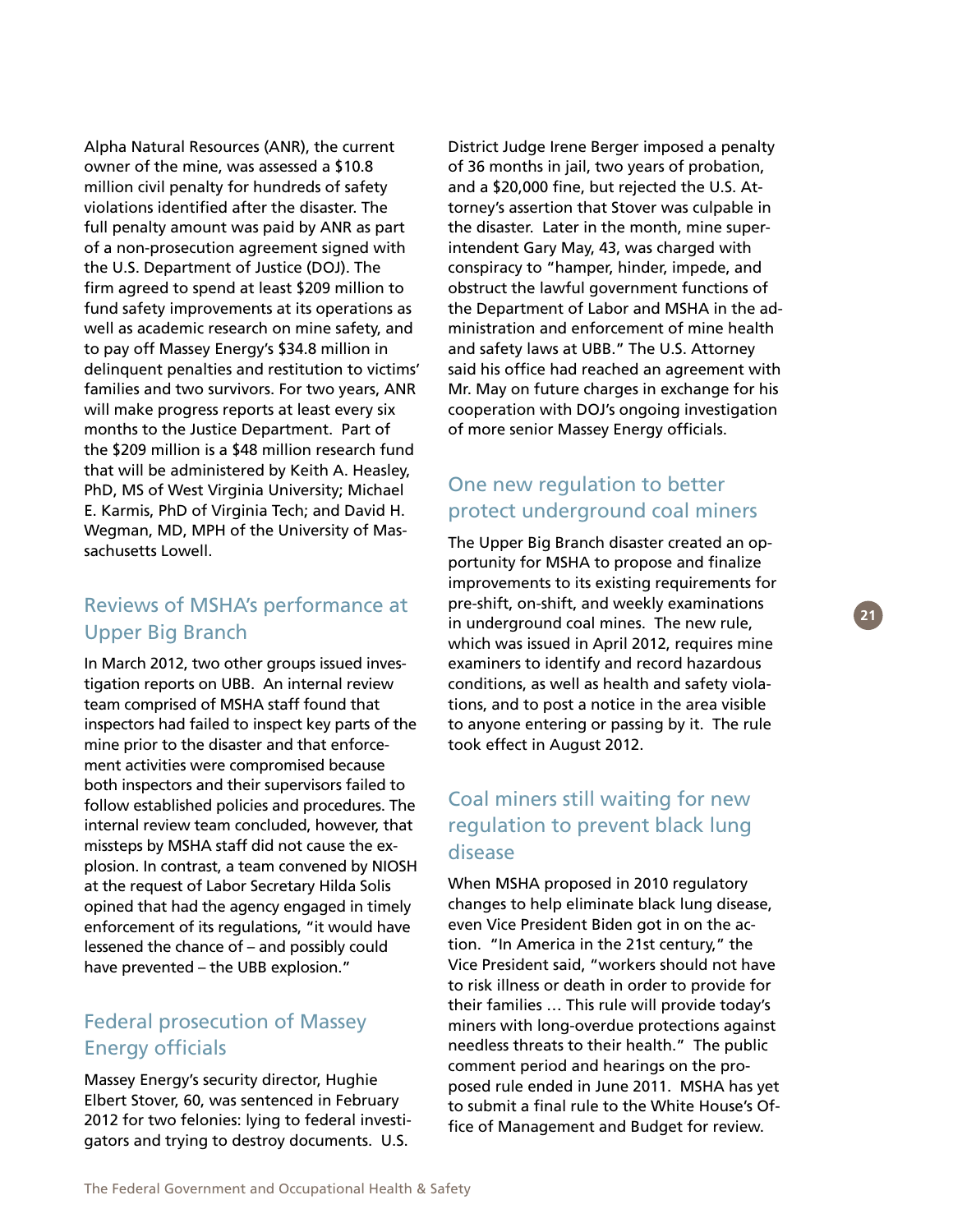## U.S. Chemical Safety and Hazard Investigation Board

After engaging in roundtable discussions with accident victims, family members, and worker representatives, the U.S. Chemical Safety and Hazard Investigation Board (CSB) adopted a new policy in March 2012 to enhance the role of employees in the agency's accident investigations. The 10-point plan recognizes the expertise of employees and contract workers, and their value to on-site investigations as well as to the Board's written reports and recommendations.

In response to major chemical releases and explosions, the CSB deployed investigation teams to the Citgo facility in Corpus Christi, Texas (March 2012); to the site of an abandoned crude-oil storage vessel located near El Dorado, Arkansas, where three workers were killed (May 2012); and to the Chevron refinery in Richmond, California (August 2012). Other notable activities by the CSB included its July 2012 public hearing in Houston to release preliminary findings of its investigation of the April 2010 Deepwater Horizon well blowout, explosion, and fire in the Gulf of Mexico. The CSB and its expert panel chastised firms like Transocean and BP, as well as trade associations and U.S. regulators, for using lagging indicators to evaluate safety performance. Focusing on personal injury – such as dropped objects and slips, trips, and falls – can blind organizations to more meaningful indicators and their potential to foretell catastrophic accidents.

## The National Academies

#### Occupational information in electronic health records

Nearly 60% of the U.S. population is employed, and most of these individuals spend more than half their waking hours at work. The work environment has a well-recognized influence on health through exposures to physical, chemical, biological, and other hazards, as well as stress that results from work

organization. Yet, information about patients' work is not routinely captured in medical records. The Institute of Medicine (IOM) of the National Academies released a report in October 2011 examining how employment and occupational information could be incorporated in patients' electronic health records (EHRs). They note such data would provide health care providers with critical clinical information to guide treatment, rehabilitation, and prevention of recurrence for both workrelated and non-work-related health conditions. The IOM report comes at a time when the standard core elements of EHRs are being developed pursuant to a 2009 federal law, known as HITECH, which also provides a financial incentive for EHRs to be widely adopted by healthcare providers.

#### Methyl isocyanate and risk-reduction practices

In May 2012, the National Academy of Sciences released a congressionally mandated report on the large inventory of highly hazardous methyl isocyanate (MIC) at the Bayer CropScience plant in Institute, West Virginia. MIC is the same deadly compound released from a Bhopal, India Union Carbide plant in 1984 that killed more than 8,000 residents. The NAS report and a related investigation by the CSB came following an August 2008 explosion in the pesticide manufacturing unit of the Bayer CropScience plant that killed workers Bill Oxley, 58, and Barry Withrow, 45. The NAS panel expanded the focus of their report to examine chemical manufacturers' risk-reduction decision-making, including how firms decide which products they make and use. These decisions have important implications for workers and the communities where the facilities are located.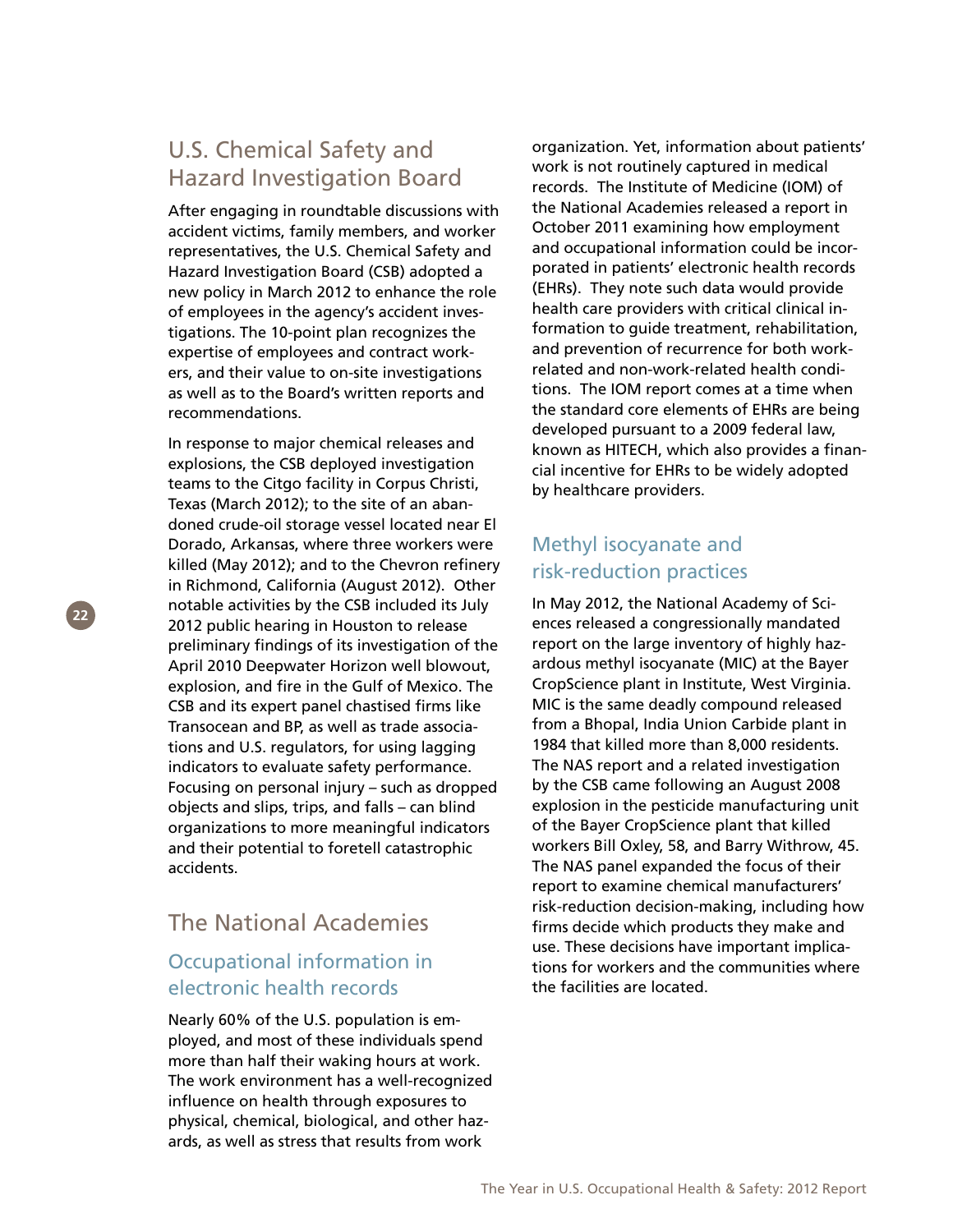#### Combustible Dust Explosions

In January 2012, the U.S. Chemical Safety and Hazard Investigation Board (CSB) released a report on three combustible dust fires that happened at the same facility in 2011. The fires at the Hoeganaes powdered metal plant in Gallatin, Tennessee killed a total of five workers and injured three others.

**http://www.csb.gov/newsroom/detail.aspx?nid=395**

Accumulations of dust – fine particles of metal, coal, wood, sugar, flour, or other substances – are fuel sources that can readily ignite into deadly fires. Engineering controls, housekeeping measures, and employee training on fire prevention can keep dust from accumulating and catching fire. The CSB investigation found that the Hoeganaes company knew combustible dust was present in the plant but failed to take the appropriate safety measures.

On January 31, 2011, particles of iron dust ignited while workers were fixing an elevator; on March 29, a similar flash fire burned another worker; and on May 27, a hydrogen explosion (due to leaking gas from a corroded furnace pipe) shook loose accumulated iron dust from high in the building, which quickly ignited and fell on the workers below. These three incidents killed workers Rick Lester, John Eric Holsey, Wiley Sherburne, Vernon Corley, and Fred Tuttle.

In May 2012, Chris Hamby of the Center for Public Integrity published an in-depth piece on the Hoeganaes fires and the combustible dust problem. A Center for Public Integrity analysis found that since 1980, more than 450 accidents involving dust have killed nearly 130 workers and injured more than 800 – and those are just the incidents that have been reported to OSHA and the CSB. "Yet a push to issue a rule protecting workers from the danger has stalled in the face of bureaucratic hurdles, industry pushback and political calculations," Hamby reports.

OSHA announced in 2009 that it was starting the rulemaking process for combustible dust, but made little progress on it and has moved the hazard to its "long-term actions" list. Hamby reports on the reaction of Chris Sherburne, whose husband Wiley Sherburne was fatally burned at the Hoeganaes plant, to the news that combustible dust rulemaking is no longer a top OSHA priority: "I just couldn't believe it," she said. "You put it on the back burner, and that's where it's going to stay."

**[http://www.publicintegrity.org/2012/05/29/8957/unchecked-dust-explosions-kill-injure-hundreds](http://www.publicintegrity.org/2012/05/29/8957/unchecked-dust-explosions-kill-injure-hundreds-workers)workers**

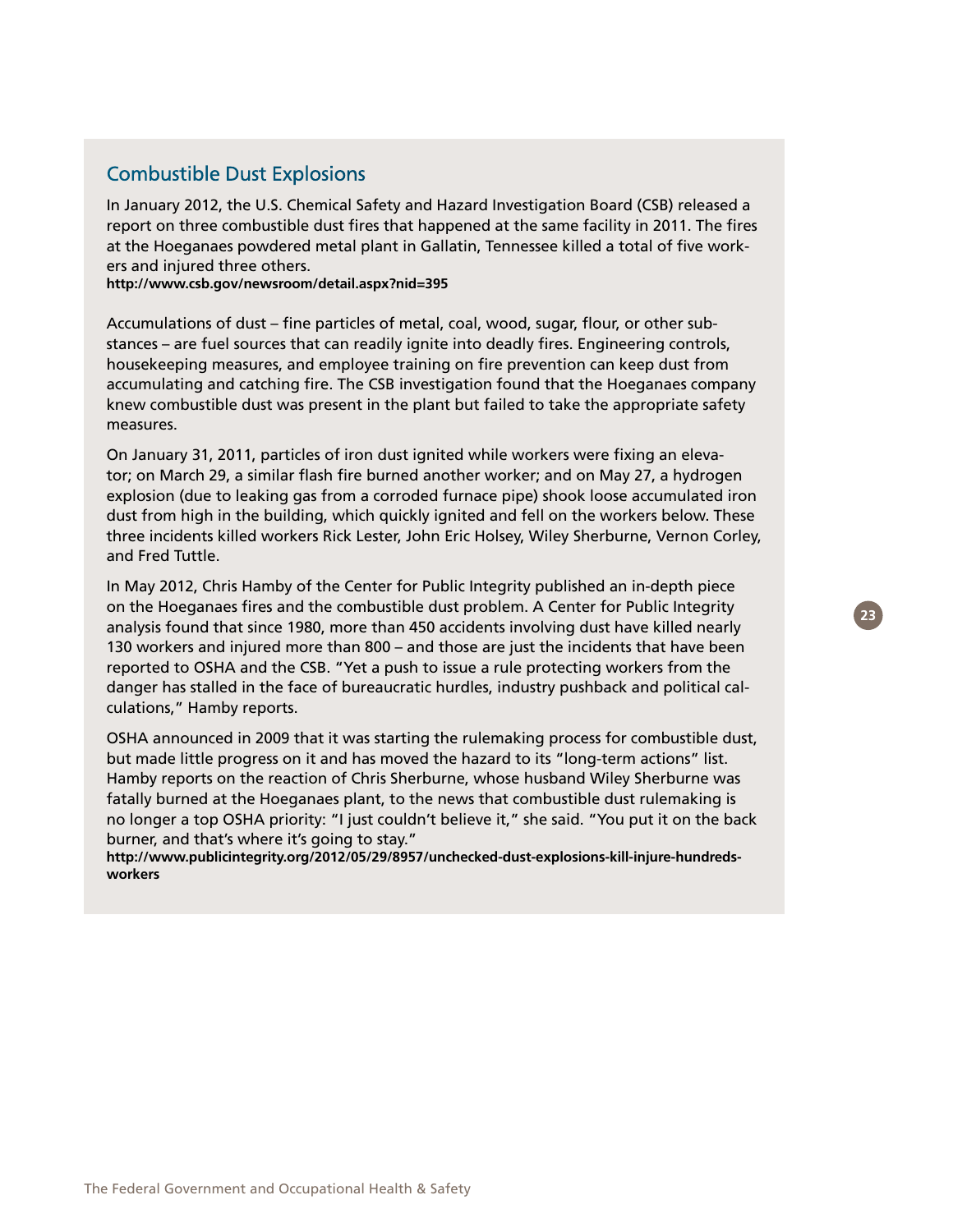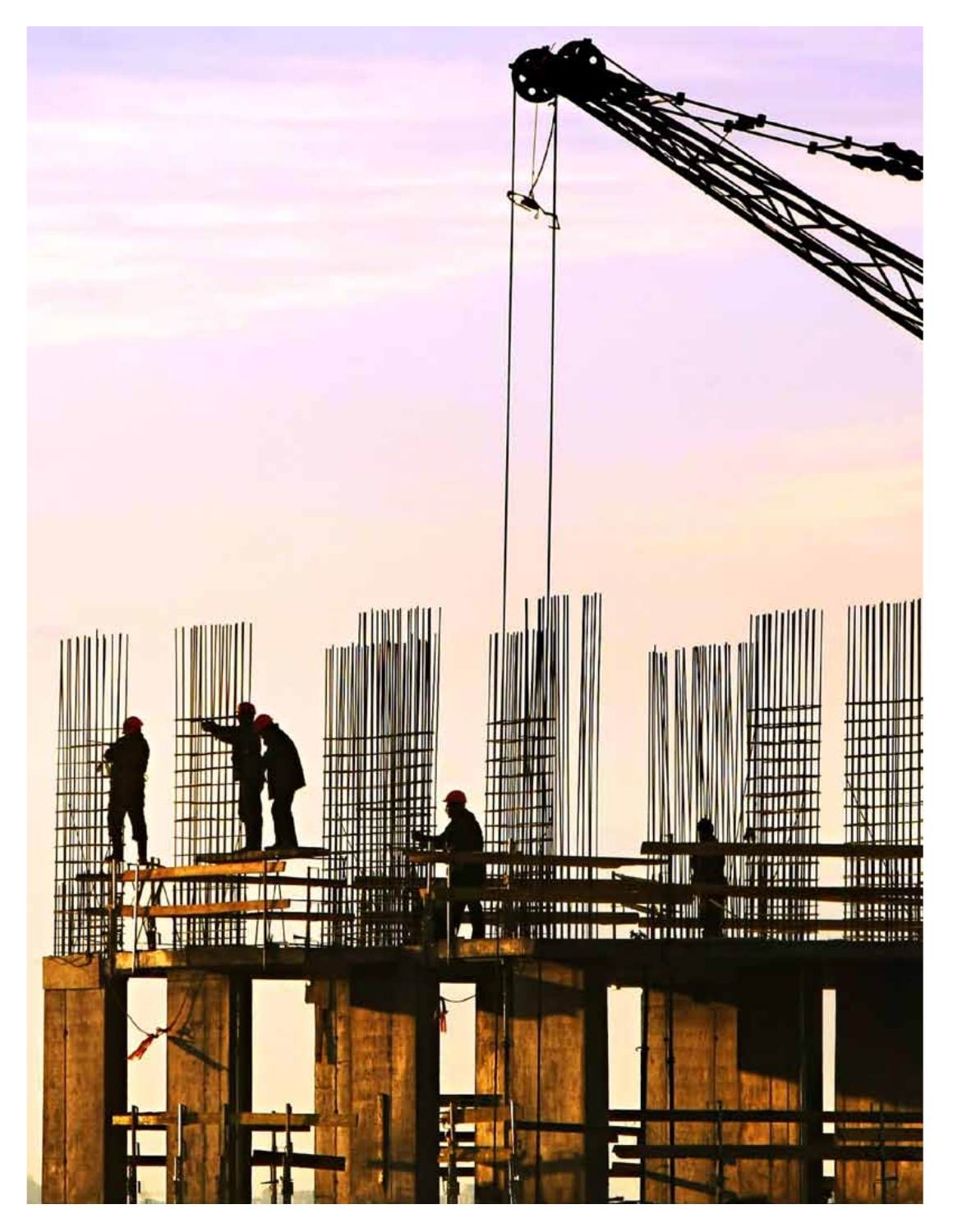# III. Addressing Occupational Health and Safety at the State and Local Levels

Ith "gridlock" describing federal efforts, workers' rights and public health advocates<br>
California, Connecticut, and Washington State adopted new rules to protect healthcare<br>
California, Connecticut, and Washington State a have created opportunities at the state and local levels for new worker protections. workers – each addressing a different health and safety hazard. California's rule tackles musculoskeletal injuries caused by moving and handling patients, Connecticut's rule focuses on violence in healthcare settings, and Washington's rule addresses exposure to hazardous medications. The U.S. healthcare workforce continues on a steep growth curve. In a recent Occupational Outlook Handbook, the Bureau of Labor Statistics projects that 28% of all new jobs created between 2010 and 2020 will be in the healthcare and social assistance industry.

## New State and Municipal Laws

## Keeping it REAL for Massachusetts temporary workers

Imagine being called to work without being told what your job will be, how much you'll be paid, or even the name of your employer. That's the situation faced by many of the nation's 2.3 million workers employed by temporary staffing agencies. For Massachusetts' low-wage temporary workers, all of that will change on January 1, 2013 thanks to the state's passage of the Temporary Workers' Right to Know Act.

A coalition of faith leaders, labor organizations, and safety and other advocacy groups worked with state agencies and representatives of the staffing industry to develop the legislation, known as the Reform Employment Agency Laws (REAL) bill. It was signed into law on August 6, 2012 by Governor Deval Patrick.

Juan Calderas worked a job peeling fruit for 10 hours with no break. "I was carrying a large bucket of fruit and fell. I broke two discs in my back," he said. "When the employer refused to pay my doctor's bills, that's when I learned that I wasn't working for the company at all, but instead for a temporary agency." Under the new law, staffing agencies will be required to provide employees the name, address, and telephone number of the staffing

agency, its workers compensation carrier, and the worksite employer; information about the type of job being assigned and any requirement for special clothing, tools, equipment, training, or licenses, and any costs charged to the employee; the designated pay day and the actual hourly rate of pay, overtime pay, and compensation; and the daily starting time, anticipated end time, and, where known, how long the job will last. The law also prohibits staffing agencies from charging employees for procuring a job, and from assessing other fees that would reduce a worker's pay below the minimum wage.



**MassCOSH's Marcy Goldstein-Gelb (far right) watches Governor Patrick sign the REAL bill.**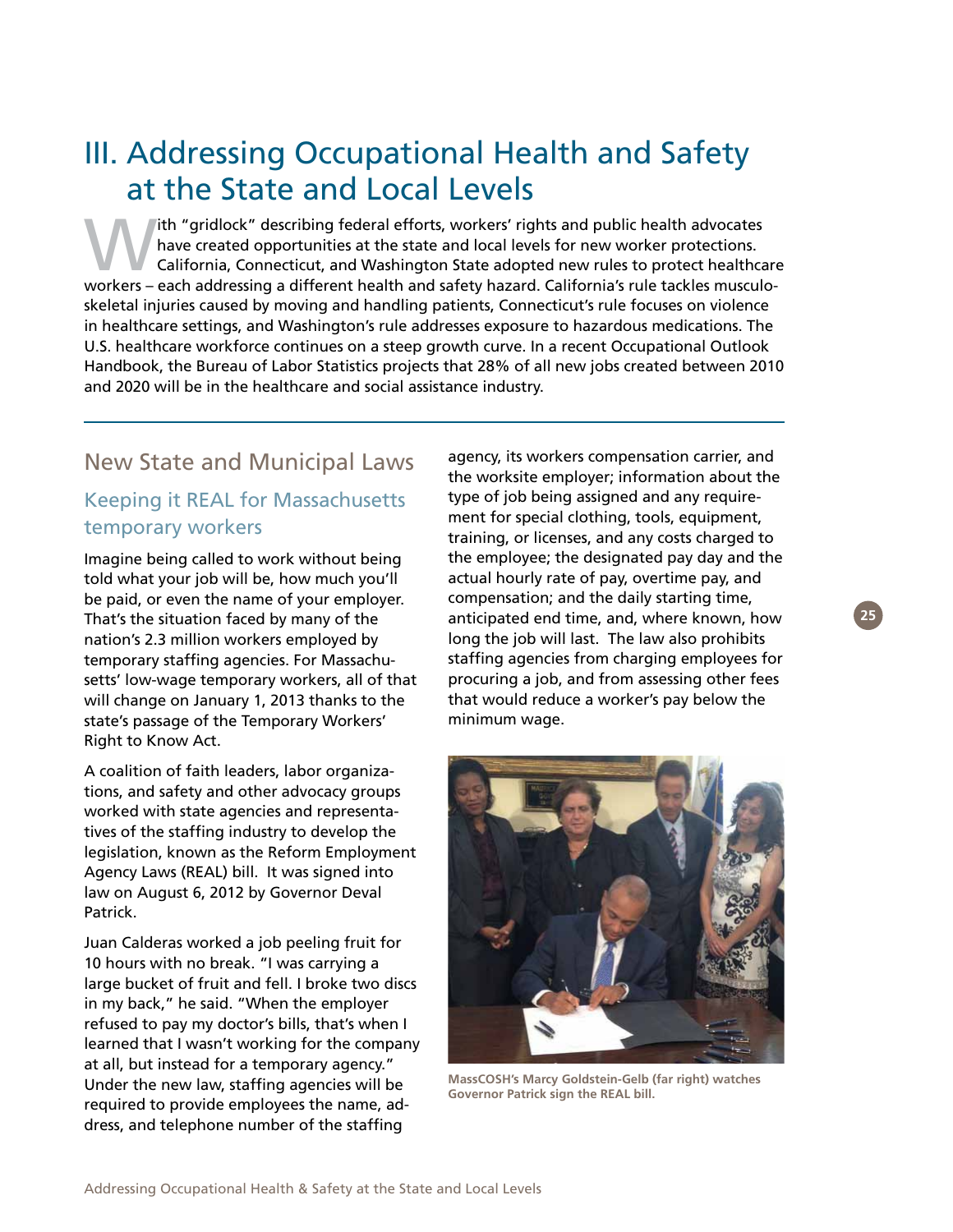Marcy Goldstein-Gelb, executive director of MassCOSH and coordinator of the REAL Coalition, noted "this law will bring essential sunlight to the shadows where these abuses have taken place, and help ensure fairness for workers and employers who follow the state's labor laws."

#### City of Durham scrutinizes potential contractors' safety records

In June 2011, contractors Luis Castaneda Gomez, 34, and Jesus Martinez Benitez, 32, died in a manhole. Their deaths focused the city government's attention on worker safety. The city had contracted with the workers' employer, Triangle Grading and Paving, to make water line repairs, even though the firm had a history of serious violations of worker safety regulations, and a worker fatality.

Local television station NBC-17 investigated the company's record, and reporter Charlotte Huffman informed viewers that Triangle Grading and Paving had received more than 60 OSHA citations for construction-related safety violations – but had been awarded a city contract anyway. National COSH and other safety advocates forced attention to the inadequate screening process for city-hired contractors, and the City of Durham responded.

In May 2012, the city implemented a new policy that requires all bidders on city-funded projects to provide information on their injury rates; their workers' compensation rates, which are based on their safety records; and their safety and health programs. Worker advocates will now press other cities to require bidder reporting of occupational health and safety indicators and to give preference to safer companies when awarding contracts.

#### Wyoming responds to 'fracking' boom with new worker safety rules

For at least a decade, Wyoming has consistently ranked number one or two among states with the highest rate of fatal work-related injuries. The U.S. national average rate is about

3.6 deaths per 100,000 workers, while the rate in Wyoming approaches 12 per 100,000. In 2009, Governor Dave Freudenthal appointed a Workplace Fatality Prevention Taskforce and asked the group to recommend legislative actions to reduce the death toll. A subcommittee examining hazards in the oil and gas industry identified areas for improvement in the existing Wyoming OSHA rules on drilling. This sector has a higher-than-average fatality rate and is the state's most rapidly growing industry–9.2% from 2010 to 2011. That is a potentially deadly combination.

In December 2011, Wyoming's OSHA Commission held a public meeting on the proposed changes, which included "hot work" permits, emergency communication lines at a rig site to the nearest medical facility, and fall protection for work at heights over four feet. The new rules were approved by Governor Matt Mead in February 2012, with enforcement commencing in July 2012. Additional improvements, such as requiring flame-resistant clothing and reducing exposure to hydrogen sulfide, remain under consideration.

#### Washington: Healthcare workers and hazardous medications

Washington State became the first in the nation to adopt a specific regulation to protect healthcare workers potentially exposed to anti-neoplastic drugs and other hazardous medications. The state's Department of Labor & Industries issued the final regulation in January 2012 as directed by a state law passed in 2011. The rule will take effect in January 2014 and will apply to healthcare facilities in which employees are "reasonably anticipated" to have "occupational exposure to one or more hazardous drugs." The CDC's National Institute for Occupational Safety and Health (NIOSH) published a list of about 150 agents that meet its hazardous drug definition. The Washington State rule references the NIOSH list, which includes well-known chemotherapeutic drugs such as cisplatin, fluorouracil (5FU), methotrexate, and doxorubicin.

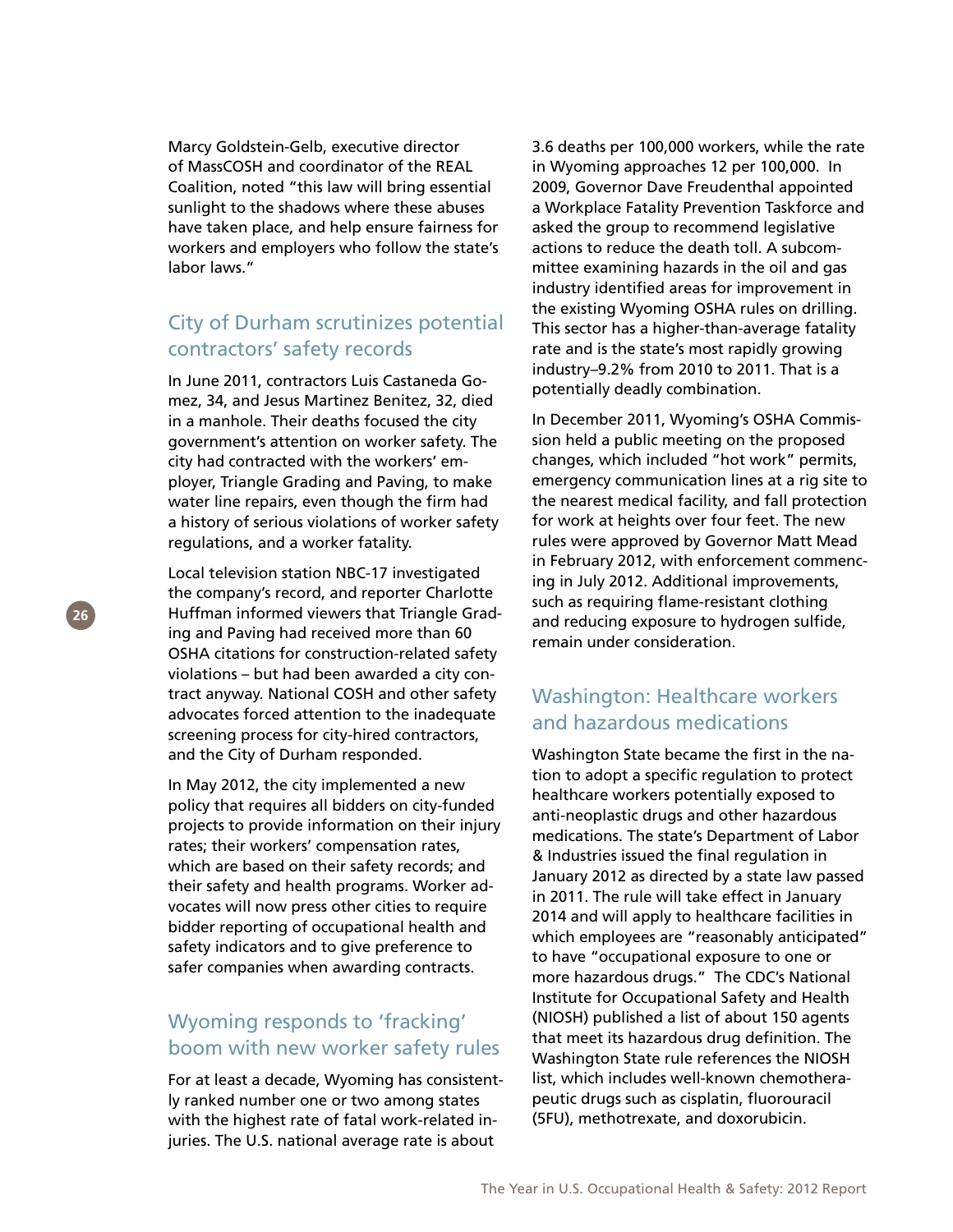

**Personal care aides are currently exempt from the Fair Labor Standards Act and its provitions for minimum wage and overtime pay (see p. 18)** 

Under the rule, healthcare facilities with employees who are reasonably anticipated to have exposure to hazardous drugs will be required to develop a "hazardous drugs control program." Program components include a written inventory of hazardous drugs in the workplace, engineering controls such as biological safety cabinets and laboratory fume hoods, and spill control and waste handling procedures.

Healthcare workers in Washington State give credit to reporter Carol Smith of Investigate West for bringing attention to the issue of "second-hand chemo." Her July 2010 series "Lifesaving Drugs, Deadly Consequences" profiled several cancer-stricken healthcare workers and the public health researchers who have studied the problem for decades and urged safety protections for workers at risk of exposure.

#### California: Preventing career-ending injuries for healthcare workers

"Saving backs and bucks" is one way the Nurse Alliance of California described the safe patient handling law signed in December 2011 by Governor Jerry Brown. The Golden

State's "Hospital Patient and Health Care Worker Injury Protection Act" makes it the tenth state to adopt regulations designed to protect healthcare workers from back injuries and other musculoskeletal disorders. The law is also expected to reduce patient injury rates and generate savings for employers because of fewer lost workdays and insurance claims.

Under the California law, acute care hospitals are now required to replace manual lifting and transferring of patients with mechanical devices or lift teams. The law gives registered nurses a special role to determine the appropriate patient handling technique, depending on the clinical situation. It also explicitly prohibits a hospital or its managers from disciplining a healthcare worker who refuses to lift, reposition, or transfer a patient due to concerns about patient or worker safety or the lack of trained lift team personnel or equipment.

In the past, the California Hospital Association had succeeded in blocking the legislation, but not this time. California healthcare workers convinced their state legislators that the law was necessary to improve patient safety and prevent career-ending injuries. The other states with safe patient handling regulations are Illinois, Maryland, Minnesota, New Jersey, New York, Ohio, Rhode Island, Texas, and Washington.

## Advancing public health and worker safety in Seattle: Paid sick leave

The Seattle, Washington City Council took a historic step in September 2011 for public health and worker safety by requiring employers in the city to provide their full-time employees at least five days of paid sick leave per year. The new law takes effect in September 2012. "Going to work sick or losing pay" is not a choice that Seattle workers should be forced to make, said the bill's sponsor. Preventing the spread of infectious disease is an obvious benefit of the new law, but as NIOSH researchers reported earlier this year, workers with access to paid sick leave were 28% less likely to be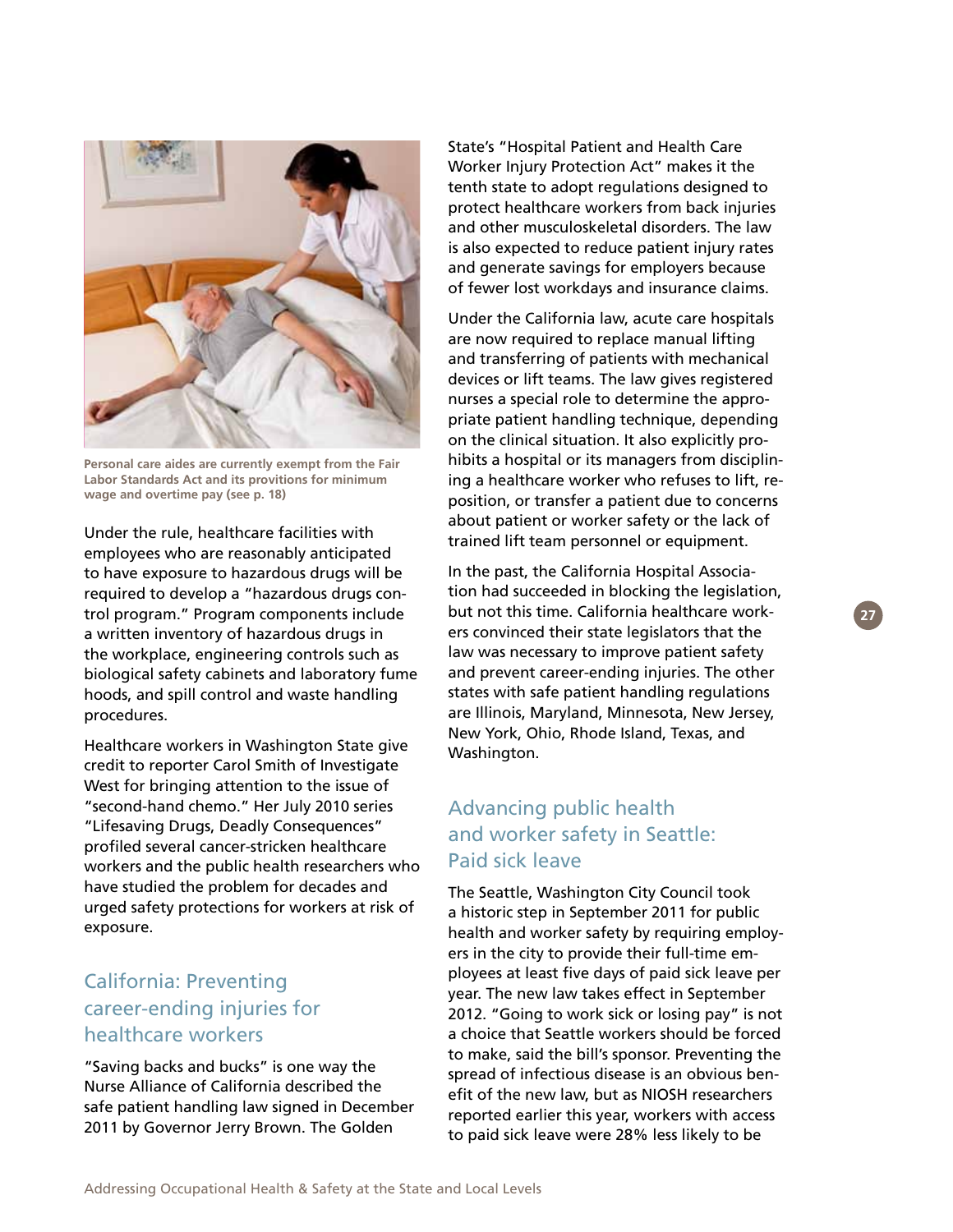injured on the job than workers without paid sick leave (see p. 8). The State of Connecticut, and the cities of San Francisco, CA and Washington, DC also have paid-sick-leave laws.

#### Other notable worker safety improvements adopted in the states

California's Occupational Safety and Health Standards Board adopted more-protective permissible exposure limits (PELs) for workers exposed to carbon disulfide, hydrogen fluoride, and toluene, and added sulfuric acid to its list of regulated workplace contaminants. The new limits took effect in March 2012 and are substantially lower than federal OSHA's PELs for the same contaminants.

Window washers in **Minnesota** now have better protection from falls because of a new workplace safety regulation that took effect in March 2012. Minnesota OSHA issued the rules after conducting a local emphasis inspection program in the window-washing and building-maintenance industries. The agency also examined three separate fatalities involving workers washing windows: Jacob Jennings, 20, and Bryan Prairie, 24, in 2009 and Ryan J. Shannon, 25, in 2011. The state's investigation found that some employers failed to provide proper safety equipment for their crews and were not following the manufacturers' guidelines about how to erect and use suspension scaffolds and lifelines properly. The new rules include provisions on proper anchor points, use and inspection of equipment, and rope descent systems.

**Connecticut's** law to protect healthcare workers from work-related violence took effect in October 2011. Public Act No. 11-175 requires employers with 50 or more full- or part-time employees, including those employed at substance abuse and residential treatment facilities, to establish a labor-management committee to address issues related to health and safety, to conduct an annual risk assessment of workplace violence, and to collaborate with the safety committee to implement a violence

prevention program and response plan. The law also defines an assault on a healthcare worker as a class C felony, a status previously reserved for assault of police officers, fire fighters, and public transit workers.

## Reports Relevant for State and Local Governments

State and local legislators interested in improving their states' economies and quality of life can turn to these reports for ideas about initiatives and legislation that can improve working conditions – with implications for the broader economy.

*"The Price of Inaction: A Comprehensive Look at the Costs of Injuries and Fatalities in Maryland's Construction Industry,"* Public Citizen, August 2012.

In the three-year period of 2008 through 2010, 55 construction workers in Maryland were killed on the job, and an estimated 11,000 construction workers were injured. The authors assembled data on the direct, indirect, and quality-of-life costs associated with Maryland incidents to calculate their total economic burden: \$712.8 million. Public Citizen recommends the state pre-qualify firms for public contracts using a variety of safety criteria.

**http://www.citizen.org/price-of-inaction-marylandworker-safety-report**

#### *"Houston, We Have a Wage Theft Problem: The Impact of Wage Theft on our City and the Local Solutions Necessary to Stop it,"* Houston Interfaith Worker Justice, May 2012.

Over the last five years, the staff and worker leaders at Houston Interfaith Worker Justice have recovered nearly \$700,000 in stolen wages from employers who failed to pay properly workers they had hired for construction, restaurant, and other work. The authors examined the economic, social, political, and legal contexts that allow wage theft to con-

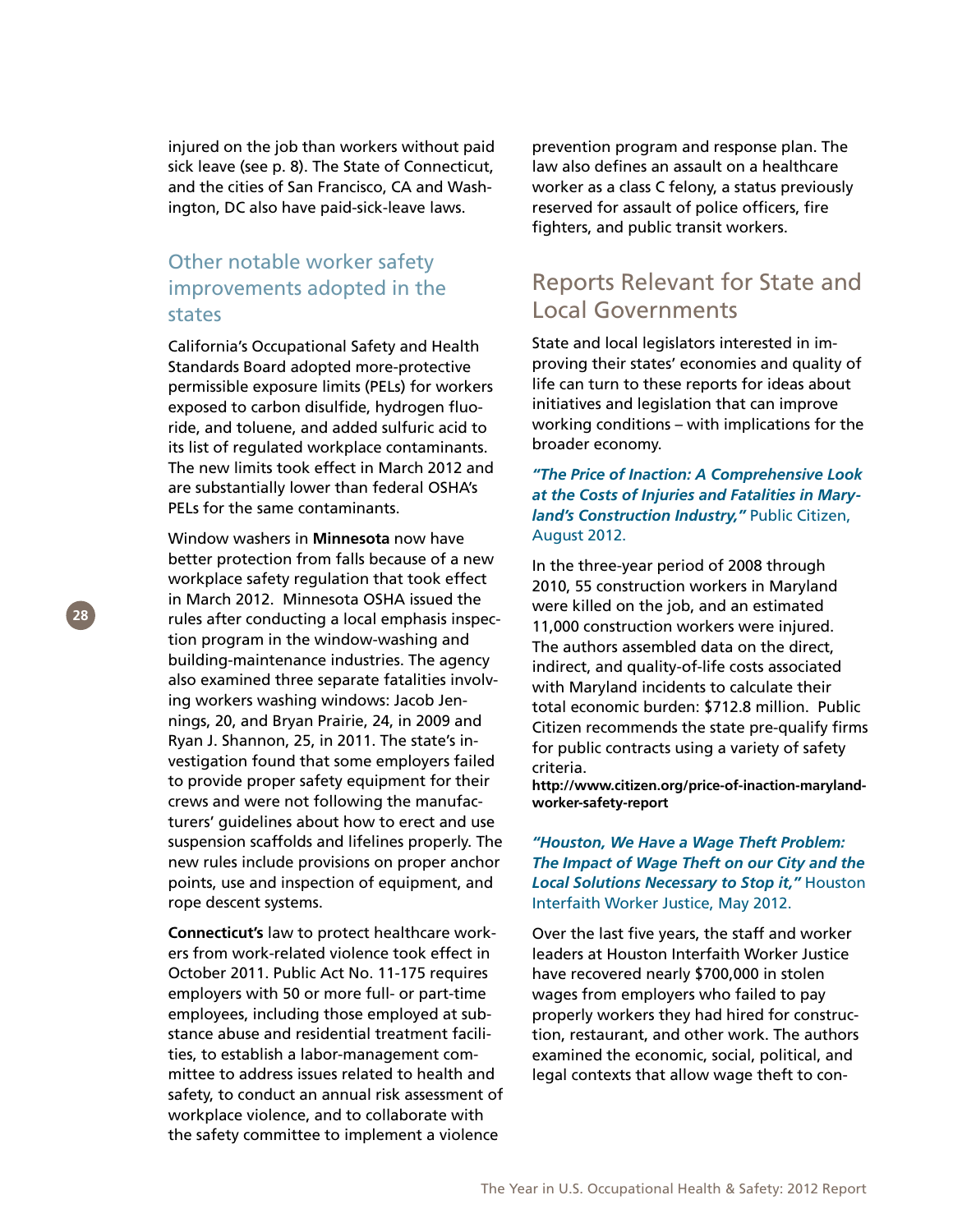tinue nationwide, and makes Houston-specific recommendations to solve the problem. **[http://www.hiwj.org/images/stories/Wage\\_Theft\\_](http://www.hiwj.org/images/stories/Wage_Theft_Report_May_2012.pdf) Report\_May\_2012.pdf**

#### *"Contract Killers: Government Agencies Award Taxpayer Dollars to Contractors That Disregard Worker Health and Safety,"* Public Citizen, March 2012.

California-based RPI Coating, Inc. and North Carolina-based Triangle Grading and Paving, Inc., have a history of serious workplace safety violations, creating situations so grave that workers have died on the job. That didn't stop local government agencies from contracting with them, leading to more disastrous results and worker deaths. Public Citizen profiles these and similar cases, and recommends that federal, state, and local agencies assess a firm's safety performance before doling out taxpayer funds.

**[http://citizen.org/contract-killers-worker-safety](http://citizen.org/contract-killers-worker-safety-report)report**

#### *"Independent Contractor Misclassification Imposes Huge Costs on Workers and Federal and State Treasuries,"* National Employment Law Project, October 2011.

Studies and audits conducted in 20 states find consistent and troubling evidence of employees being misclassified by their employers as independent contractors. The rate of misclassification ranges from 10% to 62%. The annual losses to state unemployment and income tax funds exceed hundreds of millions of dollars.

**[http://www.nelp.org/page/-/Justice/2010/Indepen](http://www.nelp.org/page/-/Justice/2010/IndependentContractorCosts.pdf?nocdn=1)dentContractorCosts.pdf?nocdn=1**

#### *"Prevention Pays: Solutions to Help Workers and Businesses Thrive,"* WorkSafe, August 2011.

The California-based worker justice organization wants to advance a dialogue about workplace hazards. "It's time to shift from a focus on 'the problem,' and how bad it is, to a prevention framework that emphasizes solutions," the report explains. The authors offer can-do examples from auto body shops to hospitals to construction sites on ways to redesign tasks to prevent injuries and save employers money.

**[http://worksafe.typepad.com/files/prevention\\_](http://worksafe.typepad.com/files/prevention_pays_web.pdf) pays\_web.pdf**

## Local reporters draw attention to workplace health and safety problems

Across the country, local reporters are investigating and spotlighting the workplace health and safety problems in their communities. As in the case of NBC-17 reports in Durham, North Carolina about workers killed by a contractor with a poor safety record (see p. 26), journalists' reports can help catalyze efforts to solve problems and improve workplace safety and health. Reports from the past year cover a wide range of issues, including the following:

NBC Bay Area, the NBC News affiliate in San Francisco, California, produced a multi-part investigative series examining **workers as young as 10 years old working on California and North Carolina farms.** Stephen Stock and his colleagues interviewed dozens of young workers to learn how their days are spent in the fields, harvesting tomatoes, peppers, berries, and tobacco. Their parents described the challenges of migrant life and their hopes that their children can break free from a farmworker's life.

#### **NBC Bay Area, "Children in the field: American kids pick your food,"** August 2012.

**[http://www.nbcbayarea.com/investigations/series/](http://www.nbcbayarea.com/investigations/series/children-in-the-field/) children-in-the-field/** 

**In Wisconsin, the average penalty for a worker fatality is just over \$4,000.** Those were the findings of Gannett's *Post-Crescent* reporter Nick Penzenstadler after he reviewed the 240 fatalities at Wisconsin workplaces between 2000 and 2011. His interest was piqued by a spate of worker fatalities during road construction projects on U.S. 41 and a connection with the family of Brandan Kalmerton, 26, who was killed in a trench in Oshkosh. Kalmerton's family members, like others Pen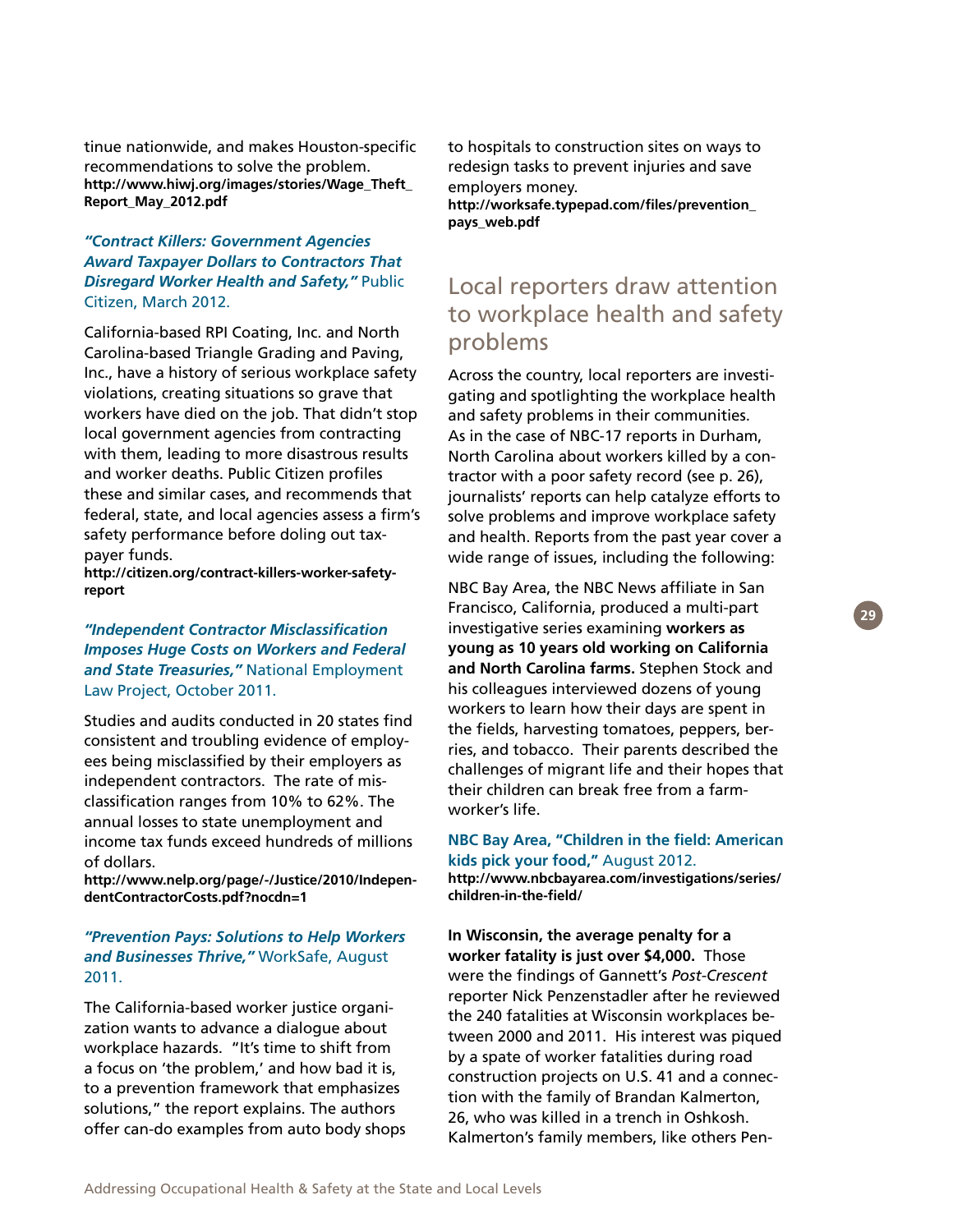zenstadler interviewed, were shocked by the inconsequential penalties imposed by OSHA and laws that prevent victims' families from suing the responsible employer.

**Nick Penzenstadler, "Wisconsin companies insulated from stiff penalties in worker deaths,"** Appleton (WI) Post-Crescent, July 21, 2012. **http://www.postcrescent.com/article/20120722/ [APC0101/307220165/Wisconsin-companies-insulat](http://www.postcrescent.com/article/20120722/APC0101/307220165/Wisconsin-companies-insulated-from-stiff-penalties-worker-deaths)ed-from-stiff-penalties-worker-deaths**

Northwest Public Radio's Jessica Robinson drew attention to the **disparity in federal safety rules for underground metal miners compared to their coal mining counterparts.** Her investigation started after the April 2011 death of Larry Marek, 53, in Hecla Mining's Lucky Friday mine, where it took nine days to recover his body from 6,000 feet underground. While Robinson was exposing the company's and MSHA's failure to implement recommendations from the agency's geologist that could have prevented the rockburst that killed Marek, another miner, Brandon Gray, 26, was killed at the same mine. Seven miners were injured in another event, just a month later. Robinson interviewed survivor Mike Marek, Larry's brother and mining partner, who spoke about feeling guilty for not speaking up about how management's decisions created new hazards.

#### **Jessica Robinson, "Family of killed miner says company's decision caused collapse."** Northwest Public Radio, July 11, 2012. **[http://nwpr.org/post/family-killed-miner-says-com](http://nwpr.org/post/family-killed-miner-says-company-s-decision-caused-collapse)pany-s-decision-caused-collapse**

California Watch, in collaboration with the Investigative Reporting Program at UC Berkeley's Graduate School of Journalism, delved into city and state records and found evidence of **inadequate oversight for the state's composting industry.** In October 2011, brothers Armando Ramirez, 16, and Heladio Ramirez, 22, were fatally poisoned by hydrogen sulfide gas, which is often released from sewage, while cleaning out a storm water drain at the Community Recycling & Resource Recovery facility near Bakersfield, California. William Harless reported that although composting facilities have been cited for serious health and safety violations, no government agency was regularly monitoring Community Recycling for hydrogen sulfide, and the facility was not on Cal/OSHA's radar.

#### **William Harless, "Growth of composting strains oversight of industry."** California Watch, March 7, 2012.

**[http://californiawatch.org/dailyreport/growth](http://californiawatch.org/dailyreport/growth-composting-strains-oversight-industry-15166)composting-strains-oversight-industry-15166**

In the Washington, DC region, the *Washington Post* interviewed Metrobus drivers and learned about an easy-to-overlook health hazard: **inadequate time and facilities for bus drivers to take bathroom breaks.** Reporter Dana Hedgpeth talked to Amalgamated Transit Local 689 President Jackie Jeter and learned that Jeter "hears of at least one incident each quarter where a Metrobus operator has developed a problem, usually a urinary tract infection, related to having to wait too long to use a bathroom." Drivers may or may not have time to use restrooms during layovers between routes. A workaround used often by drivers in the past – stopping by a federal office building and using their facilities – has become harder as building security has tightened.

#### **Dana Hedgpeth, "Metrobus drivers say tight schedules don't leave enough time for bathroom breaks."** Washington Post, December 30, 2011.

**http://www.washingtonpost.com/local/com[muting/metrobus-drivers-say-tight-schedules](http://www.washingtonpost.com/local/commuting/metrobus-drivers-say-tight-schedules-dont-leave-enough-room-for-bathroom-breaks/2011/12/22/gIQAZLdbQP_story.html)dont-leave-enough-room-for-bathroombreaks/2011/12/22/gIQAZLdbQP\_story.html**

No one is better positioned to make comparisons between OSHA's and MSHA's inspection systems than the *Charleston (WV) Gazette's*  Ken Ward Jr. He did exactly that in stories examining **worker fatalities at several West Virginia companies.** The paper's readers are familiar with federal inspectors' frequent presence at the state's coal mines, but with Ward's reporting, they learned that a decade may pass before some large plants ever see an OSHA inspector. Those infrequent inspections may come only after a worker is killed on the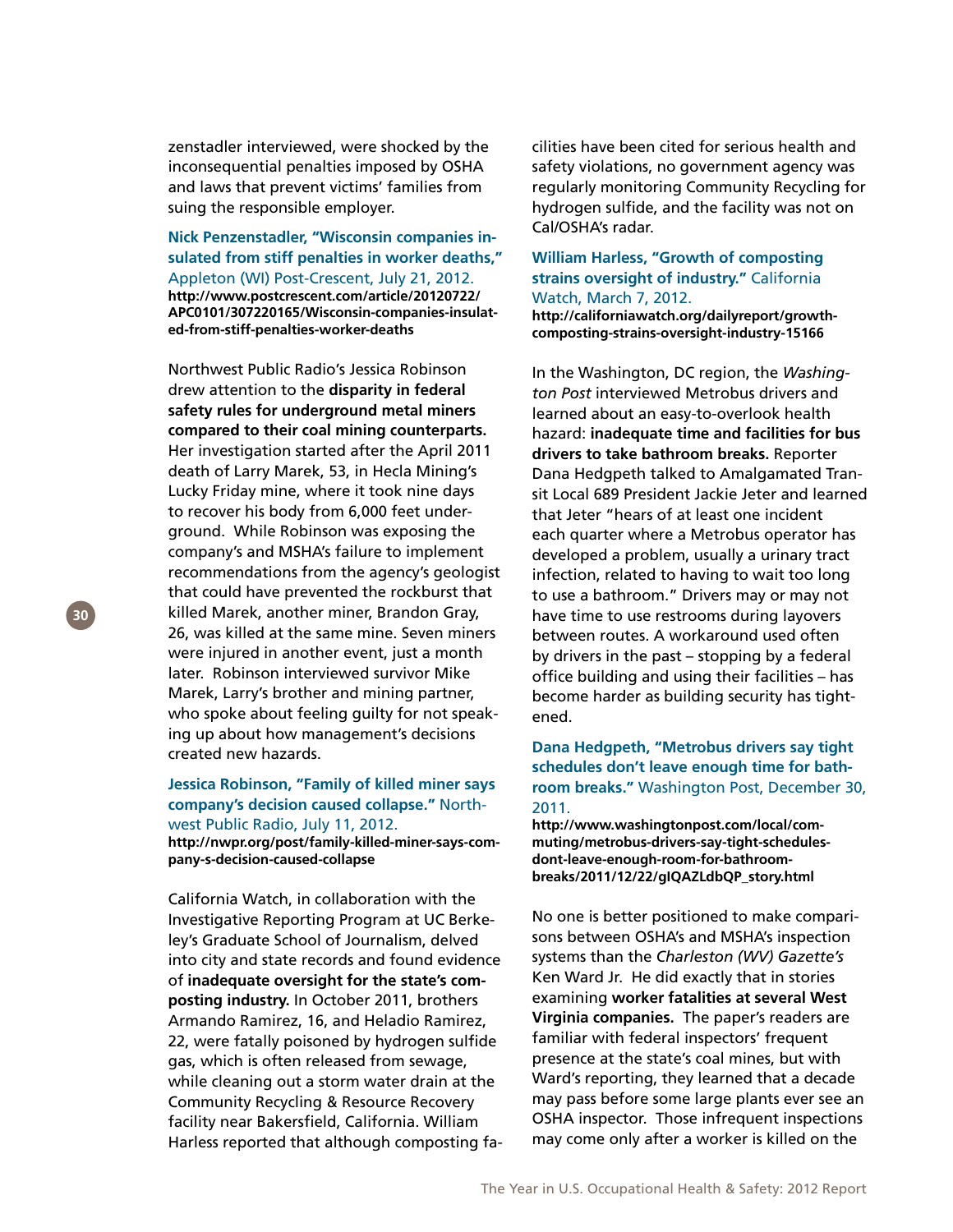job. On the Gazette's blog Sustained Outrage, Ward has kept readers apprised of the U.S. Chemical Safety Board's activities, several of which involve worksites in West Virginia;

the love-hate relationship between chemical workers in Nitro, West Virginia and their employer Monsanto; and the Obama Administra-

#### Los Angeles District Attorney Charges UCLA in Burn Death of Lab Worker

Efforts to improve workplace health and safety often focus on passing legislation, but the extent to which lawbreakers are cited and prosecuted also influences employers' policies and practices. The death of University of California Los Angeles (UCLA) lab assistant Sheri Sangji is just one of many occupational fatalities that resulted from inadequate employer safety practices – but, unlike most workrelated deaths in the US, it has resulted in felony charges against those involved.

Sheri Sangji, 23, had been working for only three months in the laboratory of UCLA chemistry professor Patrick Harran,



**UCLA lab assistant Sheri Sangji, 23, was an avid soccer player and participated in a Los Angeles women's soccer league. She is shown here at a soccer tournament shortly before her January 2010 death.** 

PhD when she suffered severe burns from tert-butyllithium, a substance the spontaneously ignites when exposed to air. She died 18 days later from her injuries.

A year after the tragedy, Cal/OSHA's Bureau of Investigations recommended that Professor Harran and the University of California Board of Regents be charged with involuntary manslaughter and felony labor code violations. In December 2011, the Los Angeles District Attorney filed felony charges against Harran and the Board of Regents. The counts included violations of occupational safety standards adopted by California OSHA on hazardous chemicals in laboratories and training on their safe use, on personal protective equipment, and on emergency response procedures. Felony charges against the University of California regents were dropped in July 2012 when the University system agreed to implement extensive safety measures and establish a scholarship in Sangji's name. Harran is due back in court in early September 2012.

In an in-depth July 2012 article about this case, the Center for Public Integrity's Jim Morris reported that criminal repercussions are not unprecedented in California; between 2001 and 2011, Cal/OSHA referred 486 cases, most of them worker deaths, to district attorneys, and 174 of them resulted in criminal charges. "You know, we have put owners of companies, supervisors, foremen in jail," Cal/OSHA chief Ellen Widess told Morris. "That is noticed. We're definitely looking for these cases to make … an impression, leave nothing unspoken and unclear about the severity of the punishment that will be meted out." **http://www.publicintegrity.org/2012/07/27/10313/landmark-worker-death-case-continues-againstucla-chemistry-professor**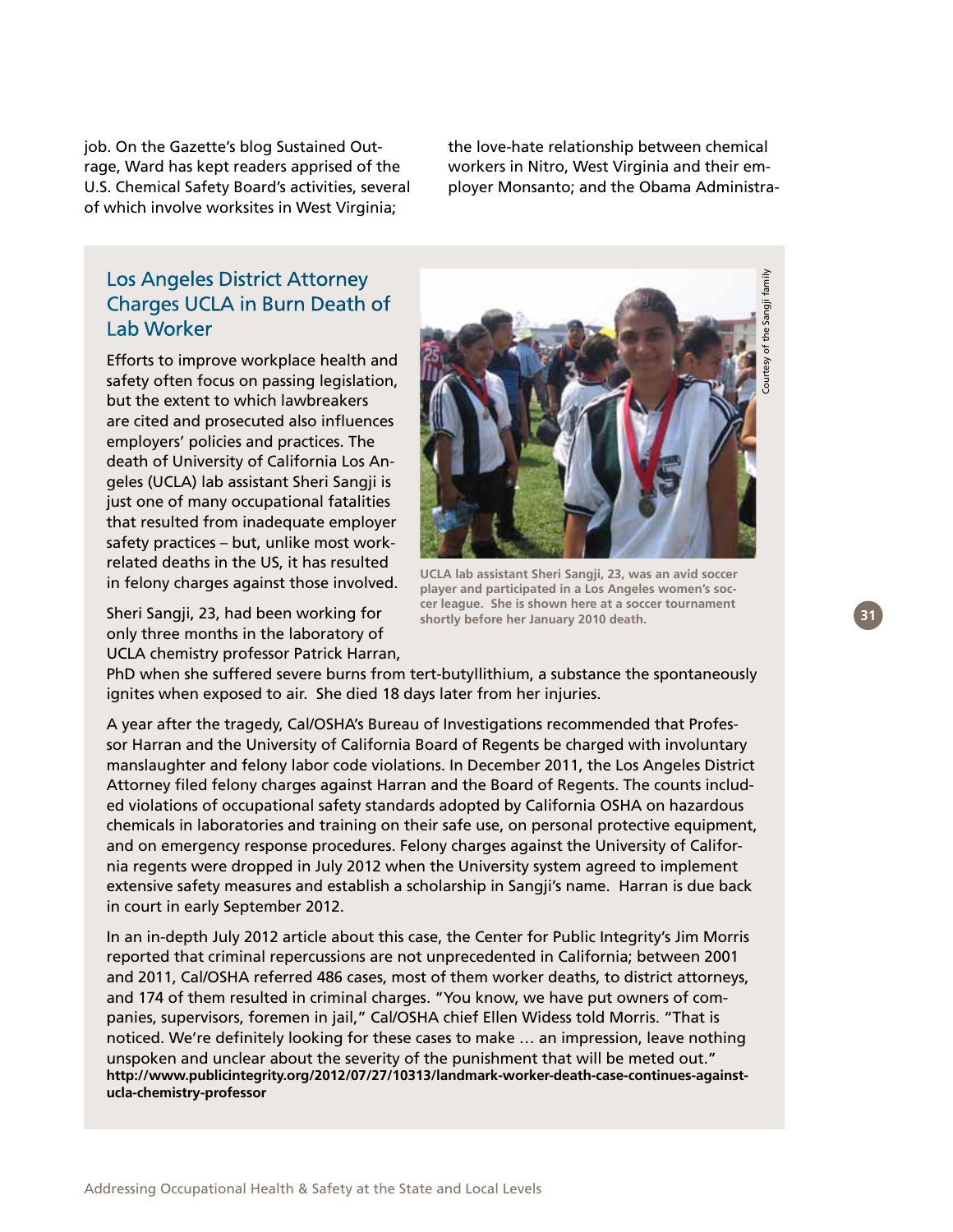tion's broken promise to address the hazard of combustible dust.

**Ken Ward, Jr., "OSHA hadn't inspected fatal plant since 2000."** Charleston (WV) Gazette, September 19, 2011.

Sustained Outrage blog: http://blogs.wvgazette.com/watchdog/

**http://wvgazette.com/News/201109191293?page= 2&build=cache**

In Pennsylvania, *The Morning Call* interviewed current and former workers at Amazon.com's **Lehigh Valley warehouse.** They told of conditions inside a sweltering, high-pressure environment. Spencer Soper painted a vivid picture of workers in an environment "where temperatures soar on hot summer days, production rates are difficult to achieve, and the permanent jobs sought by many temporary workers hired by an outside agency are tough to get." His story was picked up by several

#### Reporters Document the Toll of "Ghost Policies" in North Carolina

The Charlotte, North Carolina *News & Observer* investigated and reported on the deceptive practice of some businesses that misclassify their employees as contractors, with consequences that can be devastating for workers and costly for law-abiding businesses and the state. Journalists Mandy Locke and David Raynor reported that at least 30,000 firms in the state should have workers' compensation insurance for their employees, but don't. Some construction companies deceive insurers by claiming they have no employees, allowing them to purchase a "ghost policy" of bare-bones insurance coverage. About 16,000 highrisk-industry employers in North Carolina have these policies.

Law-abiding business owners find themselves competing on an un-level playing field with the cheaters who buy ghost policies, pay their workers under the table, and evade state, federal, and unemployment taxes. When one of these companies' workers is injured on the job, the medical costs and financial consequences fall on the worker's family and government services. Clemente Hernandez Gonzalez suffered a life-altering spinal cord injury at work, but it's unclear who will pay his expected \$8 million in lifetime medical care costs, because his employer didn't list him on a workers' compensation policy. The employer admits he took a risk when he decided to erroneously classify his work-

**32**



**Whitman Masonry owner Doug Burton plays by the rules, but knows far too many of his competitors cheat the system.**

ers as independent contractors – and he has now lost his business. He says, "It tears me up know [Hernandez is] paralyzed from the neck down."

The *News & Observer* team also provides examples of firms that hide behind layers of subcontractors, violating labor and tax laws for years, yet still receive tens of millions in government contracts for construction projects. Equally troubling is the inability or unwillingness of the state agencies and lawmakers to address employee misclassification and the resulting cascade of social and economic consequences. **http://www.newsobserver.com/tags/?tag=Ghost+Workers**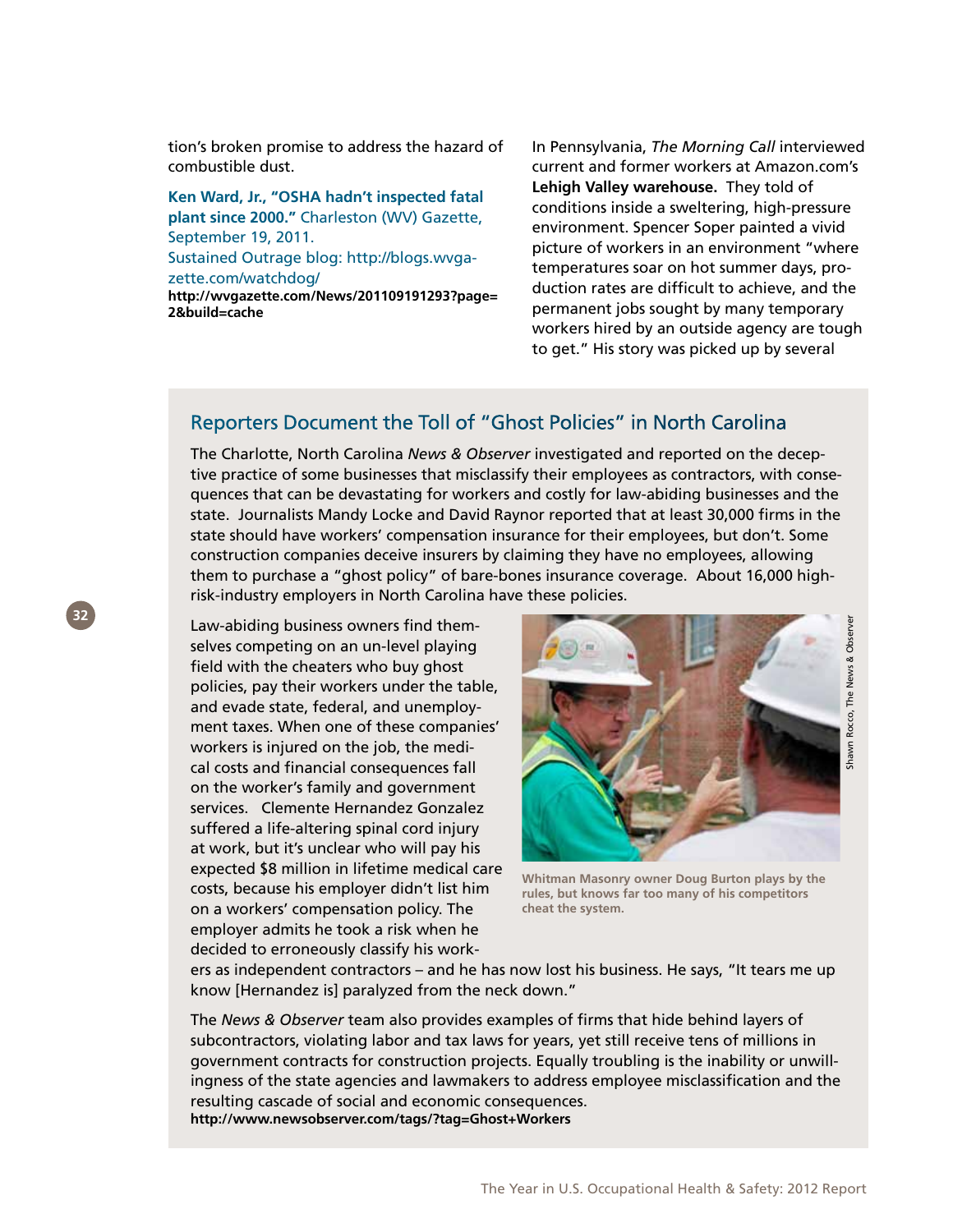national media outlets, and complaints from customers poured in to the company, prompting it to provide further details about working conditions and the numbers of full-time and temporary employees at the warehouse in question.

#### **Spencer Soper, "Inside Amazon's Warehouse: Lehigh Valley workers tell of brutal heat, dizzying pace at online retailer."** The Morning Call, September 18, 2011.

**http://www.mcall.com/news/local/mc-allentown[amazon-complaints-20110917,0,7937001,full.story](http://www.mcall.com/news/local/mc-allentown-amazon-complaints-20110917,0,7937001,full.story)**

## The Year Ahead

We do not know what kinds of changes the 2012 elections will bring. It is likely that workers and their advocates will have to continue defending our imperfect but necessary regulatory system against political attacks. It is shameful that thousands of workers are killed on the job each year and thousands more are injured and sickened, but the figures may rise far higher if current laws and enforcement efforts are weakened.

State and local efforts are likely to be where we see actual improvements in working conditions. Worker centers, COSH groups, and other community-based organizations are helping workers become powerful advocates for justice and dignity, in efforts that address related concerns like wage theft and unsafe work practices simultaneously. Bolstered by research and news stories that document the human and financial costs of unsafe workplaces, cities and states are adopting laws and regulations to prevent occupational injuries and illnesses. Across the country, reporters, researchers, workers, victims' families, faith organizations, and local groups, plus better-known national advocacy organizations and unions, are learning more about workplace problems and coming together to address them.

This report is our first annual overview of U.S. occupational health and safety activities. Until all workplaces are, in the words of the Occupational Safety and Health Act, "free from recognized hazards that are causing or are likely to cause death or serious physical harm" to workers, we will have more to report.

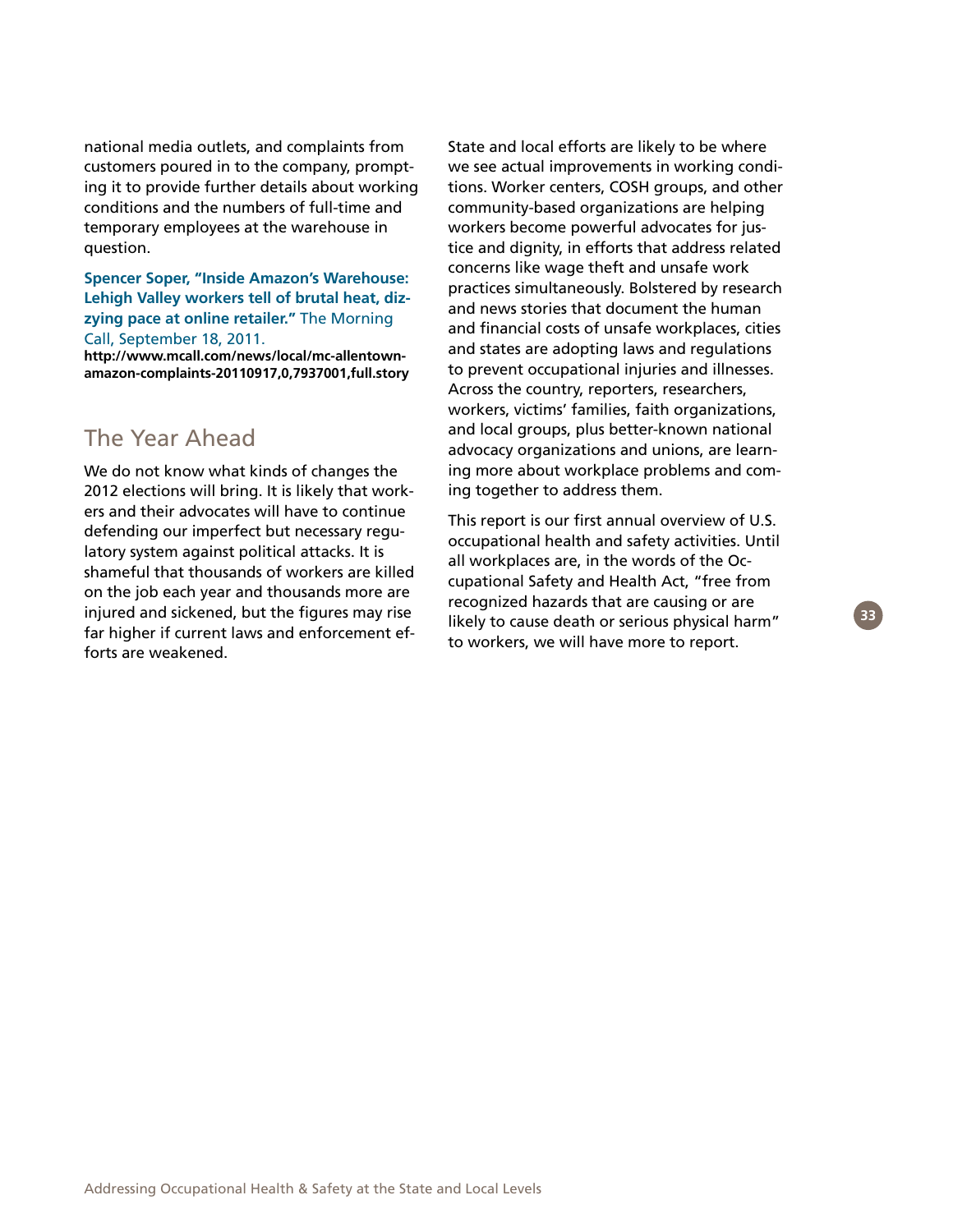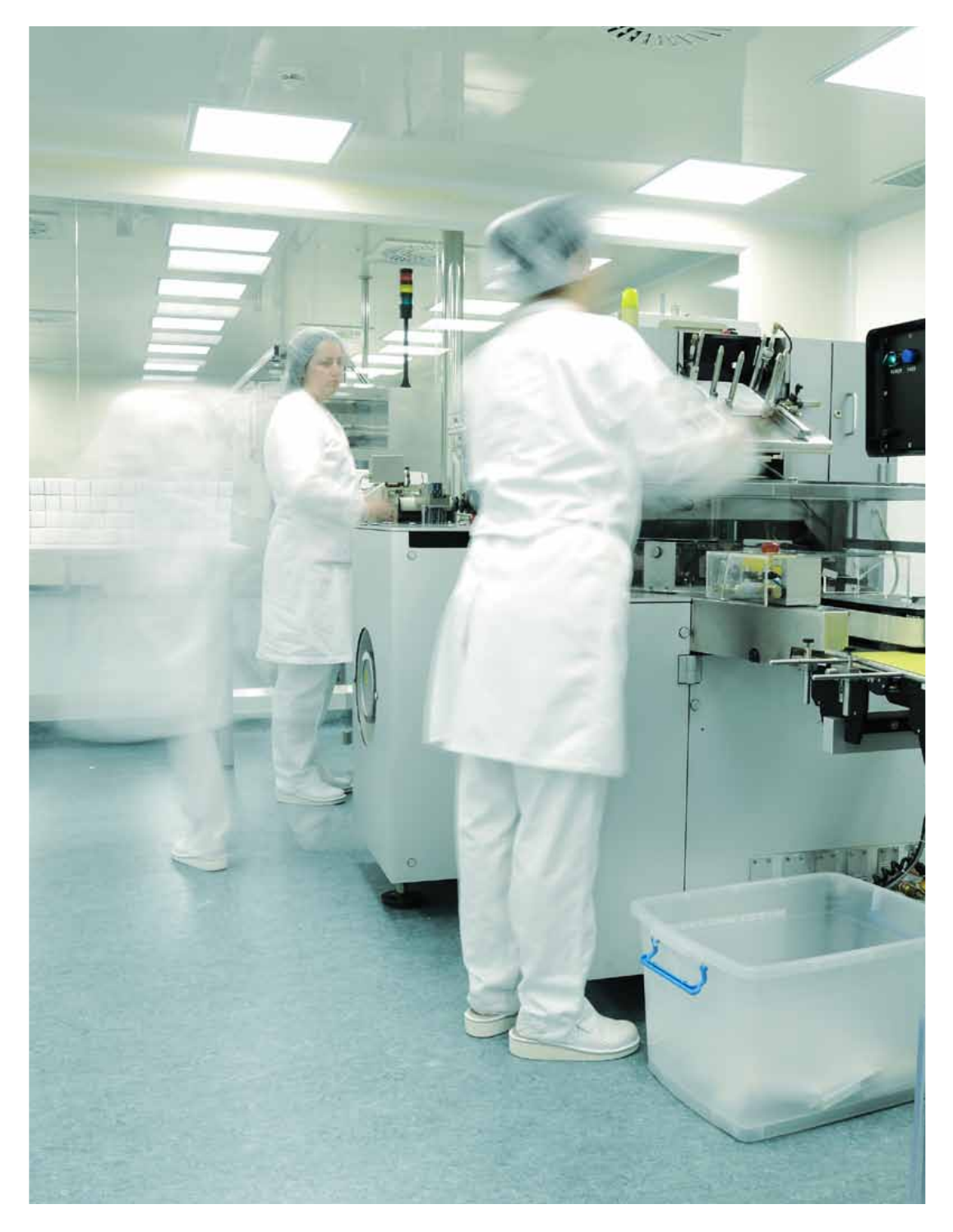# Appendix: Peer-Reviewed Research on Occupational Health & Safety Topics (Summer 2011 through August 2012)

Parental involvement with their working teens. Runyan CW, Vladutiu CJ, Schulman MD, Rauscher KJ. *J Adolesc Health. 2011 Jul;49(1):84-6.* 

**http://www.ncbi.nlm.nih.gov/pubmed/21700162**

The nature of occupational violence against taxicab drivers. Gilbert B. *Public Health Nurs.* 2011 Jul-Aug;28(4):335-48. **http://www.ncbi.nlm.nih.gov/pubmed/21736612**

Increasing incidence of malignant mesothelioma after exposure to asbestos during home maintenance and renovation. Olsen NJ, Franklin PJ, Reid A, de Klerk NH, Threlfall TJ, Shilkin K, Musk B. *Med J Aust.* 2011 Sep 5;195(5):271-4. **http://www.ncbi.nlm.nih.gov/pubmed/21895596**

Job activities and respiratory symptoms among farmworkers in North Carolina. Mirabelli MC, Hoppin JA, Chatterjee AB, et al. *Arch Environ Occup Health.* 2011;66(3):178-82. **http://www.ncbi.nlm.nih.gov/pubmed/21864106**

Persistence of multiple illnesses in World Trade Center rescue and recovery workers: a cohort study. Wisnivesky JP, Teitelbaum SL, Todd AC, et al. *Lancet.* 2011 Sep 3;378(9794):888-97. **http://www.ncbi.nlm.nih.gov/pubmed/21890053**

The persistent gap in health-care coverage between low- and high-income workers in Washington State: BRFSS, 2003-2007. Fan ZJ, Anderson NJ, Foley M, Rauser E, Silverstein BA. *Public Health Rep.* 2011 Sep-Oct;126(5):690-9. **http://www.ncbi.nlm.nih.gov/pubmed/21886329**

A qualitative investigation of Hispanic construction worker perspectives on factors impacting worksite safety and risk. Roelofs C, Sprague-Martinez L, Brunette M, Azaroff L. *Environ Health.* 2011 Sep 30;10:84. **http://www.ncbi.nlm.nih.gov/pubmed/21962128**

A 21st century approach to assessing the protection of workers' health. Rosskam E. *Work.*  2011;38(3):265-78. **http://www.ncbi.nlm.nih.gov/pubmed/21447887**

Medical care surrounding work-related back injury claims among Washington State Union Carpenters, 1989-2003. Kucera KL, Lipscomb HJ, Silverstein B. *Work.* 2011;39(3):321-30. **http://www.ncbi.nlm.nih.gov/pubmed/21709368**

**35**

Promoting job safety for workers with intellectual disabilities: the staying safe at work training curriculum. Dewey R. *New Solut.* 2011;21(4):591-601. **http://www.ncbi.nlm.nih.gov/pubmed/22202591**

National trends in occupational injuries before and after 1992 and predictors of workers' compensation costs. Bhushan A, Leigh JP. *Public Health Rep.* 2011 Sep-Oct;126(5):625-34. **http://www.ncbi.nlm.nih.gov/pubmed/21886322**

Protecting disaster responder health: lessons (not yet?) learned. Newman DM. *New Solut.* 2011;21(4):573-90. **http://www.ncbi.nlm.nih.gov/pubmed/22202590** 

Work-related mild-moderate traumatic brain injury and the construction industry. Liu M, Wei W, Fergenbaum J, Comper P, Colantonio A. *Work.* 2011;39(3):283-90. **http://www.ncbi.nlm.nih.gov/pubmed/21709364**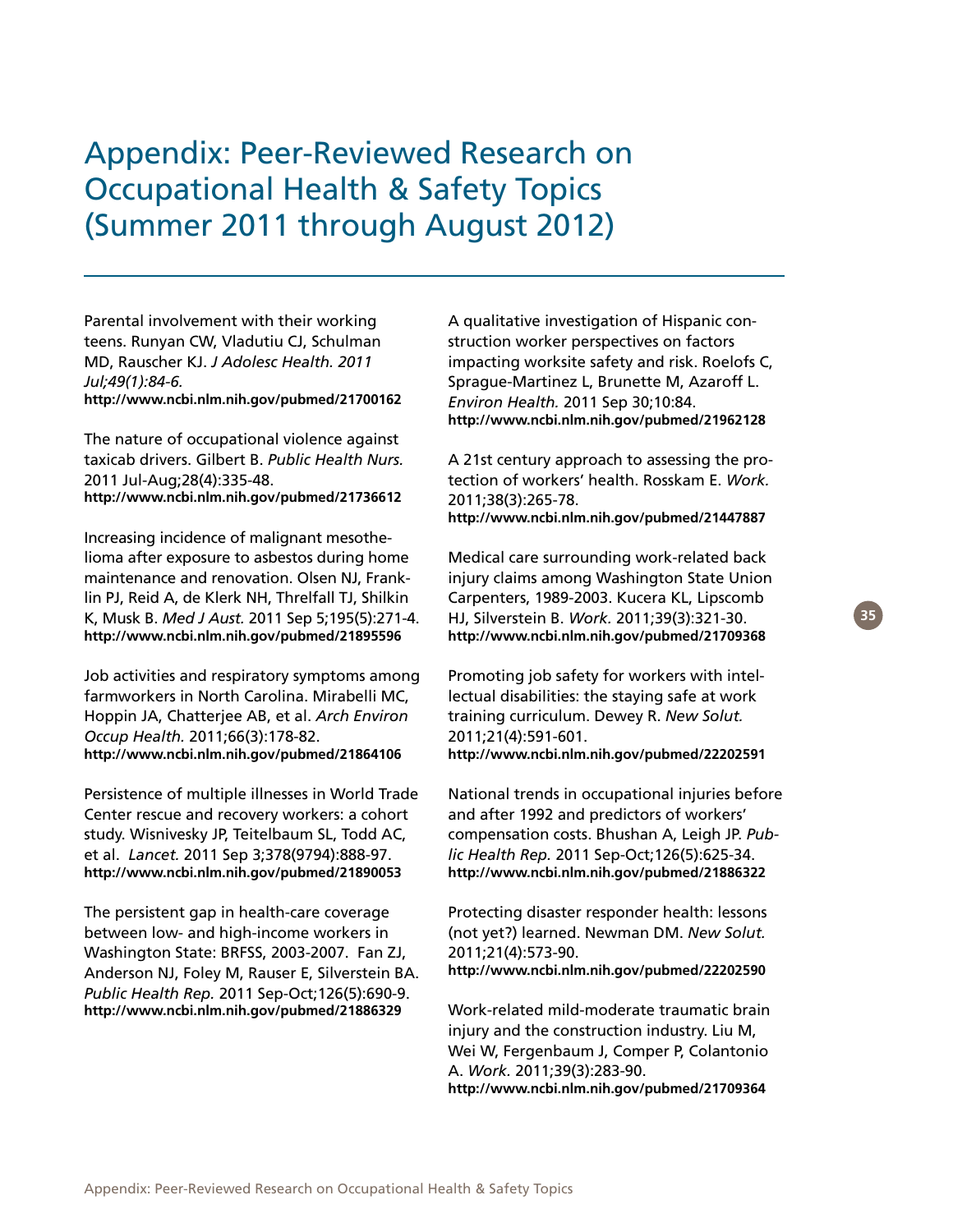Coal dust exposure and mortality from ischemic heart disease among a cohort of U.S. coal miners. Landen DD, Wassell JT, McWilliams L, Patel A. *Am J Ind Med.* 2011 Oct;54(10):727- 33.

**http://www.ncbi.nlm.nih.gov/pubmed/21761428**

Incidence of workers compensation indemnity claims across socio-demographic and job characteristics. Du J, Leigh JP. *Am J Ind Med.* 2011 Oct;54(10):758-70.

Injuries among solid waste collectors in the private versus public sectors. Bunn TL, Slavova S, Tang M. *Waste Manag Res.* 2011 Oct;29(10):1043-52.

**http://www.ncbi.nlm.nih.gov/pubmed/21746757**

Injuries to hired crop workers in the United States: a descriptive analysis of a national probability survey. Wang S, Myers JR, Layne LA. *Am J Ind Med.* 2011 Oct;54(10):734-47. **http://www.ncbi.nlm.nih.gov/pubmed/21692097**

Longitudinal assessment of noise exposure in a cohort of construction workers. Neitzel RL, Stover B, Seixas NS. *Ann Occup Hyg.* 2011 Oct;55(8):906-16.

**http://www.ncbi.nlm.nih.gov/pubmed/21825303**

Effects of parkinsonism on health status in welding exposed workers. Harris RC, Lundin JI, Criswell SR, Hobson A, Swisher LM, Evanoff BA, Checkoway H, Racette BA. *Parkinsonism Relat Disord.* 2011 Nov;17(9):672-6. **http://www.ncbi.nlm.nih.gov/pubmed/21724446**

Nonfatal occupational injury rates and musculoskeletal symptoms among housekeeping employees of a hospital in Texas. Salwe K, Kumar S, Hood J. *J Environ Public Health.*  2011;2011:382510.

**http://www.ncbi.nlm.nih.gov/pubmed/21776437**

Collaboration between infection control and occupational health in three continents: a success story with international impact.Yassi A, Bryce EA, Breilh J, Lavoie MC, Ndelu L, Lockhart K, Spiegel J. *BMC Int Health Hum Rights.*  2011 Nov 8;11 Suppl 2:S8. **http://www.ncbi.nlm.nih.gov/pubmed/22166059**

Work-related falls from ladders – a followback study of US emergency department cases. Lombardi DA, Smith GS, Courtney TK, Brennan MJ, Kim JY, Perry MJ. *Scand J Work Environ Health.* 2011 Nov;37(6):525-32. **http://www.ncbi.nlm.nih.gov/pubmed/21670941**

Living and working safely: challenges for migrant and seasonal farmworkers. Arcury TA, Quandt SA. *N C Med J.* 2011 Nov-Dec;72(6):466-70. **http://www.ncbi.nlm.nih.gov/pubmed/22523856**

Economic burden of occupational injury and illness in the United States. Leigh JP. *Milbank Q.* 2011 Dec;89(4):728-72. **http://www.ncbi.nlm.nih.gov/pubmed/22188353**

Group medical claims as a source of information on worker health and potentially workrelated diseases. Bushnell PT, Li J, Landen D. *J Occup Environ Med.* 2011 Dec;53(12):1430-41. **http://www.ncbi.nlm.nih.gov/pubmed/22076036**

Implementation and adoption of mechanical patient lift equipment in the hospital setting: The importance of organizational and cultural factors. Schoenfisch AL, Myers DJ, Pompeii LA, Lipscomb HJ. *Am J Ind Med.* 2011 Dec;54(12):946-54. **http://www.ncbi.nlm.nih.gov/pubmed/22068725**

Preventing eye injuries among citrus harvesters: the community health worker model. Monaghan PF, Forst LS, Tovar-Aguilar JA, et al. *Am J Public Health.* 2011 Dec;101(12):2269-74. **http://www.ncbi.nlm.nih.gov/pubmed/22021291**



This study is described in the Section I of this report.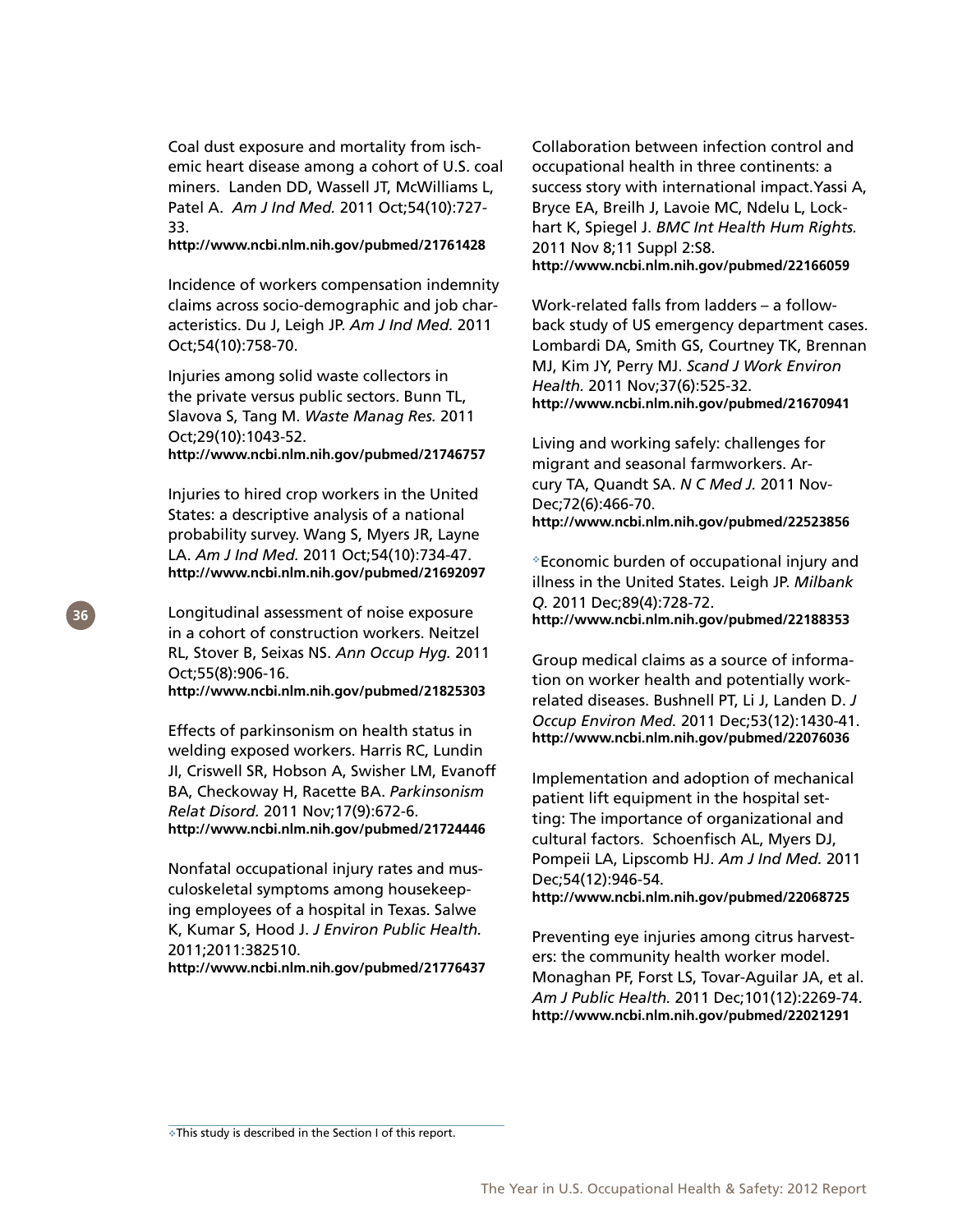Respiratory protective equipment, mask use, and respiratory outcomes among World Trade Center rescue and recovery workers. Antao VC, Pallos LL, Shim YK, et al. *Am J Ind Med.*  2011 Dec;54(12):897-905. **http://www.ncbi.nlm.nih.gov/pubmed/21932428**

Work-related injuries and illnesses reported by world trade center response workers and volunteers. Perritt KR, Herbert R, Levin SM, Moline *J. Prehosp Disaster Med.* 2011 Dec;26(6):401-7.

**http://www.ncbi.nlm.nih.gov/pubmed/22559304**

An aging workforce and injury in the construction industry. Schwatka NV, Butler LM, Rosecrance JR. *Epidemiol Rev.* 2012 Jan;34(1):156- 67.

**http://www.ncbi.nlm.nih.gov/pubmed/22173940**

Association between poor sleep, fatigue, and safety outcomes in emergency medical services providers. Patterson PD, Weaver MD, Frank RC, et al. *Prehosp Emerg Care.* 2012 Jan;16(1):86-97.

**http://www.ncbi.nlm.nih.gov/pubmed/22023164**

Employer provision of personal protective equipment to Latino workers in north Carolina residential construction. Grzywacz JG, Quandt SA, Mills T, et al. *New Solut.* 2012 Jan 1;22(2):175-90. **http://www.ncbi.nlm.nih.gov/pubmed/22776579**

Increased rates of asthma among World Trade Center disaster responders. Kim H, Herbert R, Landrigan P, et al. *Am J Ind Med.* 2012 Jan;55(1):44-53. **http://www.ncbi.nlm.nih.gov/pubmed/22068920**

Occupational eye injuries experienced by migrant farmworkers. Quandt SA, Schulz MR, Talton JW, Verma A, Arcury TA. *J Agromedicine.* 2012 Jan;17(1):63-9. **http://www.ncbi.nlm.nih.gov/pubmed/22191504**

Young worker safety in construction: Do family ties and workgroup size affect hazard exposures and safety practices? Rauscher KJ, Myers DJ, Runyan CW, Schulman M. *Work.*  2012 Jan 1;42(4):1-12. **http://www.ncbi.nlm.nih.gov/pubmed/22523046**

Safety climate and workplace violence prevention in state-run residential addiction treatment centers. Lipscomb JA, London M, Chen YM, Flannery K, Watt M, Geiger-Brown J, Johnson JV, McPhaul K. *Work.* 2012;42(1):47- 56.

**http://www.ncbi.nlm.nih.gov/pubmed/22635149**

Evaluating progress in reducing workplace violence: trends in Washington State workers' compensation claims rates, 1997-2007. Foley M, Rauser E. *Work.* 2012;42(1):67-81. **http://www.ncbi.nlm.nih.gov/pubmed/22635151**

Carpal tunnel syndrome and its relationship to occupation: a meta-analysis. Barcenilla A, March LM, Chen JS, Sambrook PN. *Rheumatology (Oxford).* 2012 Feb;51(2):250-61. **http://www.ncbi.nlm.nih.gov/pubmed/21586523**

**37**

Fatal exposure to methylene chloride among bathtub refinishers - United States, 2000-2011. *MMWR Morb Mortal Wkly Rep.* 2012 Feb 24;61(7):119-22. **http://www.ncbi.nlm.nih.gov/pubmed/22357403**

Has European Union legislation to reduce exposure to chromate in cement been effective in reducing the incidence of allergic contact dermatitis attributed to chromate in the UK? Stocks SJ, McNamee R, Turner S, Carder M, Agius RM. *Occup Environ Med.* 2012 Feb;69(2):150-2.

**http://www.ncbi.nlm.nih.gov/pubmed/21849347**

Piloting a personal protection equipment distribution program among Chicago day laborers. Contreras E, Buchanan S. *Am J Ind Med.* 2012 Feb;55(2):159-66. **http://www.ncbi.nlm.nih.gov/pubmed/22161902**

This study is described in the Section I of this report.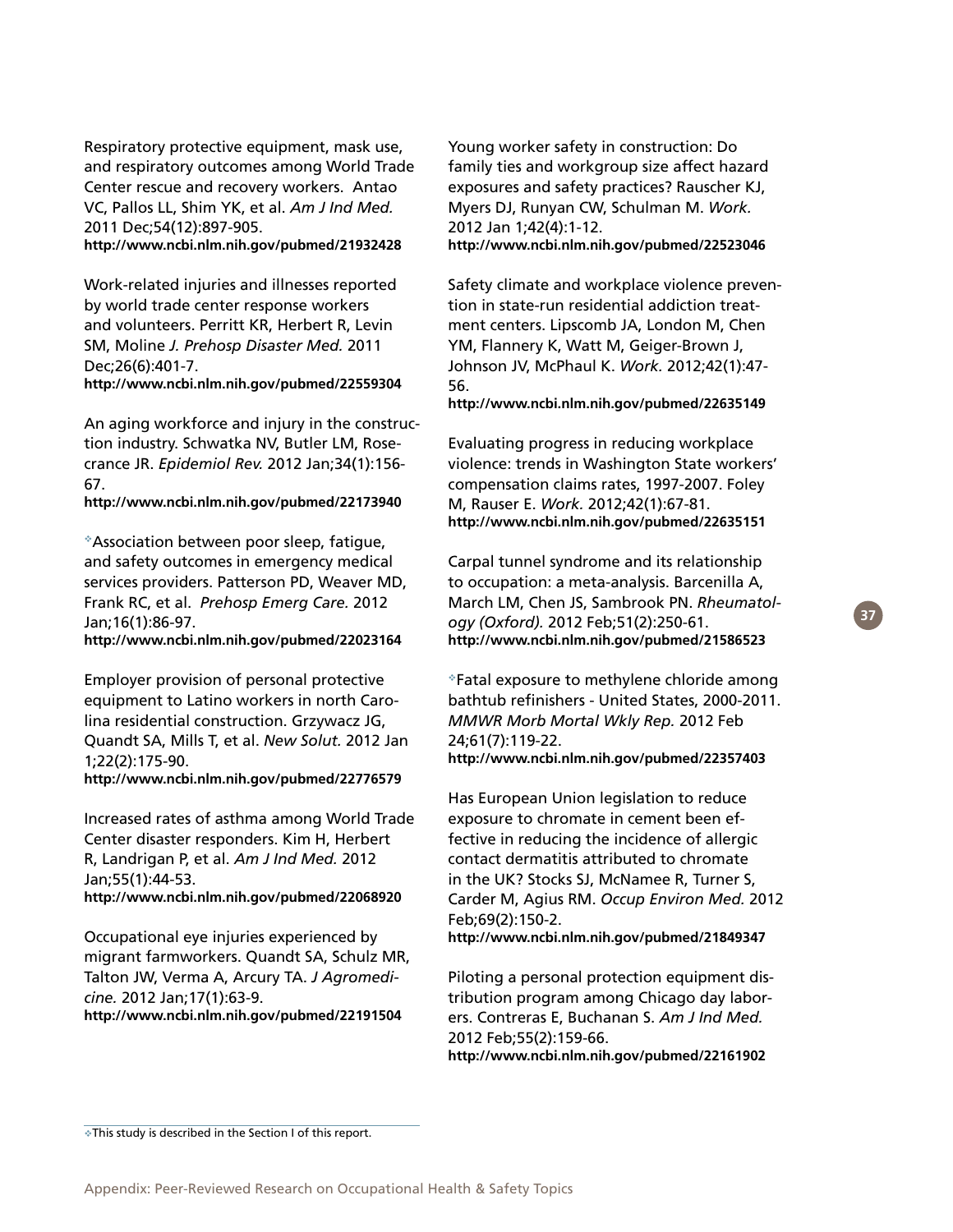Poultry processing work and respiratory health of Latino men and women in North Carolina. Mirabelli MC, Chatterjee AB, Arcury TA, et al. *J Occup Environ Med.* 2012 Feb;54(2):177-83. **http://www.ncbi.nlm.nih.gov/pubmed/22237034**

12-h or 8-h shifts? It depends. Ferguson SA, Dawson D. *Sleep Med Rev.* 2012 Feb 1. **http://www.ncbi.nlm.nih.gov/pubmed/22306236**

Identification of work-related injuries in a State Trauma Registry. Sears JM, Bowman SM, Silverstein BA, Adams D. *J Occup Environ Med.*  2012 Mar;54(3):356-62. **http://www.ncbi.nlm.nih.gov/pubmed/22361989**

Musculoskeletal injuries among hospital patient care staff before and after implementation of patient lift and transfer equipment. Schoenfisch AL, Lipscomb HJ, Pompeii LA, et al. *Scand J Work Environ Health.* 2012 March. **http://www.ncbi.nlm.nih.gov/pubmed/22396049**

Occupational injury surveillance using the Washington State Trauma Registry. Sears JM, Bowman SM, Adams D, Silverstein BA. J Occup Environ Med. 2011 Nov;53(11):1243-50. **http://www.ncbi.nlm.nih.gov/pubmed/22068129**

Association between perceived union connection and upper body musculoskeletal pains among unionized construction apprentices. Kim SS, Perry MJ, Okechukwu CA. *Am J Ind Med.* 2012 April.

**http://www.ncbi.nlm.nih.gov/pubmed/22544333**

On the recurrence of occupational injuries and workers' compensation claims. Galizzi M. *Health Econ.* 2012 April. **http://www.ncbi.nlm.nih.gov/pubmed/22539203**

The prevalence of carpal tunnel syndrome in Latino poultry-processing workers and other Latino manual workers. Cartwright MS, Walker FO, Blocker JN, et al. *J Occup Environ Med.* 2012 Feb;54(2):198-201. **http://www.ncbi.nlm.nih.gov/pubmed/22258161**

Short sleep duration among workers – United States, 2010. *MMWR Morbidity and Mortality Weekly Rep.* 2012 Apr 27;61(16):281-5. **http://www.ncbi.nlm.nih.gov/pubmed/22534760**

States with low non-fatal injury rates have high fatality rates and vice-versa. Mendeloff J, Burns R. *Am J Ind Med.* 2012 Apr 2. doi: 10.1002/ajim.22047. **http://www.ncbi.nlm.nih.gov/pubmed/22473632**

Use of statewide electronic emergency department data for occupational injury surveillance: a feasibility study in Massachusetts. Davis LK, Hunt PR, Hackman HH, et al. *Am J Ind Med.* 2012 Apr;55(4):344-52. **http://www.ncbi.nlm.nih.gov/pubmed/22125024**

Worker populations at risk for work-related injuries across the life course. Kachan D, Fleming LE, LeBlanc WG, et al. *Am J Ind Med.* 2012 Apr;55(4):361-6. **http://www.ncbi.nlm.nih.gov/pubmed/22170632**

Workers' compensation benefits and shifting costs for occupational injury and illness. Leigh JP, Marcin JP. *J Occup Environ Med.* 2012 Apr;54(4):445-50. **http://www.ncbi.nlm.nih.gov/pubmed/22446573**

Enhancing surveillance of injuries and disease among agricultural youth. Stallones L. *J Agromedicine.* 2012;17(2):94-108. **http://www.ncbi.nlm.nih.gov/pubmed/22490024**

Chronic back pain among older construction workers in the United States: a longitudinal study. Dong XS, Wang X, Fujimoto A, Dobbin R. *Int J Occup Environ Health.* 2012 Apr-Jun;18(2):99-109. **http://www.ncbi.nlm.nih.gov/pubmed/22762489**

Disposal of sharps medical waste in the United States: impact of recommendations and regulations, 1987-2007. Perry J, Jagger J, Parker G, Phillips EK, Gomaa A. *Am J Infect Control.* 2012 May;40(4):354-8. **http://www.ncbi.nlm.nih.gov/pubmed/21824683**

This study is described in the Section I of this report.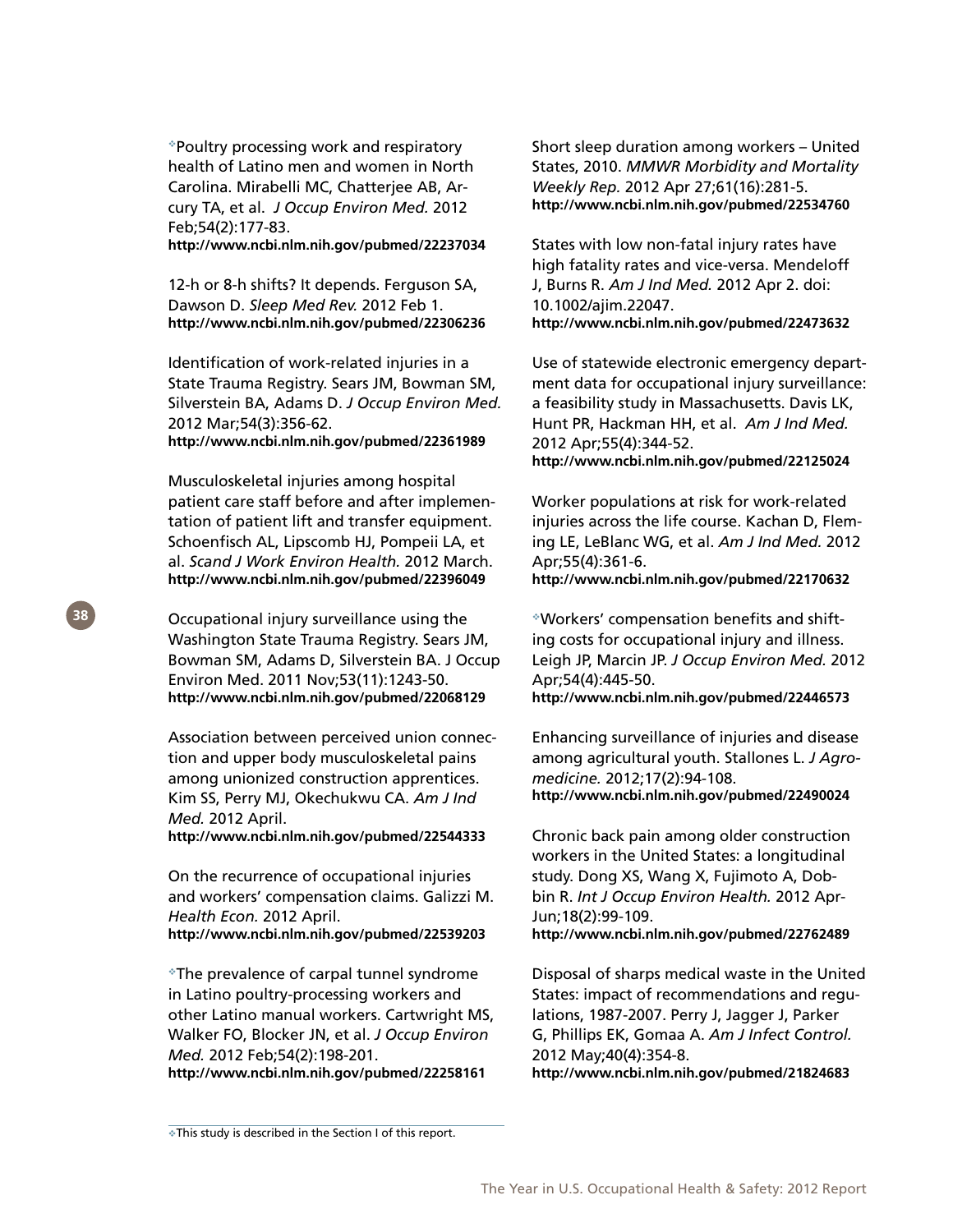Dump truck-related deaths in construction, 1992-2007. McCann M, Cheng MT. *Am J Ind Med.* 2012 May;55(5):450-7. **http://www.ncbi.nlm.nih.gov/pubmed/22113947**

Evaluation of direct workers' compensation costs for musculoskeletal injuries surrounding interventions to reduce patient lifting. Lipscomb HJ, Schoenfisch AL, Myers DJ, Pompeii LA, Dement JM. *Occup Environ Med.* 2012 May;69(5):367-72. **http://www.ncbi.nlm.nih.gov/pubmed/22199366**

Fatal injuries among grounds maintenance workers: United States, 200 – 2008. *MMWR Morb Mortal Wkly Rep.* 2011 May 6;60(17):542-6.

**http://www.ncbi.nlm.nih.gov/pubmed/21544043**

Fifteen years of occupational and environmental health projects support in Brazil, Chile, and Mexico: A report from Mount Sinai School of Medicine ITREOH program, 1995-2010. Peres F, Claudio L. *Am J Ind Med.* 2012 May 16. doi: 10.1002/ajim.22066.

**http://www.ncbi.nlm.nih.gov/pubmed/22593011**

Healthcare cost usage for hospitalised injuries sustained in industrial settings in the USA. Lander L, Shah RK, Li Y, Mahalingam-Dhingra A, Smith LM, Sorock G. *Inj Prev.* 2012 May. **http://www.ncbi.nlm.nih.gov/pubmed/22627781**

Leukemia among male construction workers in California, 1988-2007. Luckhaupt SE, Deapen D, Cress R, Schumacher P, Shen R, Calvert GM. *Leuk Lymphoma.* 2012 May. **http://www.ncbi.nlm.nih.gov/pubmed/22563817**

Lung cancer risk among construction workers in California, 1988-2007. Calvert GM, Luckhaupt S, Lee SJ, Cress R, Schumacher P, Shen R, Tak S, Deapen D. *Am J Ind Med.* 2012 May;55(5):412-22. **http://www.ncbi.nlm.nih.gov/pubmed/22237930**

Lung Cancer and Elemental Carbon Exposure in Trucking Industry Workers. Garshick E, Laden F, Hart JE, et al. *Environ Health Perspect.* 2012 May 31. **http://www.ncbi.nlm.nih.gov/pubmed/22739103**

 Multisource surveillance system for workrelated burns. Kica J, Rosenman KD. *J Occup Environ Med.* 2012 May;54(5):642-7. **http://www.ncbi.nlm.nih.gov/pubmed/22513658**

A new estimate of the impact of OSHA inspections on manufacturing injury rates, 1998- 2005. Haviland AM, Burns RM, Gray WB, Ruder T, Mendeloff J. *Am J Ind Med.* 2012 May. doi: 10.1002/ajim.22062. **http://www.ncbi.nlm.nih.gov/pubmed/22566135**

Occupational coccidioidomycosis in California: outbreak investigation, respirator recommendations, and surveillance findings. Das R, Mc-Nary J, Fitzsimmons K, et al. *J Occup Environ Med.* 2012 May;54(5):564-71. **http://www.ncbi.nlm.nih.gov/pubmed/22504958**

A qualitative evaluation of owner and worker health and safety beliefs in small auto collision repair shops. Parker DL, Bejan A, Brosseau LM. *Am J Ind* Med. 2012 May;55(5):474-82. **http://www.ncbi.nlm.nih.gov/pubmed/22392733**

**39**

Randomized government safety inspections reduce worker injuries with no detectable job loss. Levine DI, Toffel MW, Johnson MS. *Science.* 2012 May 18;336(6083):907-11. **http://www.ncbi.nlm.nih.gov/pubmed/22605775**

A systematic review of the effectiveness of occupational health and safety training. Robson LS, Stephenson CM, Schulte PA, et al. *Scand J Work Environ Health.* 2012 May;38(3):193-208. **http://www.ncbi.nlm.nih.gov/pubmed/22045515**

3-D jobs and health disparities: The health implications of Latino chicken catchers' working conditions. Quandt SA, Arcury-Quandt AE, Lawlor EJ, et al. *Am J Ind Med.* 2012 May 22. doi: 10.1002/ajim.22072. **http://www.ncbi.nlm.nih.gov/pubmed/22618638**

This study is described in the Section I of this report.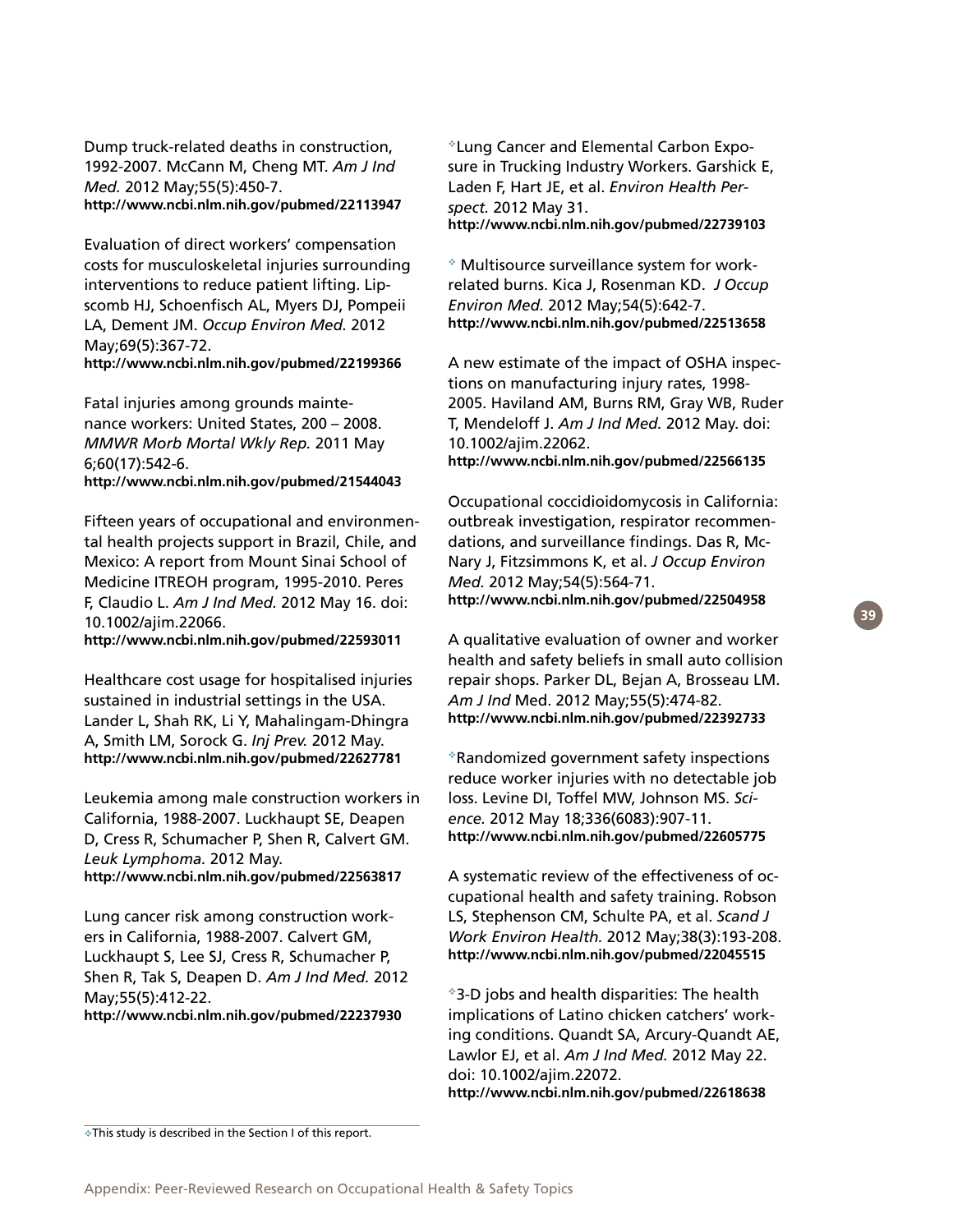Work-related asthma—38 states and District of Columbia, 2006-2009. *MMWR Morb Mortal Wkly Rep.* 2012 May 25;61(20):375-8. **http://www.ncbi.nlm.nih.gov/pubmed/22622093**

Work safety climate, musculoskeletal discomfort, working while injured, and depression among migrant farmworkers in North Carolina. Arcury TA, O'Hara H, Grzywacz JG, et al. *Am J Public Health.* 2012 May;102 Suppl 2:S272-8.

**http://www.ncbi.nlm.nih.gov/pubmed/22401520**

Setting an agenda for advancing young worker safety in the U.S. and Canada. Runyan CW, Lewko J, Rauscher K. *Public Health Rep.*  2012 May-Jun;127(3):246-52. **[http://www.publichealthreports.org/issueopen.](http://www.publichealthreports.org/issueopen.cfm?articleID=2838) cfm?articleID=2838**

Adoption of safety eyewear among citrus harvesters in rural Florida. Monaghan PF, Bryant CA, McDermott RJ, et al. *J Immigr Minor Health.* 2012 Jun;14(3):460-6. **http://www.ncbi.nlm.nih.gov/pubmed/21643727**

The diesel exhaust in miners study: a cohort mortality study with emphasis on lung cancer. Attfield MD, Schleiff PL, et al. *J Natl Cancer Inst.* 2012 Jun 6;104(11):869-83. **http://www.ncbi.nlm.nih.gov/pubmed/22393207**

 Fatal falls among older construction workers. Dong XS, Wang X, Daw C. *Hum Factors.*  2012 Jun;54(3):303-15. **http://www.ncbi.nlm.nih.gov/pubmed/22768635**

Health-related quality of life among adults with work-related asthma in the United States. Knoeller GE, Mazurek JM, Moorman JE. *Qual Life Res.* 2012 June. **http://www.ncbi.nlm.nih.gov/pubmed/22661107**

Immigrant workers and worker's compensation: the need for reform. Rebecca Smith JD. *Am J Ind Med.* 2012 Jun;55(6):537-44. **http://www.ncbi.nlm.nih.gov/pubmed/22457221**

The impact of regulatory enforcement and consultation visits on workers' compensation claims incidence rates and costs, 1999-2008. Foley M, Fan ZJ, Rauser E, Silverstein B. *Am J Ind Med.* 2012 Jun 19. doi: 10.1002/ajim.22084. **http://www.ncbi.nlm.nih.gov/pubmed/22715086**

Paid Sick Leave and Nonfatal Occupational Injuries. Asfaw A, Pana-Cryan R, Rosa R. *Am J Public Health.* 2012 Jun 21. **http://www.ncbi.nlm.nih.gov/pubmed/22720767**

Pneumoconiosis and advanced occupational lung disease among surface coal miners--16 states, 2010-2011. *MMWR Morb Mortal Wkly Rep.* 2012 Jun 15;61(23):431-4. **http://www.ncbi.nlm.nih.gov/pubmed/22695382**

Prevalence of dermatitis in the working population, United States, 2010 National Health Interview Survey. Luckhaupt SE, Dahlhamer JM, Ward BW, Sussell AL, Sweeney MH, Sestito JP, Calvert GM. *Am J Ind Med.* 2012 June. doi:10.1002/ajim.22080. **http://www.ncbi.nlm.nih.gov/pubmed/22674651**

Reexamining workers' compensation: a human rights perspective. Boden LI. *Am J Ind Med*. 2012 Jun;55(6):483-6. **http://www.ncbi.nlm.nih.gov/pubmed/22570018**

10-Year prospective study of noise exposure and hearing damage among construction workers. Seixas NS, Neitzel R, Stover B, et al. *Occup Environ Med.* 2012 June. **http://www.ncbi.nlm.nih.gov/pubmed/22693267**

The US/Mexico Border: A Binational Approach to Framing Challenges and Constructing Solutions for Improving Farmworkers' Lives. Rosales C, Ortega MI, De Zapien JG, et al. *J Environ Res Public Health.* 2012 Jun;9(6):2159-74. **http://www.ncbi.nlm.nih.gov/pubmed/22829796**

Worker injuries and safety equipment in Ohio nursing homes. Stanev S, Bailer J, Straker JK, Mehdizadeh S, Park RM, Li H. *J Gerontol Nurs.*  2012 Jun;38(6):47-56. **http://www.ncbi.nlm.nih.gov/pubmed/22774234**

This study is described in the Section I of this report.

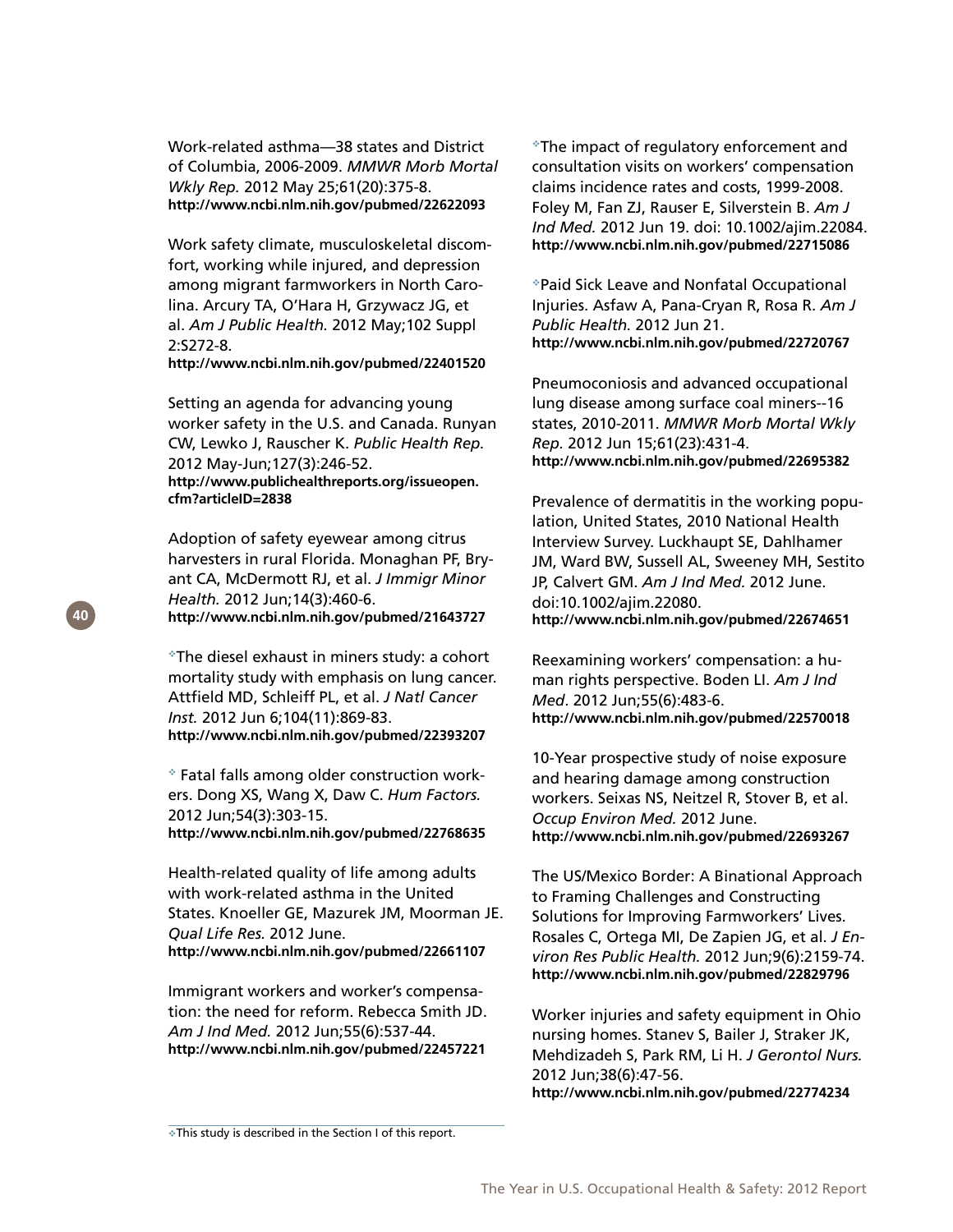Age in relation to worker compensation costs in the construction industry. Schwatka NV, Butler LM, Rosecrance JC. *Am J Ind Med.* 2012 Jul 10. doi: 10.1002/ajim.22093. [Epub ahead of print]

**http://www.ncbi.nlm.nih.gov/pubmed/22782837**

Analysis of Ethnic Disparities in Workers' Compensation Claims Using Data Linkage. Friedman LS, Ruestow P, Forst L. *J Occup Environ Med.* 2012 July. **http://www.ncbi.nlm.nih.gov/pubmed/22776807**

The burden of full and subsyndromal posttraumatic stress disorder among police involved in the World Trade Center rescue and recovery effort. Pietrzak RH, Schechter CB, Bromet EJ, et al. *J Psychiatr Res.* 2012 Jul;46(7):835-42. **http://www.ncbi.nlm.nih.gov/pubmed/22464942**

Determinants of early-stage hearing loss among a cohort of young workers with 16-year follow-up. Marlenga B, Berg RL, Linneman JG, Wood DJ, Kirkhorn SR, Pickett W. *Occup Environ Med.* 2012 Jul;69(7):479-84. **http://www.ncbi.nlm.nih.gov/pubmed/22447644**

Employer, use of personal protective equipment, and work safety climate: Latino poultry processing workers. Arcury TA, Grzywacz JG, Anderson AM, et al. *Am J Ind Med.* 2012 July. **http://www.ncbi.nlm.nih.gov/pubmed/22847579**

Engaging Latino Farmworkers in the Development of Symbols to Improve Pesticide Safety and Health Education and Risk Communication. Leprevost CE, Storm JF, Blanchard MR, Asuaje CR, Cope WG. *J Immigr Minor Health.*  2012 July.

**http://www.ncbi.nlm.nih.gov/pubmed/22833257**

The epidemiology of fatal occupational traumatic brain injury in the U.S. Tiesman HM, Konda S, Bell JL. *Am J Prev Med.* 2011 Jul;41(1):61-7. **http://www.ncbi.nlm.nih.gov/pubmed/21665064** Identifying work-related motor vehicle crashes in multiple databases. Thomas AM, Thygerson SM, Merrill RM, Cook LJ. *Traffic Inj Prev.* 2012 Jul;13(4):348-54. **http://www.ncbi.nlm.nih.gov/pubmed/22817549**

Job Strain, Job Insecurity, and Incident Cardiovascular Disease in the Women's Health Study: Results from a 10-Year Prospective Study. Slopen N, Glynn RJ, Buring JE, et al. *PLoS One.* 2012;7(7):e40512. Epub 2012 Jul 18. **http://www.ncbi.nlm.nih.gov/pubmed/22815754**

The prevalence of selected potentially hazardous workplace exposures in the US: Findings from the 2010 National Health Interview Survey. Calvert GM, Luckhaupt SE, Sussell A, Dahlhamer JM, Ward BW. *Am J Ind Med.* 2012 Jul 20. doi: 10.1002/ajim.22089. [Epub ahead of print] **http://www.ncbi.nlm.nih.gov/pubmed/22821700**

Oh, their aching backs!: occupational injuries in nursing assistants. Graham P, Dougherty JP. *Orthop Nurs.* 2012 Jul;31(4):218-23. **http://www.ncbi.nlm.nih.gov/pubmed/22828524**

Physician-patient communication regarding asthma and work. Mazurek JM, Storey E. *Am J Prev Med*. 2012 Jul;43(1):72-5. **http://www.ncbi.nlm.nih.gov/pubmed/22704750**

Prevalence of hearing loss in the United States by industry. Masterson EA, Tak S, Themann CL, et al. *Am J Ind Med.* 2012 July. **http://www.ncbi.nlm.nih.gov/pubmed/22767358**

Upper body musculoskeletal symptoms of Latino poultry processing workers and a comparison group of Latino manual workers. Schulz MR, Grzywacz JG, Chen H, et al. *Am J Ind Med.* 2012 July. **http://www.ncbi.nlm.nih.gov/pubmed/22847516**



This study is described in the Section I of this report.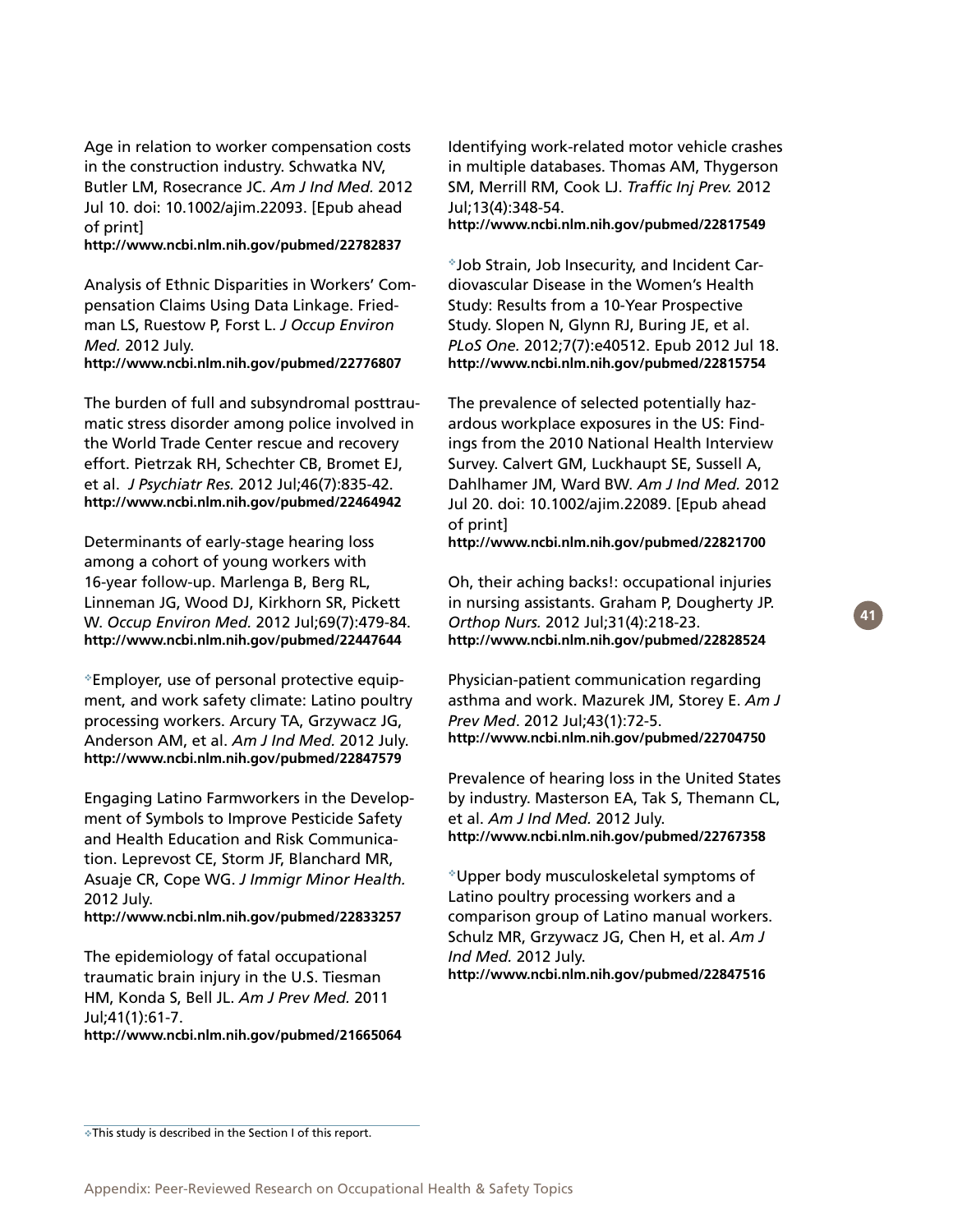Work Organization and Musculoskeletal Health: Clinical Findings From Immigrant Latino Poultry Processing and Other Manual Workers. Grzywacz JG, Arcury TA, Mora D, Anderson AM, Chen H, Rosenbaum DA, Schulz MR, Quandt SA. *J Occup Environ Med.* 2012 July.

**http://www.ncbi.nlm.nih.gov/pubmed/22821071**

Buyer beware: personnel selling nail guns know little about dangerous tools. Lipscomb HJ, Nolan J, Patterson D, Fullen M, Takacs BC, Pompeii LA. *Am J Ind Med.* 2011 Aug;54(8):571-8. **http://www.ncbi.nlm.nih.gov/pubmed/21472746**

Evaluation of a nationally funded state-based programme to reduce fatal occupational injuries. Chaumont Menendez C, Castillo D, Rosenman K, Harrison R, Hendricks S. *Occup Environ Med.* 2012 August.

**http://www.ncbi.nlm.nih.gov/pubmed/22864251**

Exploratory study of the occupational health and health-seeking of migrant and seasonal farmworkers on the U.S.-Mexico border. Weigel MM, Armijos RX. *J Immigr Minor Health.*  2012 Aug;14(4):648-56. **http://www.ncbi.nlm.nih.gov/pubmed/21789560**

Longitudinal lung function declines among California flavoring manufacturing workers. Kreiss K, Fedan KB, Nasrullah M, et al. *Am J Ind Med.* 2012 Aug;55(8):657-68. **http://www.ncbi.nlm.nih.gov/pubmed/21932425**

Needlestick injuries among nursing staff: association with shift-level staffing. Patrician PA, Pryor E, Fridman M, Loan L. *Am J Infect Control.* 2011 Aug;39(6):477-82. **http://www.ncbi.nlm.nih.gov/pubmed/21612843**

Occupational injury and work organization among immigrant Latino residential construction workers. Grzywacz JG, Quandt SA, Marín A, et al. *Am J Ind Med.* 2012 Aug;55(8):698- 706. doi: 10.1002/ajim.22014. Epub 2012 Jan 20.

**http://www.ncbi.nlm.nih.gov/pubmed/22266800**

Social marketing to plan a fall prevention program for Latino construction workers. Menzel NN, Shrestha PP. *Am J Ind Med.* 2012 Aug;55(8):729-35. **http://www.ncbi.nlm.nih.gov/pubmed/22495878**

Stress and cognitive function in Latino Farmworkers. Nguyen HT, Quandt SA, Grzywacz JG, et al. *Am J Ind Med.* 2012 Aug;55(8):707-13. **http://www.ncbi.nlm.nih.gov/pubmed/22431234**

Workforce implications of injury among home health workers: evidence from the national home health aide survey. McCaughey D, Mc-Ghan G, Kim J, Brannon D, Leroy H, Jablonski R. *Gerontologist.* 2012 Aug;52(4):493-505. **http://www.ncbi.nlm.nih.gov/pubmed/22217463**

Work safety climate and safety practices among immigrant Latino residential construction workers. Arcury TA, Mills T, Marín AJ, et al. *Am J Ind Med.* 2012 Aug;55(8):736-45. **http://www.ncbi.nlm.nih.gov/pubmed/22544480**

The epidemiology of chemical eye injuries. Blackburn J, Levitan EB, Maclennan PA, Owsley C, McGwin G Jr. *Curr Eye Res.* 2012 Sep;37(9):787-93. **http://www.ncbi.nlm.nih.gov/pubmed/22667345**

Nonoccupational and Occupational Injuries to US Workers With Disabilities. Price J, Shi J, Lu B, Smith GA, Stallones L, Wheeler KK, Xiang H. *Am J Public Health.* 2012 Sep;102(9):e38-46. **http://www.ncbi.nlm.nih.gov/pubmed/22742060**

This study is described in the Section I of this report.